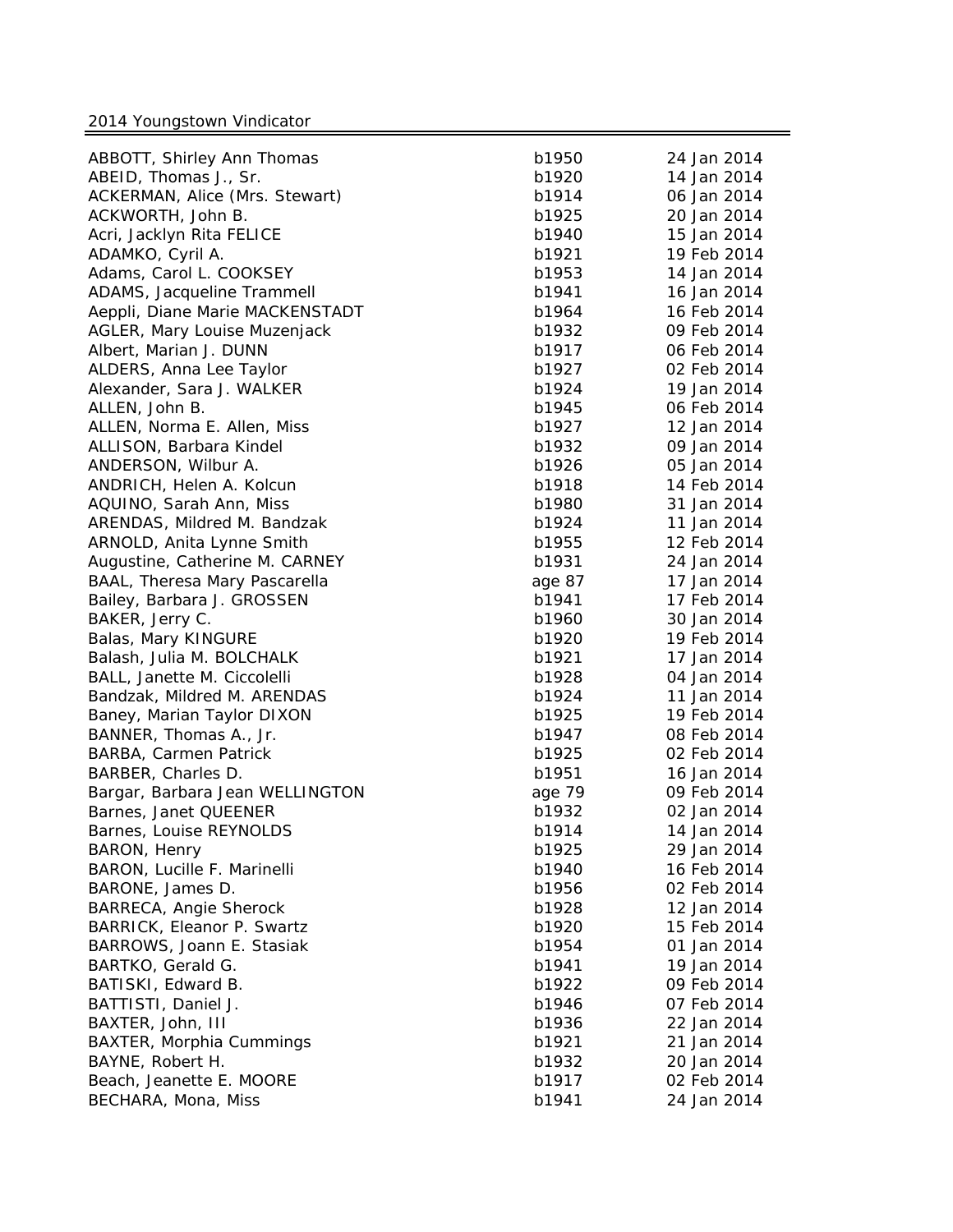| BECK, George, Jr.                   | b1941  | 19 Feb 2014 |
|-------------------------------------|--------|-------------|
| BEENE, Nicola                       | b1955  | 13 Jan 2014 |
| BEGEOT, Barbara J. Huff             | b1940  | 23 Jan 2014 |
| Beight, Edith BROWN                 | b1920  | 30 Jan 2014 |
| BELL, Joseph F.                     | b1920  | 25 Jan 2014 |
| Bellas, Helen TORBRON               | b1948  | 29 Jan 2014 |
| BENNETT, Sara Harris                | b1917  | 12 Jan 2014 |
| BENSON, Cheryl Ann Greene           | b1956  | 08 Jan 2014 |
| BERADUCE, Dominic A.                | b1924  | 03 Jan 2014 |
| BERDIE, Lillian J. Newell           | b1927  | 05 Feb 2014 |
| Bertolini, Sophie CHEROL            | b1922  | 31 Jan 2014 |
| BIRMINIGHAM, James                  | b1928  | 09 Jan 2014 |
| <b>BISKER, Delores Martin</b>       | b1937  | 19 Jan 2014 |
| BIVIANO, Mary A. Mitchell           | b1922  | 18 Jan 2014 |
| BLACKBURN, Janis Carlson            | age 85 | 02 Feb 2014 |
| BLAIR, Harold Henry, Sr.            | b1938  | 11 Feb 2014 |
| BLAKLEY, Gary L.                    | b1951  | 29 Jan 2014 |
| BLAZINA, David N.                   | b1942  | 30 Jan 2014 |
| BOBACK, Katherine T. Krispinsky     | b1920  | 03 Jan 2014 |
| Bober, Mary C. NARD                 | b1914  | 16 Jan 2014 |
| Bochy, Irene Esther HAYDU           | b1926  | 10 Feb 2014 |
| BODE, Thomas W.                     | b1932  | 22 Jan 2014 |
| Bogar, Linda CHEWNING               | b1944  | 02 Feb 2014 |
| BOGEN, Robert H.                    | b1928  | 28 Jan 2014 |
| BOLCHALK, Donald G.                 | b1931  | 30 Jan 2014 |
| BOLCHALK, Julia M. Balash           | b1921  | 17 Jan 2014 |
| Boldt, Pam E. HALEY                 | b1961  | 10 Jan 2014 |
| BONINI, Iolunda Succheralli         | b1924  | 08 Feb 2014 |
| <b>BONWICK, Margaret Martin</b>     | b1923  | 07 Jan 2014 |
| BORD, William C.                    | b1932  | 02 Feb 2014 |
| BOSELA, Richard J.                  | b1949  | 28 Jan 2014 |
| BOWSER, Barbara Ann, Miss           | b1932  | 18 Feb 2014 |
| Boyd, Eleanor FELDER                | b1934  | 12 Jan 2014 |
| Bracik, Elizabeth Breznai FREDERICK | b1920  | 07 Jan 2014 |
| Brady, Mary SMOLKOVICH              | b1950  | 02 Feb 2014 |
| BRAINARD, James Myrl, Sr.           | b1958  | 11 Feb 2014 |
| BRALISH, Joseph W., Jr.             | b1930  | 12 Jan 2014 |
| BRATTON, LaFawn A. Brittenum        | b1959  | 19 Feb 2014 |
| Brayton, Wanda LOMBARDI             | b1921  | 12 Jan 2014 |
| BRENNAN, Joseph P.                  | age 63 | 14 Feb 2014 |
| BRESKO, John J.                     |        | 26 Jan 2014 |
| Breznai, Elizabeth Bracik FREDERICK | b1920  | 07 Jan 2014 |
| BRINCKO, Joanne Burley              | b1931  | 05 Feb 2014 |
| BRITT, Ke'Aira L., Miss             | b1991  | 16 Jan 2014 |
| Brittenum, LaFawn A. BRATTON        | b1959  | 19 Feb 2014 |
| Brow, Orpha Ann FREDENBURG          | b1931  | 21 Jan 2014 |
| BROWN, Edith Beight                 | b1920  | 30 Jan 2014 |
| Brown, Helen I. SWINEHART           | b1921  | 11 Jan 2014 |
| BROWN, Joyce A. Holley Jackson      | b1931  | 26 Jan 2014 |
| BRUNETTI, Joseph P.                 | b1926  | 05 Feb 2014 |
| BRYER, Angela Marie Dastoli         | b1931  | 07 Feb 2014 |
| BUCCI, Alfred D.                    | b1922  | 06 Jan 2014 |
|                                     |        |             |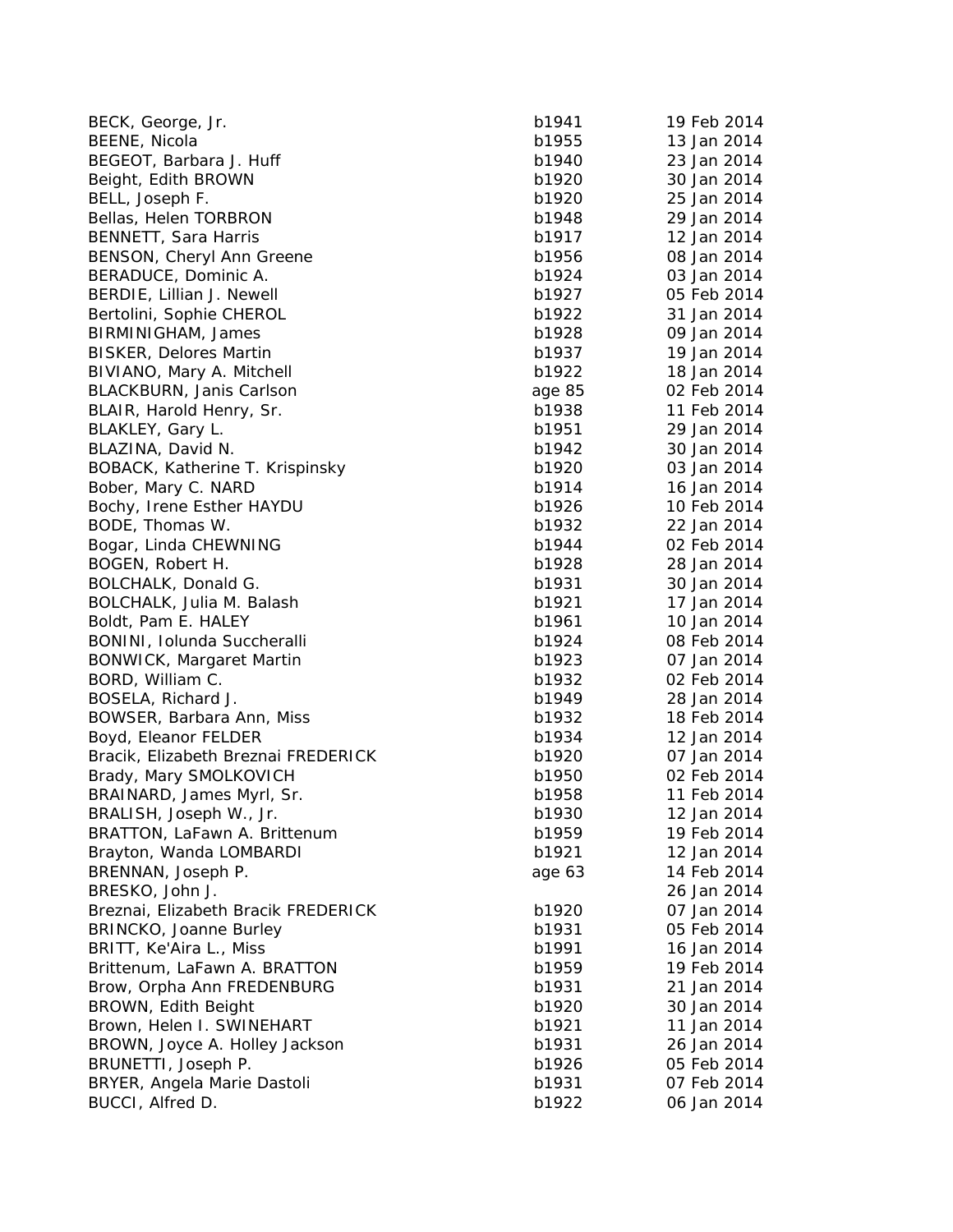BUCHANAN, Jeanie Marie Reed b1964 13 Feb 2014 13 Feb 2014 13 Feb 2014 13 Feb 2014 13 Feb 2014 13 Feb 2014 13 F BURKE, Cecelia Dorothy Mazar Burkey, Mary E. ROHRMAN b1931 b1931 b1931 b1931 b1931 b1931 b1931 b1931 b1931 b1931 b1931 b1931 b1931 b1931 b1 Burley, Joanne BRINCKO b1931 b1931 b1931 b1931 b1931 b1931 b1931 b1931 b1931 b1931 b1931 b1931 b1931 b1931 b19 Burnett, Leona EATON b1915 b1915 b1915 b1915 b1915 b1915 b1915 b1915 b1915 b1915 b1915 b1915 b1915 b1915 b1915 BURRIER, Geor BUTCHER, Thomas G., Jr. b1951 08 Jan 2014 1951 08 Jan 2014 1951 2014 1951 2014 1951 2014 1951 2014 1951 2014 1 BYRD, Evelyn Joan Webbe CAFARO, Dominic J., Sr. b1915 05 Jan 2014 1915 05 Jan 2014 1915 05 Jan 2014 1915 05 Jan 2014 1915 05 Jan 2014 1915 05 Jan 2014 1915 05 Jan 2014 1915 05 Jan 2014 1915 05 Jan 2014 1915 05 Jan 2014 1915 05 Jan 2014 1915 05 Ja CAGGIANO, Thelma V. Wa CALBORN, Chauncey G. b1958 b1958 b1958 b1958 b1958 b1958 b1958 b1958 b1958 b1958 b1958 b1958 b1958 b1958 b1958 CALDERONE, Sarah R. Scalise b1929 29 Jan 2014 Caldrone, Mary A. RASCHILLA b1913 b1913 b1913 b1913 b1913 b1913 b1913 b1913 b1913 b1913 b1913 b1913 b1913 b191 Campbell, Alice I. MELLINGER b1927 b1927 b1927 b1927 b1927 b1937 b1937 b1937 b1937 b1937 b1937 b1937 b1937 b19 Campbell, Helen E. WILLIAMS b1927 12 Feb 2014 CAMPBELL, Sally A. Doran b1938 16 Jan 2014 16 Jan 2014 16 Jan 2014 16 Jan 2014 16 Jan 2014 16 Jan 2014 16 Jan 2014 16 Jan 2014 16 Jan 2014 16 Jan 2014 16 Jan 2014 16 Jan 2014 16 Jan 2014 16 Jan 2014 16 Jan 2014 16 Jan 2014 Campsey, Tori Lynn HOPERICH b1967 17 b1967 17 b1967 17 b1967 17 Jan 2014 17 Jan 2014 17 Jan 2014 17 Jan 2014 1 CANNATTI, Louis T. b1930 b1930 b1930 b1930 b1930 b1930 b1930 b1930 b1930 b1930 b1930 b1930 b1930 b1930 b1930 b1930 b1930 b1930 b1930 b1930 b1930 b1930 b1930 b1930 b1930 b1930 b1930 b1930 b1930 b1930 b1930 b1930 b1930 b1930 CANTELMI, Mary Ann Kavinsky and the state of the b1936 is a b1936 is a b1936 30 Jan 2014 and 30 Jan 2014 and 30  $\mu$ CAPOROSSI, Josephine Ann, Miss b1922 b1922 b1922 b1922 b1922 b1932 b1922 b1922 b1922 b1922 b1922 b19 CARAS, Lawrence D. b1930 11 and 2014 11 Jan 2014 12:30 12:30 12:30 13:30 13:30 13:30 13:30 13:30 13:30 13:30 13:30 13:30 13:30 13:30 13:30 13:30 13:30 13:30 13:30 13:30 13:30 13:30 13:30 13:30 13:30 13:30 13:30 13:30 13:30 CARLOMAGNO, Guido b1920 16 Feb 2014 16 Feb 2014 16 Feb 2014 16 Feb 2014 16 Feb 2014 16 Feb 2014 16 Feb 2014 16 F Carlson, Janis BLACKBURN CARNES, Debra S. Wood b1951 b1951 b1951 b1951 b1951 b1951 b1951 b1951 b1951 b1951 b1951 b1951 b1951 b1951 b195 CARNEY, Catherine M. Au gustine b1931 24 Jan 2014 Carr, Jessie A. ROWE b1920 b1920 b1920 b1920 b1930 b1920 b1930 b1930 b1930 b1930 b1930 b1930 b1930 b1930 b1930 CARROLL, Robert E. b1948 13 Jan 2014 13 Jan 2014 13 Jan 2014 13 Jan 2014 13 Jan 2014 13 Jan 2014 13 Jan 2014 13 Jan 2014 13 Jan 2014 13 Jan 2014 13 Jan 2014 13 Jan 2014 13 Jan 2014 13 Jan 2014 13 Jan 2014 13 Jan 2014 13 Ja CARSON, Lena B. Phillips CARTER, Edward E., Jr. b1952 31 Jan 2014 31 Jan 2014 31 Jan 2014 31 Jan 2014 31 Jan 2014 31 Jan 2014 31 Jan 20 CARTER, Ora Wye CASHMAN, Robert M. b1922 08 Jan 2014 08 Jan 2014 19:30 19:30 19:30 19:30 19:30 19:30 19:30 19:30 19:30 19:30 19:30 19:30 19:30 19:30 19:30 19:30 19:30 19:30 19:30 19:30 19:30 19:30 19:30 19:30 19:30 19:30 19:30 19:30 19:30 Casillo, Catherine Ann MELILLO b1936 b1936 b1936 b1936 b1936 b1936 b1936 b1936 b1936 b1936 b1936 b1936 b1936 b Catullo, Ann ROSTIER b1929 b1929 b1929 b1929 b1939 b1929 b1939 b1939 b1939 b1939 b1939 b1939 b1939 b1939 b1939 CENE, Laura Ann Vallonio b1945 on the b1945 of the b1945 of the b1945 of the b1945 of the b1945 of the b1945 o CHAMBERS, Eleanor M. Klem b1926 1927 b1936 b1936 b1936 b1936 b1936 b1936 b1936 b1936 b1936 b1936 b1936 b1936 b CHARLEBOIS, Ann Marie Dempsey b1925 b1925 b1935 b1935 b1935 b1935 b1935 b1935 b1935 b1935 b1935 b1935 b1935 b1 CHEROL, Sophie Bertolini and an annual b1922 and b1922 31 and b1922 31 Jan 2014 and b1922 31 Jan 2014 and b192 CHEWNING, Linda Bo g a CHINOWTH, Edwin Arthu CHIZMAR, Martin M., Jr. b1916 22 Jan 2014 22 Jan 2014 22 Jan 2014 22 Jan 2014 22 Jan 2014 22 Jan 2014 22 Jan 20 CHIZMAR, Ol ga E. Habodasz b1919 19 Jan 2014 CHRISTIE, Nicholas R. b1967 14 Jan 2014 14 Jan 2014 14 Jan 2014 14 Jan 2014 14 Jan 2014 14 Jan 2014 14 Jan 201 Chuck, Charlotte GELHAAR b1927 b1927 b1927 b1927 b1927 b1927 b1927 b1927 b1937 b1937 b1937 b1937 b1937 b1937 b CIANCIOLA, Sam V., Sr. b1941 26 Jan 2014 26 Jan 2014 26 Jan 2014 26 Jan 2014 26 Jan 2014 26 Jan 2014 26 Jan 20 Ciccolelli, Janette M. BALL b1928 b1928 b1928 b1928 b1938 b1938 b1938 b1938 b1938 b1938 b1938 b1938 b1938 b193 CLARDY, Irene V. Smith b1922 16 Jan 2014 16 Jan 2014 16 Jan 2014 16 Jan 2014 16 Jan 2014 16 Jan 2014 16 Jan 20 CLARK, Doris Tebay b1928 03 Jan 2014 CLARK, John Reed b1923 21 Jan 2014 21 Jan 2014 21 Jan 2014 21 Jan 2014 21 Jan 2014 21 Jan 2014 21 Jan 2014 21 Jan 2014 21 Jan 2014 21 Jan 2014 21 Jan 2014 21 Jan 2014 21 Jan 2014 21 Jan 2014 21 Jan 2014 21 Jan 2014 21 Jan CLARK, Linda M. Joy **b1968 Feb 2014** b1968 b1968 b1968 b1968 b1968 b1968 b1968 b1968 b1968 b1968 b1968 b1968 b1968 Clarke, Muriel Helen TAVOLARIO **b**<sup>1</sup> CLAS, Aurea Esther Sanchez b1933 31 b1933 b1933 b1933 b1933 b1933 b1933 b1933 b1933 b1933 b1933 b1933 b1933 b1933 b1933 b1933 b1933 b1933 b1933 b1933 b1933 b1933 b1933 b1933 b1933 b1933 b1933 b1933 b1933 b1933 b1933 b1933 COLE, Irene Jane Tochman b1924 of the 2014 of the 2014 of the 2014 of the 2014 of the 2014 of the 2014 of the 2014 of the 2014 of the 2014 of the 2014 of the 2014 of the 2014 of the 2014 of the 2014 of the 2014 of the 2014

| anie Marie Reed            | b1964  | 13 Feb 2014 |
|----------------------------|--------|-------------|
| Dorothy Mazar              | age 90 | 12 Jan 2014 |
| . ROHRMAN                  | b1931  | 09 Feb 2014 |
| <b>BRINCKO</b>             | b1931  | 05 Feb 2014 |
| <b>EATON</b>               | b1915  | 03 Jan 2014 |
| ge M.                      | b1938  | 12 Feb 2014 |
| nas G., Jr.                | b1951  | 08 Jan 2014 |
| oan Webber                 | b1926  | 17 Feb 2014 |
| ic J., Sr.                 | b1915  | 05 Jan 2014 |
| elma V. Wagus              | b1926  | 15 Feb 2014 |
| uncey G.                   | b1958  | 05 Feb 2014 |
| arah R. Scalise            | b1929  | 29 Jan 2014 |
| A. RASCHILLA               | b1913  | 02 Feb 2014 |
| I. MELLINGER               | b1927  | 14 Jan 2014 |
| n E. WILLIAMS              | b1927  | 12 Feb 2014 |
| ly A. Doran                | b1938  | 16 Jan 2014 |
| Lynn HOPERICH              | b1967  | 17 Jan 2014 |
| is T.                      | b1930  | 06 Feb 2014 |
| y Ann Kavinsky             | b1936  | 30 Jan 2014 |
|                            | b1922  | 05 Feb 2014 |
| sephine Ann, Miss<br>ce D. | b1930  | 11 Jan 2014 |
|                            |        |             |
| Guido                      | b1920  | 16 Feb 2014 |
| <b>BLACKBURN</b>           | age 85 | 02 Feb 2014 |
| S. Wood                    | b1951  | 04 Jan 2014 |
| rine M. Augustine          | b1931  | 24 Jan 2014 |
| ROWE                       | b1920  | 04 Jan 2014 |
| ert E.                     | b1948  | 13 Jan 2014 |
| <b>B. Phillips</b>         | age 97 | 16 Feb 2014 |
| d E., Jr.                  | b1952  | 31 Jan 2014 |
| /yer                       | b1924  | 06 Jan 2014 |
| ert M.                     | b1922  | 08 Jan 2014 |
| ne Ann MELILLO             | b1936  | 30 Jan 2014 |
| )STIER                     | b1929  | 20 Jan 2014 |
| <b>n Vallonio</b>          | b1945  | 01 Feb 2014 |
| anor M. Klem               | b1926  | 18 Feb 2014 |
| Ann Marie Dempsey          | b1925  | 09 Jan 2014 |
| e Bertolini                | b1922  | 31 Jan 2014 |
| ıda Bogar                  | b1944  | 02 Feb 2014 |
| win Arthur                 | b1936  | 19 Feb 2014 |
| in M., Jr.                 | b1916  | 22 Jan 2014 |
| E. Habodasz                | b1919  | 19 Jan 2014 |
| ıolas R.                   | b1967  | 14 Jan 2014 |
| e GELHAAR:                 | b1927  | 19 Jan 2014 |
| m V., Sr.                  | b1941  | 26 Jan 2014 |
| te M. BALL                 | b1928  | 04 Jan 2014 |
| V. Smith                   | b1922  | 16 Jan 2014 |
| ebay                       | b1928  | 03 Jan 2014 |
| eed                        | b1923  | 21 Jan 2014 |
| 1. Joy                     | b1968  | 09 Feb 2014 |
| lelen TAVOLARIO            | b1939  | 25 Jan 2014 |
| ther Sanchez               | b1933  | 31 Jan 2014 |
|                            | b1924  | 04 Feb 2014 |
| he Tochman                 |        |             |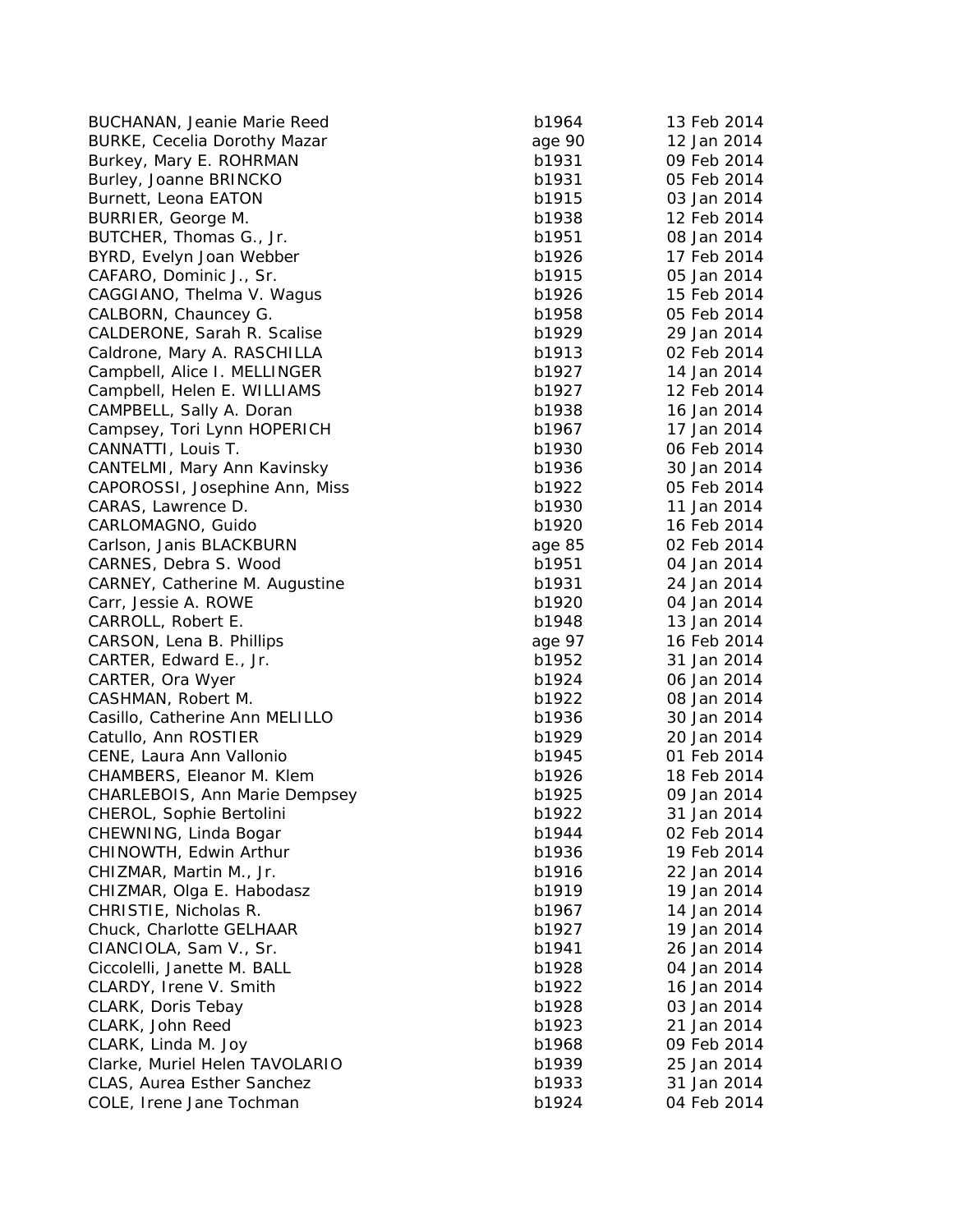| COLEMAN, Esther M. Glover            | b1932  | 05 Jan 2014 |
|--------------------------------------|--------|-------------|
| CONTI, Betty J. Thomas               | b1929  | 10 Jan 2014 |
| COOKSEY, Carol L. Adams              | b1953  | 14 Jan 2014 |
| Cornwell, Marie PATTERSON            | b1927  | 22 Jan 2014 |
| COUDRIET, Tony K.                    | age 56 | 11 Feb 2014 |
| Coyle, Mary Kathryn SAMUELS          | b1920  | 17 Jan 2014 |
| CRAWFORD, Stephen Brett              | b1989  | 09 Jan 2014 |
| CRAWFORD, William E.                 | b1941  | 05 Jan 2014 |
| Crook, Patricia K. DODD              | b1944  | 01 Jan 2014 |
| Crosby, Ruth A. FRAME                | b1933  | 05 Feb 2014 |
| CSEPEGGI, Joann L. Phillips          | b1935  | 12 Feb 2014 |
| Cummings, Morphia BAXTER             | b1921  | 21 Jan 2014 |
| CUPPLES, Edward J.                   | b1957  | 05 Feb 2014 |
| Curry, Dorothy E. Owens SOLES        | b1918  | 02 Jan 2014 |
| DAGGETT, Florence Jones              | b1923  | 05 Jan 2014 |
| Danko, Helen HRECSKA                 | b1922  | 24 Jan 2014 |
| Dastoli, Angela Marie BRYER          | b1931  | 07 Feb 2014 |
| DAVIDOW, Lois Friedman               | b1921  | 02 Feb 2014 |
| DAVIS, Gene Curtis                   | b1930  | 08 Feb 2014 |
| DAVIS, William H.                    | b1946  | 23 Jan 2014 |
| DeCAVITCH, Jane Laase                | b1924  | 25 Jan 2014 |
| DeCHRISTOPHER, Rose M. Guerra        | b1914  | 04 Feb 2014 |
| DeGenaro, Gladys Jean GRAY           | b1953  | 01 Jan 2014 |
| DEICHLER, Ronald L.                  | b1937  | 04 Jan 2014 |
| Deiwert, Ruth Marjean MUROSKO        | b1930  | 23 Jan 2014 |
| DELEY, Mary E. Rohona                | b1927  | 13 Jan 2014 |
| DelFratte, Betty Jane LALLO          | b1930  | 22 Jan 2014 |
| DeMAIN, James H.                     | age 81 | 08 Feb 2014 |
| Dempsey, Ann Marie CHARLEBOIS        | b1925  | 09 Jan 2014 |
| DeNIRO, Frank J.                     | b1925  | 02 Feb 2014 |
| DePasquale, Catherine Angeline SCOTT | b1926  | 05 Jan 2014 |
| DeRENZIS, Anthony A.                 | b1945  | 29 Jan 2014 |
| DeSALVO, Margaret Kenneally          | b1920  | 01 Jan 2014 |
| DeSANTIS, Gary A.                    | b1961  | 11 Jan 2014 |
| Despetorich, Karen S. ROHAN          | b1957  | 23 Jan 2014 |
| Detwiler, Terri PIERGIOVANNI         | age 54 | 13 Feb 2014 |
| DIANA, Mary Gladd                    | b1929  | 15 Jan 2014 |
| DiCiocco, Betty M. YASLIK            | b1924  | 02 Jan 2014 |
| Diefendiefer, Annabelle SEVACHKO     | b1925  | 09 Feb 2014 |
|                                      |        |             |
| Diggins, Jessie DUNCAN               | b1927  | 12 Feb 2014 |
| DIMITRIJEVIC, Radosav                | age 69 | 18 Feb 2014 |
| D'ISA, Frank A.                      | b1921  | 19 Feb 2014 |
| DiStefano, Grace MARZIANI            | b1921  | 25 Jan 2014 |
| DiTecco, Rose Polito GALLAGHER       | b1927  | 30 Jan 2014 |
| DIXON, Marian Taylor Baney           | b1925  | 19 Feb 2014 |
| Dobrescu, Mary Ann SMITH             | b1926  | 19 Feb 2014 |
| DODD, Patricia K. Crook              | b1944  | 01 Jan 2014 |
| Dodson, Willie Belle STORY           | b1914  | 12 Feb 2014 |
| Doepping, Lucille Marie McPHILLIAMY  | b1917  | 11 Feb 2014 |
| DOLAN, Patrick J.                    |        | 15 Jan 2014 |
| DOLLARD, Lois J. Harries             | b1925  | 09 Jan 2014 |
| DONALDSON, Concetta Arlene Martin    | b1921  | 12 Jan 2014 |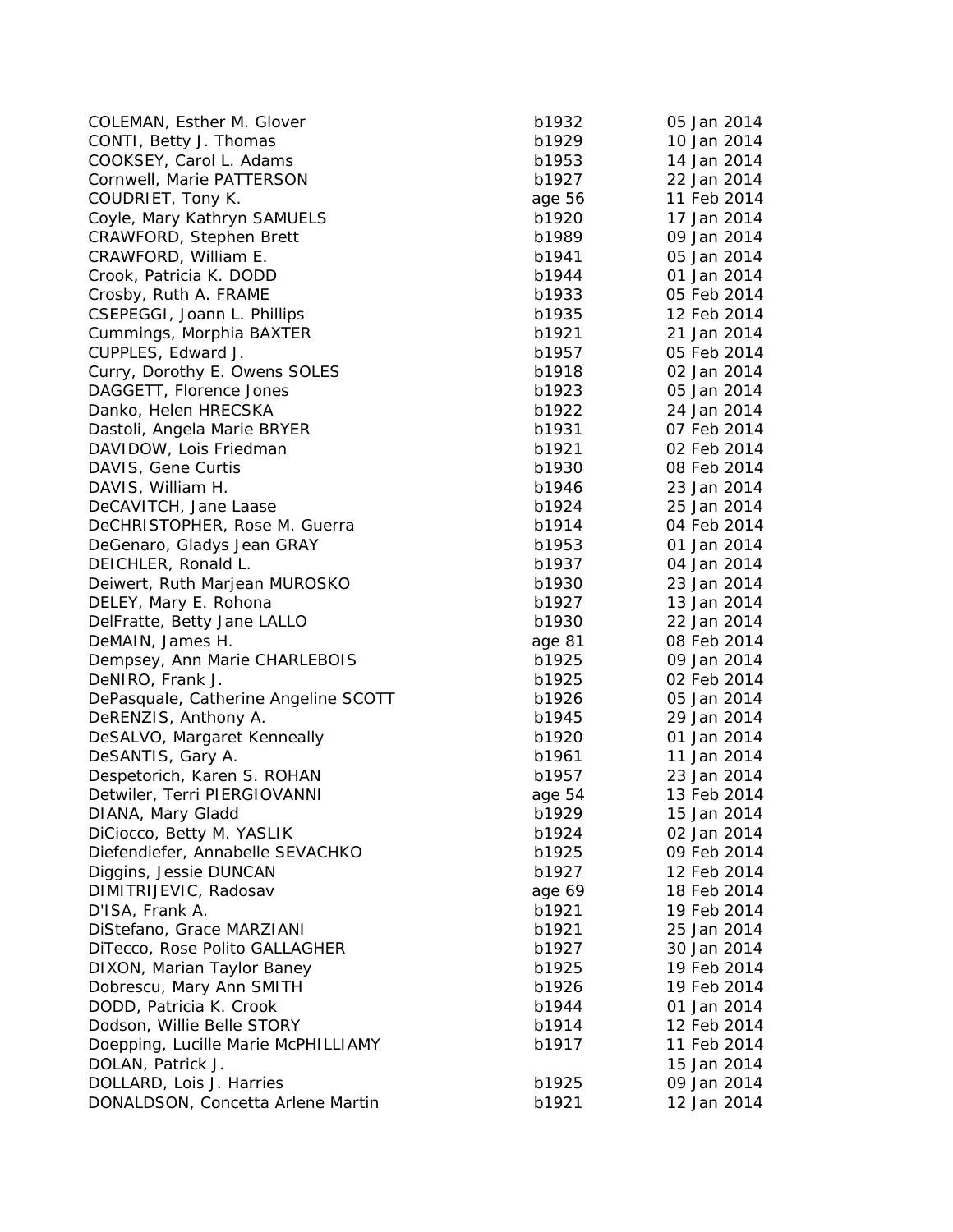DONITHAN, James Edwin b1932 15 Jan 2014 Doran, Sally A. CAMPBELL b1 DORNSTETTER, Mary Kay, Miss b1 DORUNDA, Geor gianne Prunella b1941 22 Jan 2014 DOWDY, Mary Louise McNeil b1930 16 Feb 2014 DOWNEY, Doris L. Garafano D'RUMMO, Velma G. Ponick b1 DUBOS, Mar garet B. Morey b1929 30 Jan 2014 DuBOSE, Jessica Anita Lampley b1 Dudek, Rose Mary HIMES b1 DUNCAN, Jessie Diggins b1 DUNDEE, Kathleen Marie Ruane b1 DUNN, Marian J. Albert b1917 b1917 b1917 b1917 b1917 b1917 b1917 b1917 b1917 b1917 b1917 b1917 b1917 b1917 b19 DURKIN, John Joseph b1 DUTTING, Thomas F. b1937 b1937 b1937 b1937 b1937 b1937 b1937 b1937 b1937 b1937 b1937 b1937 b1937 b1937 b1937 b1937 b1937 b1937 b1937 b1937 b1937 b1937 b1937 b1937 b1937 b1937 b1937 b1937 b1937 b1937 b1937 b1937 b1937 b1937 DYE, James A. b1934 69 Feb 2014 09 Feb 2014 69 Feb 2014 69 Feb 2014 69 Feb 2014 69 Feb 2014 69 Feb 2014 69 Feb 2014 69 Feb 2014 69 Feb 2014 69 Feb 2014 69 Feb 2014 69 Feb 2014 69 Feb 2014 69 Feb 2014 69 Feb 2014 69 Feb 201 EATON, Leona Burnett b1915 b1915 b1915 b1915 b1915 b1915 b1915 b1915 b1915 b1915 b1915 b1915 b1915 b1915 b191 EICHENBERGER, Charles William ELGABRI, Kassim b1929 04 Feb 2014 ELGABRI, Norma Moore b1942 b1942 b1942 b1942 b1942 b1942 b1942 b1942 b1942 b1942 b1942 b1942 b1942 b1942 b1942 ELLIOTT, Timothy Allen b1956 08 Jan 2014 Ellis, Mary SKEBO b1924 16 Jan 2014 16 Jan 2014 16 Jan 2014 16 Jan 2014 16 Jan 2014 16 Jan 2014 16 Jan 2014 16 Jan 2014 16 Jan 2014 16 Jan 2014 16 Jan 2014 16 Jan 2014 16 Jan 2014 16 Jan 2014 16 Jan 2014 16 Jan 2014 16 Jan Ellis, Ruby J. Rupe SMITH b1 EMERSON, Thomas Scott b1958 10 Feb 2014 EMERY, Rosemary Moore b1928 27 Jan 2014 EMLER, William J. b1936 b1936 b1936 b1936 b1936 b1936 b1936 b1936 b1936 b1936 b1936 b1936 b1936 b1936 b1936 b1 EPPINGER, Bradley K. b1958 19 Jan 2014 FABRY, Joseph Anthony b1 Falb, Luella Mae VANPELT b1 FALER, Ronald Lee b1954 18 and 2014 FANZO, Daniel J. b1940 13 and b1940 13 Feb 2014 13 Feb 2014 13 Feb 2014 13 Feb 2014 13 Feb 2014 13 Feb 2014 13 Feb 2014 13 Feb 2014 13 Feb 2014 13 Feb 2014 13 Feb 2014 13 Feb 2014 13 Feb 2014 13 Feb 2014 13 Feb 2014 13 Feb Farina, Marylou WINGROVE b1 FAY, Eileen L. Foley b1927 b1937 b1937 b1937 b1937 b1937 b1937 b1937 b1937 b1937 b1937 b1937 b1937 b1937 b1937 FEDORUK, James M. b1967 26 Jan 2014 26 Jan 2014 26 Jan 2014 26 Jan 2014 26 Jan 2014 26 Jan 2014 26 Jan 2014 26 Jan 2014 26 Jan 2014 26 Jan 2014 26 Jan 2014 26 Jan 2014 26 Jan 2014 26 Jan 2014 26 Jan 2014 26 Jan 2014 26 Jan FELDER, Eleanor Boyd b1934 12 Jan 2014 12 Jan 2014 12 Jan 2014 12 Jan 2014 12 Jan 2014 12 Jan 2014 12 Jan 2014 FELICE, Jacklyn Rita Acri b1940 15 b1940 15 b1940 15 b1940 15 b1940 15 b1940 15 b1940 15 b1940 15 b1 FENNELL, Graceanne Wilson b1938 19 Jan 2014 FENSKIE, Bernice M. Kernan FERGUSON, Ralph K. b1930 b1930 25 b1930 b1930 b1930 b1930 b1930 b1930 b1930 b1930 b1930 b1930 b1930 b1930 b1930 b1930 b1930 b1930 b1930 b1930 b1930 b1930 b1930 b1930 b1930 b1930 b1930 b1930 b1930 b1930 b1930 b1930 b1930 b1 FERREE, John J. FILIPS, Lora Ann, Miss b1957 17 FEB 2014 FINE, Leonard L. b1925 23 Jan 2014 23 Jan 2014 23 Jan 2014 23 Jan 2014 23 Jan 2014 23 Jan 2014 23 Jan 2014 23 Jan 2014 23 Jan 2014 23 Jan 2014 23 Jan 2014 23 Jan 2014 23 Jan 2014 23 Jan 2014 23 Jan 2014 23 Jan 2014 23 Jan Fin ger, Loretta MACALA b1924 19 Jan 2014 FISHER, William Roy, III b1966 2014 FITZGIBBON, John Thomas, Jr. b1935 16 Jan 2014 Floyd, Sarah B. JOHNSON b1 Foley, Eileen L. FAY b1927 b1937 b1937 b1937 b1937 b1937 b1937 b1937 b1937 b1937 b1937 b1937 b1937 b1937 b1937 FORTUNATO, Jeannette M. Glazzy b1 FOSTER, Janice I. Kni ght FRAME, Ruth A. Crosby b1 FREDENBURG, Orpha Ann Brow b1 FREDERICK, Elizabeth Breznai Bracik b1

| b1932          | 15 Jan 2014 |
|----------------|-------------|
| b1938          | 16 Jan 2014 |
| b1949          | 12 Jan 2014 |
| b1941          | 22 Jan 2014 |
| b1930          | 16 Feb 2014 |
| age 83         | 19 Jan 2014 |
| b1929          | 31 Jan 2014 |
| b1929          | 30 Jan 2014 |
| b1969          | 01 Jan 2014 |
| b1926          | 12 Feb 2014 |
| b1927          | 12 Feb 2014 |
| b1960          | 19 Jan 2014 |
| b1917          | 06 Feb 2014 |
| b1931          | 20 Jan 2014 |
| b1937          | 02 Feb 2014 |
| b1934          | 09 Feb 2014 |
| b1915          | 03 Jan 2014 |
| age 79         | 09 Jan 2014 |
| b1929          | 04 Feb 2014 |
| b1942          | 05 Feb 2014 |
|                |             |
| b1956<br>b1924 | 08 Jan 2014 |
|                | 16 Jan 2014 |
| b1921          | 19 Feb 2014 |
| b1958          | 10 Feb 2014 |
| b1928          | 27 Jan 2014 |
| b1936          | 06 Feb 2014 |
| b1958          | 19 Jan 2014 |
| b1924          | 18 Feb 2014 |
| b1941          | 05 Feb 2014 |
| b1954          | 18 Feb 2014 |
| b1940          | 13 Feb 2014 |
| b1926          | 03 Feb 2014 |
| b1927          | 03 Feb 2014 |
| b1967          | 26 Jan 2014 |
| b1934          | 12 Jan 2014 |
| b1940          | 15 Jan 2014 |
| b1938          | 19 Jan 2014 |
| age 79         | 04 Feb 2014 |
| b1930          | 25 Jan 2014 |
| age 77         | 08 Jan 2014 |
| b1957          | 17 Feb 2014 |
| b1925          | 23 Jan 2014 |
| b1924          | 19 Jan 2014 |
| b1966          | 29 Jan 2014 |
| b1935          | 16 Jan 2014 |
| b1935          | 04 Jan 2014 |
| b1927          | 03 Feb 2014 |
| b1933          | 26 Jan 2014 |
| age 76         | 16 Jan 2014 |
| b1933          | 05 Feb 2014 |
| b1931          | 21 Jan 2014 |
| b1920          | 07 Jan 2014 |
|                |             |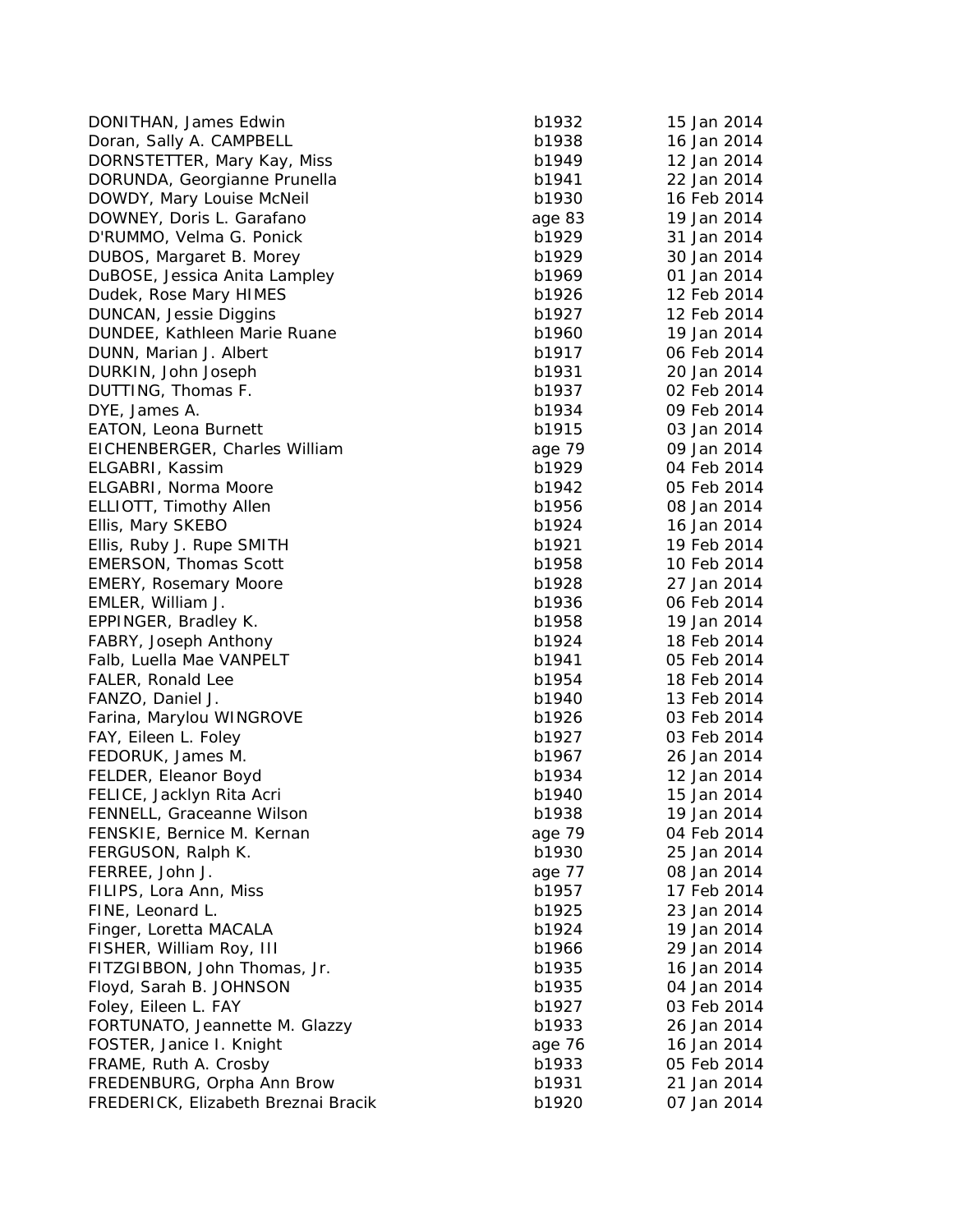| FREDERICKS, Freeda W. Ogden        | b1926  | 19 Feb 2014 |
|------------------------------------|--------|-------------|
| Friedman, Lois DAVIDOW             | b1921  | 02 Feb 2014 |
| Fugate, Barbara A. RUSHTON         | b1934  | 14 Feb 2014 |
| FULLERTON, Robert D.               | age 88 | 16 Jan 2014 |
| FULTON, William R.                 | b1950  | 04 Jan 2014 |
| Furlan, Leonora Zora PATRICK       | b1915  | 22 Jan 2014 |
| Gabriel, Edith Lucille NOCERA      | b1921  | 13 Feb 2014 |
| GALLA, Edward                      | b1929  | 07 Jan 2014 |
| GALLAGHER, Rose DiTecco Polito     | b1927  | 30 Jan 2014 |
| GALLAS, Clara D. Horney            | b1925  | 12 Jan 2014 |
| Garafano, Doris L. DOWNEY          | age 83 | 19 Jan 2014 |
| Garrett, Glennis M. WALLER         | b1922  | 11 Feb 2014 |
| GARZANICH, Thomas, Jr.             | b1944  | 14 Feb 2014 |
| Gaydos, Agnes Theresa PECHKUROW    | b1922  | 11 Feb 2014 |
| GBUR, Frank A.                     | b1942  | 08 Jan 2014 |
| GEBHARDT, Ralph C.                 | b1928  | 13 Feb 2014 |
| GELHAAR, Charlotte Chuck           | b1927  | 19 Jan 2014 |
| GENTILE, Amelia M. Kvacky          | b1921  | 16 Feb 2014 |
| GEORGE, Peter C., Sr.              | b1923  | 24 Jan 2014 |
| GERBER, James E.                   | b1944  | 06 Feb 2014 |
| GERGEL, Kenneth J.                 | b1944  | 29 Jan 2014 |
| GIBSON, Michael                    | b1955  | 19 Jan 2014 |
| Gifford, Irene E. SHIRLEY          | b1929  | 31 Jan 2014 |
| GILBERT, Ruby L., Miss             | b1941  | 27 Jan 2014 |
| GILBOY, Lawrence E.                | b1943  | 16 Jan 2014 |
| Gladd, Mary DIANA                  | b1929  | 15 Jan 2014 |
| GLASS, Paula P., Miss              | b1956  | 02 Jan 2014 |
| Glazzy, Jeannette M. FORTUNATO     | b1933  | 26 Jan 2014 |
| Glover, Esther M. COLEMAN          | b1932  | 05 Jan 2014 |
| Gogesh, Rose RICHARDS              | b1919  | 01 Jan 2014 |
| GOLDMAN, Leonard A.                | b1924  | 12 Jan 2014 |
| GONZALEZ, Emma J. Magdaleno        | b1922  | 12 Jan 2014 |
| GOODMAN, George                    | b1921  | 19 Jan 2014 |
| GORE, Sandra L. Zelenika           | b1946  | 11 Feb 2014 |
| GRAHAM, Tyrone                     | b1954  | 06 Feb 2014 |
| GRAY, Gladys Jean DeGenaro         | b1953  | 01 Jan 2014 |
| GREEN, Charles E.                  | b1940  | 23 Jan 2014 |
| <b>GRIFFITHS, Rose Marie Smith</b> | b1932  | 22 Jan 2014 |
| <b>GRIMES, Harvey Hix</b>          | b1928  | 11 Feb 2014 |
| GRINBLAT, Sofya Lippert            | b1922  | 17 Jan 2014 |
| GRIST, Wallace Samuel              | b1924  | 11 Jan 2014 |
| GROSS, Nora Ellen Stevens          | b1932  | 19 Jan 2014 |
| GROSSEN, Barbara J. Bailey         | b1941  | 17 Feb 2014 |
| Guerra, Rose M. DeCHRISTOPHER      | b1914  | 04 Feb 2014 |
| Guy, Debbie D. KAMER               | b1956  | 09 Feb 2014 |
| GYOMBER, Ann Louise Sedlock        | b1918  | 05 Feb 2014 |
| Habodasz, Olga E. CHIZMAR          | b1919  | 19 Jan 2014 |
| HACON, Thomas J.                   | b1923  | 28 Jan 2014 |
| Hacynski, Anna HRITZ               | b1923  | 06 Feb 2014 |
| HAGEAL, Carmel Morabito            | b1927  | 23 Jan 2014 |
| Hahlen, Mary HENDRIX               | age 88 | 12 Jan 2014 |
| HALEY, Pam E. Boldt                | b1961  | 10 Jan 2014 |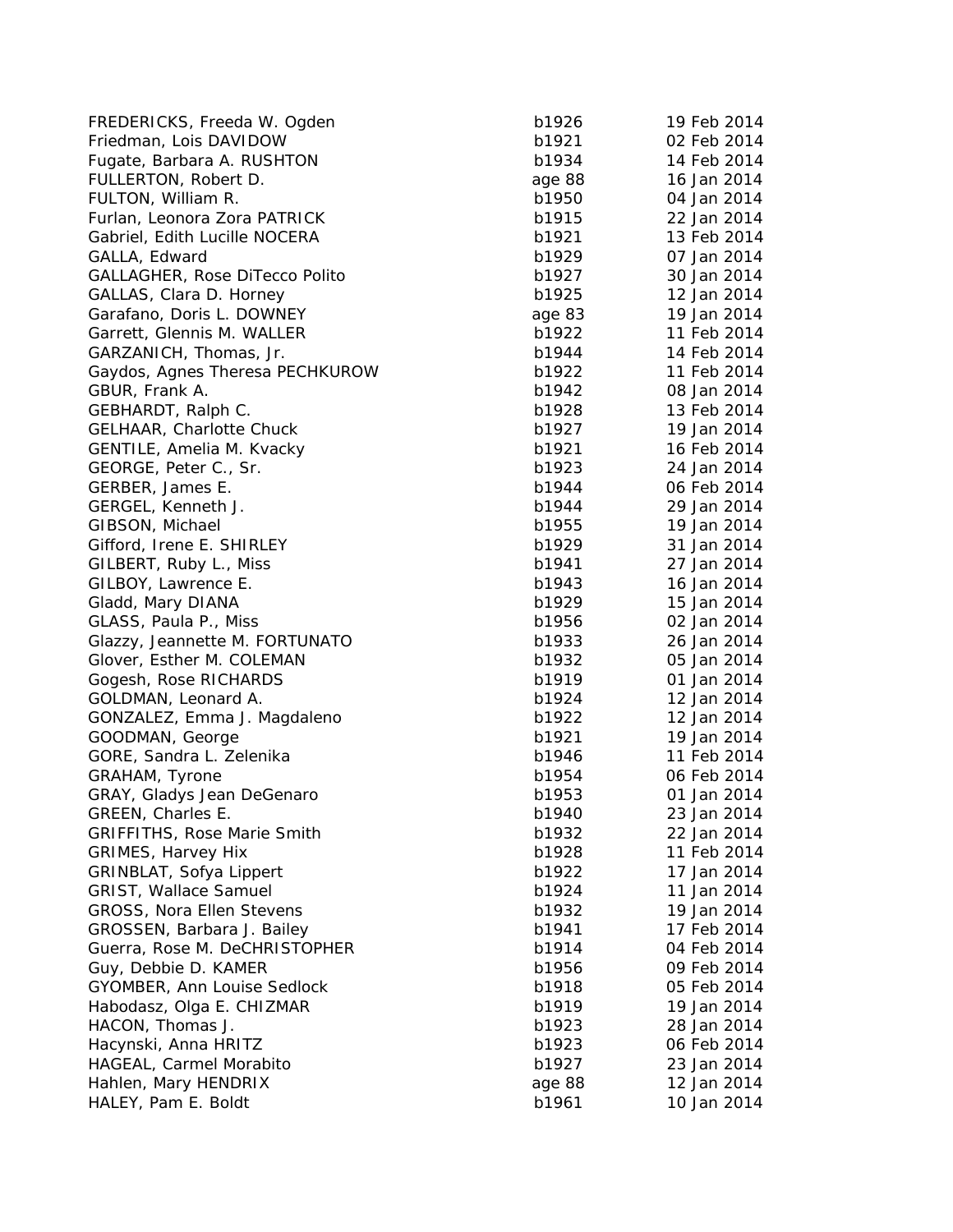| HALL, William R.                   | b1951  | 29 Jan 2014 |
|------------------------------------|--------|-------------|
| Haney, Eileen MEEHAN               | b1929  | 01 Feb 2014 |
| HANNI, Leila Roberts               | b1926  | 24 Jan 2014 |
| HARCHAR, Mary Louise Sennyk        | b1924  | 26 Jan 2014 |
| Harmon, Kathleen F. PARSONS        | b1926  | 17 Jan 2014 |
| Harries, Lois J. DOLLARD           | b1925  | 09 Jan 2014 |
| Harris, Ella M. Taylor JOHNSON     | b1918  | 02 Feb 2014 |
| Harris, Marilyn Rae LINKOFF        | b1925  | 09 Feb 2014 |
| Harris, Sara BENNETT               | b1917  | 12 Jan 2014 |
| HARRIS, Susie L. King              | b1926  | 16 Feb 2014 |
| HARRISON, Beverly J. Schlosser     | age 73 | 01 Jan 2014 |
| HARROLD, Mary Louise (Mrs. Clyde)  | age 94 | 30 Jan 2014 |
| HARVEY, Charlotte Salary           | b1927  | 23 Jan 2014 |
| Hastings, Marjorie Ann MICHALCHICK | b1924  | 30 Jan 2014 |
| Havaich, Barbara PAULICIVIC        | b1920  | 02 Feb 2014 |
| HAYDU, Irene Esther Bochy          | b1926  | 10 Feb 2014 |
| HEAVEN, Judith A. Thomas           | b1944  | 24 Jan 2014 |
| Helsel, Christina MALCOMSON        | b1957  | 05 Jan 2014 |
| HENDRIX, Mary Hahlen               | age 88 | 12 Jan 2014 |
| Herman, Virginia INGRAM            | b1949  | 22 Jan 2014 |
| HERMAN, William R.                 | b1939  | 05 Feb 2014 |
| HERYCYK, Evelyn M. Palmieri        | b1924  | 07 Jan 2014 |
| <b>HETRICK, Melvin</b>             | b1940  | 20 Jan 2014 |
| Hetrick, Phyllis J. LARSON         | b1935  | 02 Jan 2014 |
| HILAND, Victoria C. Remkus         | b1925  | 14 Jan 2014 |
| Hill, Cynthia RUFF                 | b1959  | 05 Jan 2014 |
| HILL, Joseph E.                    | b1929  | 07 Jan 2014 |
| HIMES, Rose Mary Dudek             | b1926  | 12 Feb 2014 |
| HINTON, Willie                     | b1937  | 14 Jan 2014 |
| HIXSON, Ella Rice Welther          | b1916  | 10 Jan 2014 |
| HOBBS, Donald T.                   | b1938  | 10 Jan 2014 |
| HODOS, Gregory                     |        | 05 Feb 2014 |
| HOFFMAN, Margaret Helena Palonder  | b1918  | 05 Jan 2014 |
| Hogan, Iris Mae TERRY              | b1923  | 13 Feb 2014 |
| HOGAN, Thomas J.                   | b1938  | 16 Feb 2014 |
| HOLADAY, Eileen Walsh              | b1919  | 19 Jan 2014 |
| HOLBROOK, Billie Ruth Newton       | b1932  | 06 Feb 2014 |
| HOLECKO, Mildred Soos              | b1919  | 14 Jan 2014 |
| Holley, Joyce A. Jackson BROWN     | b1931  | 26 Jan 2014 |
| HOPERICH, Tori Lynn Campsey        | b1967  | 17 Jan 2014 |
| Hopper, Judy HOUCK                 | b1939  | 16 Feb 2014 |
| Horney, Clara D. GALLAS            | b1925  | 12 Jan 2014 |
| HORNYAK, Andrew A.                 | b1932  | 17 Jan 2014 |
| HORNYAK, Edward C.                 | b1930  | 18 Jan 2014 |
| HOUCK, Judy Hopper                 | b1939  | 16 Feb 2014 |
| HOUTS, Glenn Richard               | b1938  | 04 Feb 2014 |
| HRECSKA, Helen Danko               | b1922  | 24 Jan 2014 |
| HRITZ, Anna Macynski               | b1923  | 06 Feb 2014 |
| HRYRONAK, Michael J.               | b1953  | 16 Jan 2014 |
| Huff, Barbara J. BEGEOT            | b1940  | 23 Jan 2014 |
| HUMPHREY, Charlotte Jo Ward Rudzik | b1945  | 12 Jan 2014 |
| INFANTE, Dominic A.                | b1940  | 14 Jan 2014 |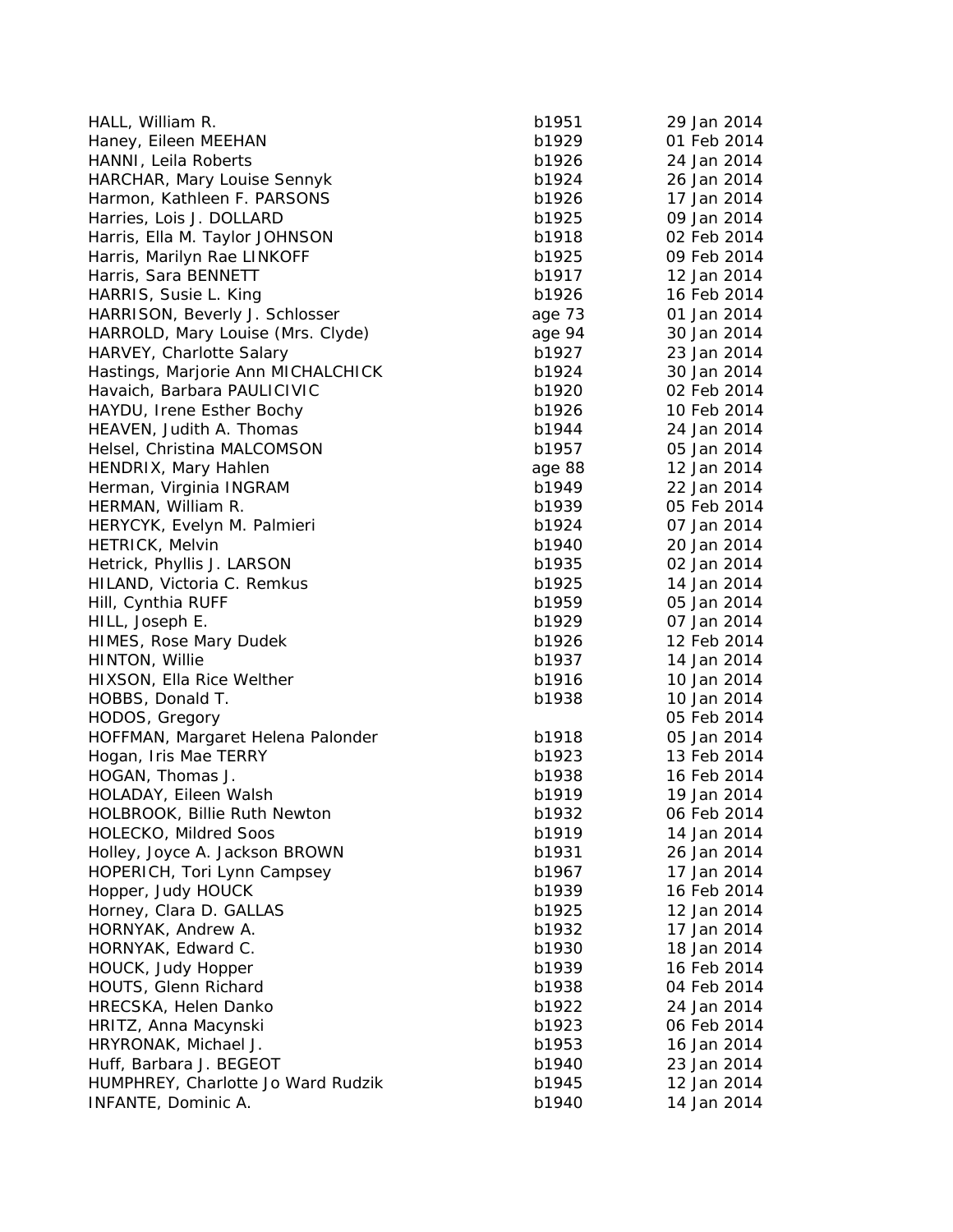| INGRAM, Virginia Herman                                      | b1949  | 22 Jan 2014 |
|--------------------------------------------------------------|--------|-------------|
| ISOLDI, John Patrick, Sr.                                    | b1949  | 23 Jan 2014 |
| IVANCIC, John                                                | b1924  | 31 Jan 2014 |
| JACKSON, George A., Jr.                                      | b1938  | 15 Jan 2014 |
| JACKSON, Jim A.                                              | b1925  | 16 Feb 2014 |
| Jackson, Joyce A. Holley BROWN                               | b1931  | 26 Jan 2014 |
| JAMES, Lora May Sweeney                                      | b1933  | 14 Jan 2014 |
| JAMES, William                                               | b1923  | 14 Jan 2014 |
| JANACONE, Benjamin Anthony                                   | b1937  | 02 Feb 2014 |
| JARRELL, Helen R. Moore                                      | b1927  | 06 Feb 2014 |
| JEFFERIES, Hilda Jean, Miss                                  | b1956  | 03 Jan 2014 |
| JOANOU, John A.                                              | b1926  | 14 Jan 2014 |
| JOHN, Ruddy E.                                               | b1943  | 29 Jan 2014 |
| JOHNGRASS, James S., Sr.                                     | b1924  | 16 Feb 2014 |
| JOHNS, Fredrick J.                                           | b1940  | 20 Jan 2014 |
| JOHNSON, Ella M. Harris Taylor                               | b1918  | 02 Feb 2014 |
| Johnson, Jean A. PHILLIPS                                    | b1939  | 03 Jan 2014 |
| JOHNSON, Jonell M. McCullough                                | b1972  | 16 Jan 2014 |
| JOHNSON, Michael L.                                          | b1968  | 04 Feb 2014 |
| JOHNSON, Naomi Stewart                                       | b1920  | 07 Feb 2014 |
| JOHNSON, Sarah B. Floyd                                      | b1935  | 04 Jan 2014 |
| Johnston, Barbara A. RAYMOND                                 | b1939  | 30 Jan 2014 |
| JONES, Aldric Lawrey, Jr.                                    | b1990  | 05 Jan 2014 |
| Jones, Florence DAGGETT                                      | b1923  | 05 Jan 2014 |
| JONES, Floyd L., Sr.                                         | b1930  | 29 Jan 2014 |
| Joy, Linda M. CLARK                                          | b1968  | 09 Feb 2014 |
| JUDD, Maribeth A., Miss                                      | b1953  | 22 Jan 2014 |
| KALMAN, Michael J.                                           | b1929  | 25 Jan 2014 |
| KAMER, Debbie D. Guy                                         | b1956  | 09 Feb 2014 |
| KANNA, John Richard, Jr.                                     | b1936  | 03 Feb 2014 |
| KANOCZ, Elizabeth, Miss                                      | b1920  | 03 Jan 2014 |
| KASHMER, William                                             | b1937  | 22 Jan 2014 |
| Kavinsky, Mary Ann CANTELMI                                  | b1936  | 30 Jan 2014 |
| KELLER, Dorothy Laroe Testa                                  | b1928  | 15 Feb 2014 |
| KEMPER, Patricia Ann Murray                                  | b1936  | 02 Feb 2014 |
| Kenneally, Margaret DeSALVO                                  | b1920  | 01 Jan 2014 |
| Kernan, Bernice M. FENSKIE                                   | age 79 | 04 Feb 2014 |
| KESIC, Thomas M., Sr.                                        | b1926  | 25 Jan 2014 |
| KIMOCK, Patricia A. Navarro                                  | b1944  | 01 Jan 2014 |
| Kindel, Barbara ALLISON                                      | b1932  | 09 Jan 2014 |
| King, Susie L. HARRIS                                        | b1926  | 16 Feb 2014 |
| KINGURE, Mary Balas                                          | b1920  | 19 Feb 2014 |
| KLAMUT, Goldie Mistovich                                     | b1934  | 12 Jan 2014 |
| Klem, Eleanor M. CHAMBERS                                    | b1926  | 18 Feb 2014 |
| KLENOVICH, Caroline Simir                                    | b1913  | 22 Jan 2014 |
|                                                              |        | 16 Jan 2014 |
| Knight, Janice I. FOSTER                                     | age 76 |             |
| KOCHER, Allison Rae, Miss<br>Kolcun, Helen A. ANDRICH        | b1963  | 28 Jan 2014 |
|                                                              | b1918  | 14 Feb 2014 |
| KOMINAK, Aloysius Joseph<br>Koncheck, Marlene Antonina MEARS | b1926  | 09 Feb 2014 |
|                                                              | b1937  | 22 Jan 2014 |
| KORNEGAY, Willie Nathan                                      | b1951  | 08 Jan 2014 |
| KOUNTZ, John G.                                              | b1947  | 21 Jan 2014 |

| าia Herman          | b1949  | 22 Jan 2014 |
|---------------------|--------|-------------|
| atrick, Sr.         | b1949  | 23 Jan 2014 |
|                     | b1924  | 31 Jan 2014 |
| rge A., Jr.         | b1938  | 15 Jan 2014 |
| Α.                  | b1925  | 16 Feb 2014 |
| A. Holley BROWN     | b1931  | 26 Jan 2014 |
| ay Sweeney          | b1933  | 14 Jan 2014 |
|                     | b1923  | 14 Jan 2014 |
| njamin Anthony      | b1937  | 02 Feb 2014 |
| R. Moore            | b1927  | 06 Feb 2014 |
| da Jean, Miss       | b1956  | 03 Jan 2014 |
| Α.                  | b1926  | 14 Jan 2014 |
|                     | b1943  | 29 Jan 2014 |
|                     |        | 16 Feb 2014 |
| ames S., Sr.        | b1924  |             |
| :k J.               | b1940  | 20 Jan 2014 |
| M. Harris Taylor    | b1918  | 02 Feb 2014 |
| A. PHILLIPS         | b1939  | 03 Jan 2014 |
| ell M. McCullough   | b1972  | 16 Jan 2014 |
| nael L.             | b1968  | 04 Feb 2014 |
| mi Stewart          | b1920  | 07 Feb 2014 |
| ah B. Floyd         | b1935  | 04 Jan 2014 |
| ara A. RAYMOND      | b1939  | 30 Jan 2014 |
| .awrey, Jr.         | b1990  | 05 Jan 2014 |
| DAGGETT !           | b1923  | 05 Jan 2014 |
| , Sr.               | b1930  | 29 Jan 2014 |
| LARK:               | b1968  | 09 Feb 2014 |
| A., Miss ו          | b1953  | 22 Jan 2014 |
| ael J.              | b1929  | 25 Jan 2014 |
| D. Guy              | b1956  | 09 Feb 2014 |
| ichard, Jr.         | b1936  | 03 Feb 2014 |
| oeth, Miss          | b1920  | 03 Jan 2014 |
| iam                 | b1937  | 22 Jan 2014 |
| Ann CANTELMI        | b1936  | 30 Jan 2014 |
| าy Laroe Testa      | b1928  | 15 Feb 2014 |
|                     | b1936  | 02 Feb 2014 |
| ia Ann Murray:      |        |             |
| garet DeSALVO       | b1920  | 01 Jan 2014 |
| e M. FENSKIE        | age 79 | 04 Feb 2014 |
| s M., Sr.           | b1926  | 25 Jan 2014 |
| ia A. Navarro       | b1944  | 01 Jan 2014 |
| a ALLISON           | b1932  | 09 Jan 2014 |
| HARRIS              | b1926  | 16 Feb 2014 |
| y Balas             | b1920  | 19 Feb 2014 |
| e Mistovich         | b1934  | 12 Jan 2014 |
| M. CHAMBERS         | b1926  | 18 Feb 2014 |
| aroline Simir       | b1913  | 22 Jan 2014 |
| I. Foster           | age 76 | 16 Jan 2014 |
| n Rae, Miss         | b1963  | 28 Jan 2014 |
| 4. ANDRICH          | b1918  | 14 Feb 2014 |
| sius Joseph         | b1926  | 09 Feb 2014 |
| lene Antonina MEARS | b1937  | 22 Jan 2014 |
| Ilie Nathan         | b1951  | 08 Jan 2014 |
| G.                  | b1947  | 21 Jan 2014 |
|                     |        |             |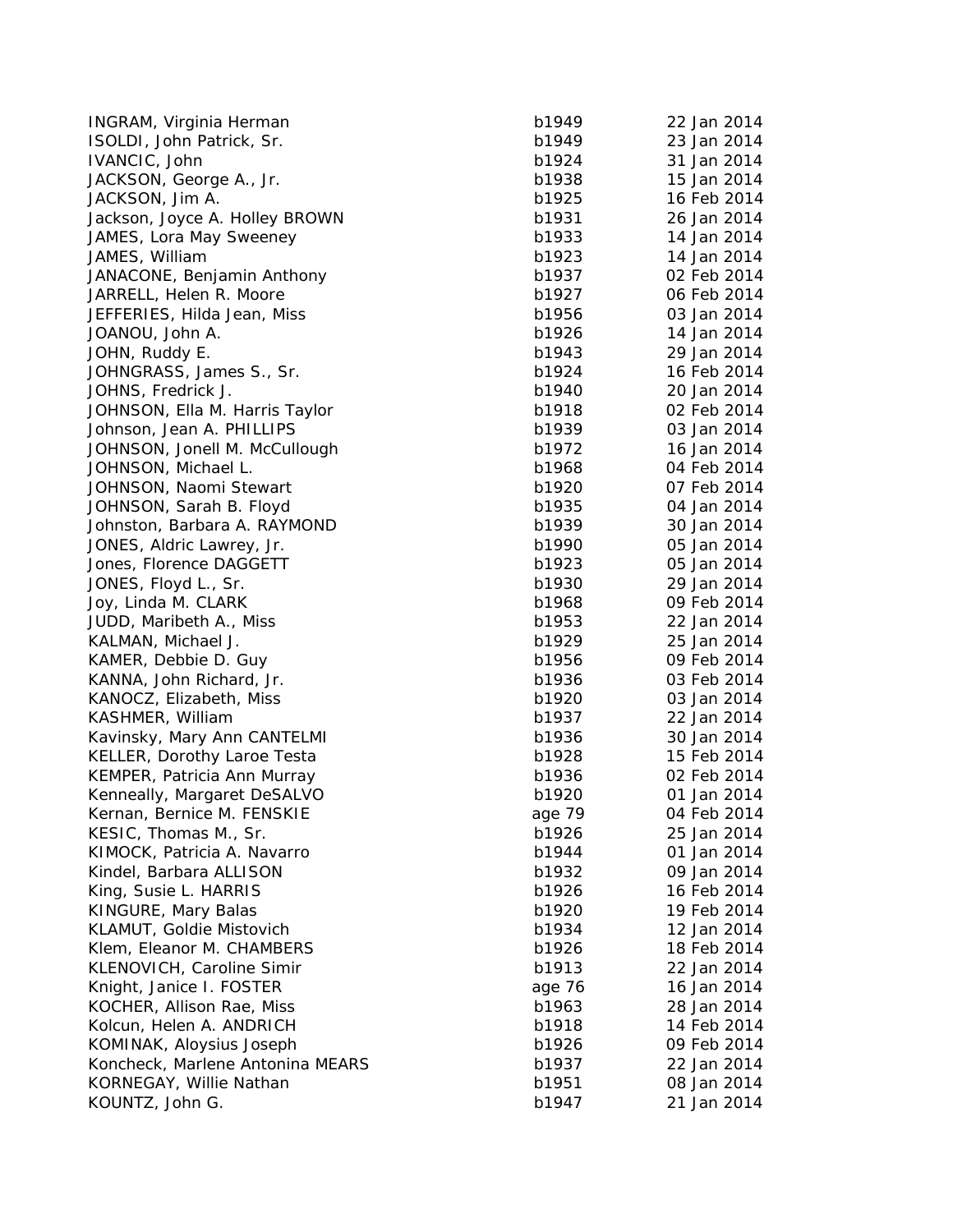| KOVACS, Stephen                         | b1930  | 08 Jan 2014 |
|-----------------------------------------|--------|-------------|
| KOZLOFF, Antoinette Shimrock            | b1917  | 30 Jan 2014 |
| Kraljevic, Rosalie T. MOORE             | b1946  | 15 Jan 2014 |
| Krempasky, Anna H. PACK                 | b1914  | 24 Jan 2014 |
| Krispinsky, Katherine T. BOBACK         | b1920  | 03 Jan 2014 |
| KUBIC, Robert L., Sr.                   | b1948  | 24 Jan 2014 |
| Kvacky, Amelia M. GENTILE               | b1921  | 16 Feb 2014 |
| Laase, Jane DeCAVITCH                   | b1924  | 25 Jan 2014 |
| LALLO, Betty Jane DelFratte             | b1930  | 22 Jan 2014 |
| Lampley, Jessica Anita DuBOSE           | b1969  | 01 Jan 2014 |
| Lanterman, Dolores Mae YEAGER           | b1932  | 29 Jan 2014 |
| Laroe, Dorothy Testa KELLER             | b1928  | 15 Feb 2014 |
| LARSON, Phyllis J. Hetrick              | b1935  | 02 Jan 2014 |
| LAVELLE, Gwendolyn Anne, Miss           | b1969  | 13 Feb 2014 |
| LAWSON, Sonny Edward                    | b1947  | 08 Jan 2014 |
| LAYSHOCK, Patricia Ann Pusateri         | age 76 | 05 Feb 2014 |
| Leazard, Juana MENDEZ                   | b1928  | 12 Jan 2014 |
| LEEDY, Amanda H. Wood                   | b1969  | 07 Jan 2014 |
| Leetch, May WEAVER                      | b1919  | 26 Jan 2014 |
| LeFLORE, George Anthony                 | b1967  | 10 Jan 2014 |
| LEGSTROM, Eric                          | b1943  | 04 Feb 2014 |
| LEITER, Darlene Rae Shuster             | b1926  | 09 Feb 2014 |
| LESKOVEC, Regis Emil                    | b1936  | 19 Jan 2014 |
| LIGGENS, Barry, Sr.                     | b1963  | 08 Feb 2014 |
| LINKOFF, Marilyn Rae Harris             | b1925  | 09 Feb 2014 |
| Lippert, Sofya GRINBLAT                 | b1922  | 17 Jan 2014 |
| LIVERMORE, Pauline E. Ricker            | b1914  | 05 Jan 2014 |
| LOGIUDICE, Rose Montwori                | b1916  | 01 Jan 2014 |
| LOMBARDI, Wanda Brayton                 | b1921  | 12 Jan 2014 |
| Longmore, Edna RICHARDS                 | b1919  | 08 Jan 2014 |
| LOZANO, Margaret O'Neil                 | b1948  | 19 Jan 2014 |
| MACALA, Loretta Finger                  | b1924  | 19 Jan 2014 |
| MacDONALD, Robert B., Jr.               | b1930  | 26 Jan 2014 |
| MACKENSTADT, Diane Marie Aeppli         | b1964  | 16 Feb 2014 |
| MADELINE, Edward J., Sr.                | b1935  | 12 Feb 2014 |
| Magdaleno, Emma J. GONZALEZ             | b1922  | 12 Jan 2014 |
| MAINE, Melissa L. (Mrs. Phil J. SHAVER) | b1969  | 02 Feb 2014 |
| Mains, Eileen Helen PFAU                | b1919  | 02 Feb 2014 |
| MALCOMSON, Christina Helsel             | b1957  | 05 Jan 2014 |
| MANCINI, Carmine, Mr.                   | b1937  | 08 Feb 2014 |
| MARINELLI, Christina Polish             | age 36 | 21 Jan 2014 |
| Marinelli, Lucille F. BARON             | b1940  | 16 Feb 2014 |
| MARINO, Elizabeth Venturi               | b1928  | 15 Jan 2014 |
| MARSHALL, Patrick A.                    | b1965  | 05 Feb 2014 |
| Martin, Concetta Arlene DONALDSON       | b1921  | 12 Jan 2014 |
| Martin, Delores BISKER                  | b1937  | 19 Jan 2014 |
| Martin, Margaret BONWICK                | b1923  | 07 Jan 2014 |
| MARTIN, Roy L.                          | b1919  | 30 Jan 2014 |
| MARTIN, Wilda Marie Stanton             | b1925  | 01 Jan 2014 |
| Martino, Helen PESA                     | b1922  | 21 Jan 2014 |
| MARVIN, Duane C.                        | b1931  | 15 Jan 2014 |
| MARZIANI, Grace DiStefano               | b1921  | 25 Jan 2014 |
|                                         |        |             |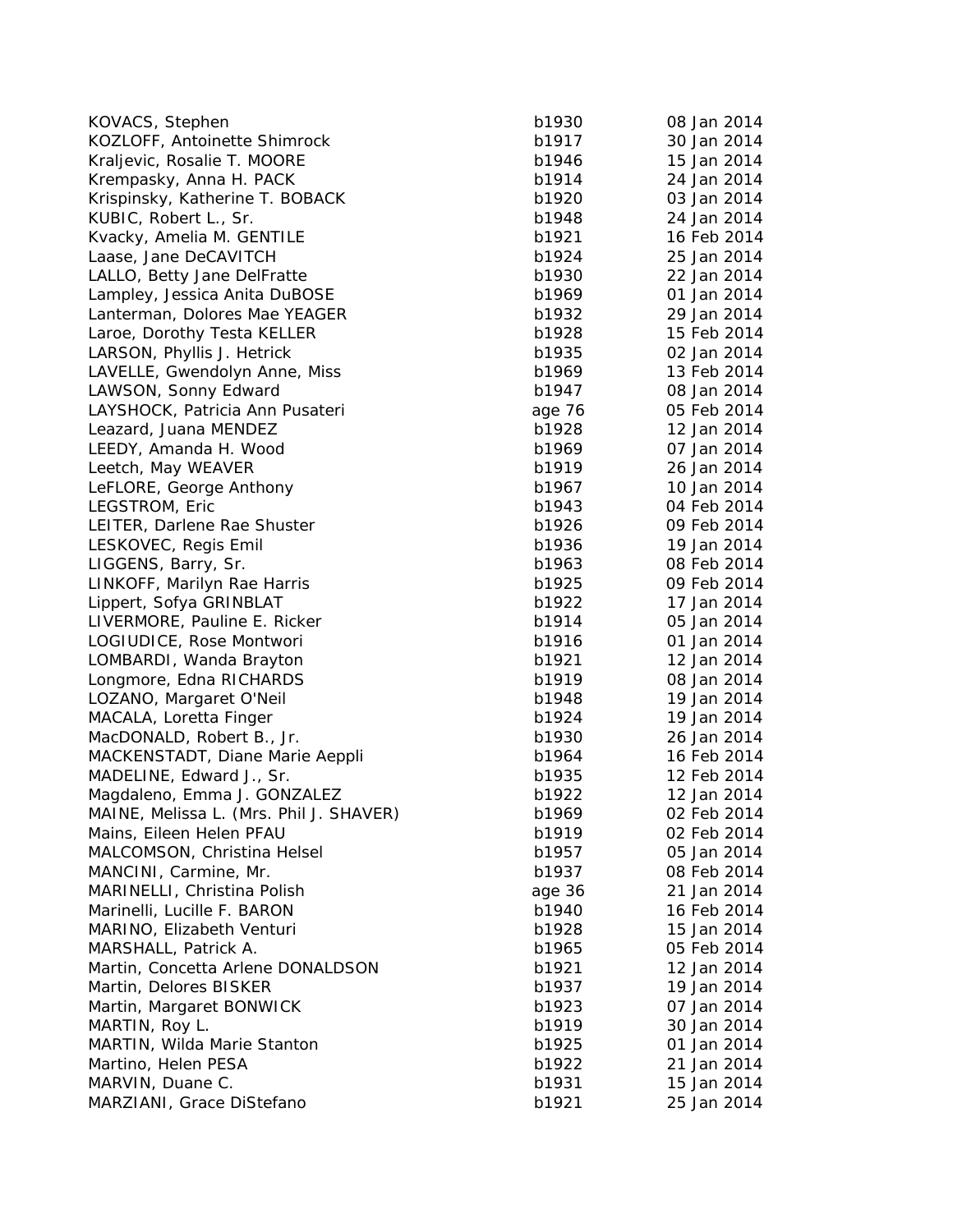| MASI, Lucy Rossi                    | b1923  | 18 Feb 2014 |
|-------------------------------------|--------|-------------|
| MASON, Robert, Jr.                  | b1961  | 18 Feb 2014 |
| MASSARO, Edward J.                  | b1925  | 27 Jan 2014 |
| MASSIE, Sarah Wilson Patterson      | b1928  | 16 Feb 2014 |
| Mastroianni, Maria SPARANO          | b1946  | 11 Jan 2014 |
| Matijevich, Lola SANTILLI           | b1927  | 25 Jan 2014 |
| MATTERN, Josephine L. Miller        | b1929  | 30 Jan 2014 |
| MATTESON, Jessie June Schenck       | b1911  | 12 Feb 2014 |
| MAXWELL, Hattie Luella Rogers       | b1917  | 28 Jan 2014 |
| MAYESKY, John R.                    | b1928  | 12 Feb 2014 |
| Mazar, Cecelia Dorothy BURKE        | age 90 | 12 Jan 2014 |
| MAZIAS, Helen C., Miss              | b1924  | 07 Jan 2014 |
| McCARDLE-BROWN, Krista-Taylor, Miss | b1994  | 02 Jan 2014 |
| McCOY, Gene MacArthur               | b1944  | 12 Feb 2014 |
| McCRAE, Ferman                      | b1921  | 10 Feb 2014 |
| McCullion, Kathleen Kelly WILSON    | b1958  | 09 Feb 2014 |
| McCullough, Jonell M. JOHNSON       | b1972  | 16 Jan 2014 |
| McEANENEY, Thomas Lew, Jr.          | b1960  | 30 Jan 2014 |
| McFADDEN, Timothy Michael           | age 52 | 22 Jan 2014 |
| McKENNEY, Carol V. Thomas           | b1935  | 02 Feb 2014 |
| McLAUGHLIN, Darryl Allen            | b1966  | 31 Jan 2014 |
| McMILLIN, Gary L.                   | b1950  | 19 Jan 2014 |
| McMILLIN, Roy Franklin              | b1951  | 30 Jan 2014 |
| McNeil, Mary Louise DOWDY           | b1930  | 16 Feb 2014 |
| McPHILLIAMY, Lucille Marie Doepping | b1917  | 11 Feb 2014 |
| McQUEEN, Jumal A.                   | b1960  | 05 Feb 2014 |
| MEARS, Marlene Antonina Koncheck    | b1937  | 22 Jan 2014 |
| MEEHAN, Eileen Haney                | b1929  | 01 Feb 2014 |
| MELILLO, Catherine Ann Casillo      | b1936  | 30 Jan 2014 |
| MELLINGER, Alice I. Campbell        | b1927  | 14 Jan 2014 |
| MENDEZ, Juana Leazard               | b1928  | 12 Jan 2014 |
|                                     |        | 30 Jan 2014 |
| MESAROS, Donald J., Jr.             | b1957  |             |
| METZ, Dennis D.                     | b1943  | 09 Jan 2014 |
| MICHAEL, Gerald E.                  | b1944  | 19 Jan 2014 |
| MICHALCHICK, Marjorie Ann Hastings  | b1924  | 30 Jan 2014 |
| MIKLOS, Joseph A.                   | b1926  | 08 Jan 2014 |
| MILAVES, Frank T.                   | age 62 | 12 Jan 2014 |
| MILLARD, Joseph A.                  | b1920  | 12 Jan 2014 |
| MILLER, Helen A. Stock              | b1924  | 12 Jan 2014 |
| MILLER, Ina Rae Weinrich            | b1936  | 30 Jan 2014 |
| Miller, Josephine L. MATTERN        | b1929  | 30 Jan 2014 |
| Miller, Marianne SPEICHER           | b1929  | 12 Jan 2014 |
| MILNE, Robert M.                    | b1941  | 02 Jan 2014 |
| MIRANDA, Maria R. Sanchez           | b1949  | 19 Jan 2014 |
| MISSIK, John D.                     | b1959  | 29 Jan 2014 |
| Mistovich, Goldie KLAMUT            | b1934  | 12 Jan 2014 |
| Mitchell, Laverne Ruth ROLLER       | b1935  | 11 Feb 2014 |
| Mitchell, Mary A. BIVIANO           | b1922  | 18 Jan 2014 |
| Montwori, Rose LOGIUDICE            | b1916  | 01 Jan 2014 |
| MOORE, Ann Bridget Ruddy            | b1914  | 19 Feb 2014 |
| MOORE, Daryl William                | age 67 | 23 Jan 2014 |
| Moore, Helen R. JARRELL             | b1927  | 06 Feb 2014 |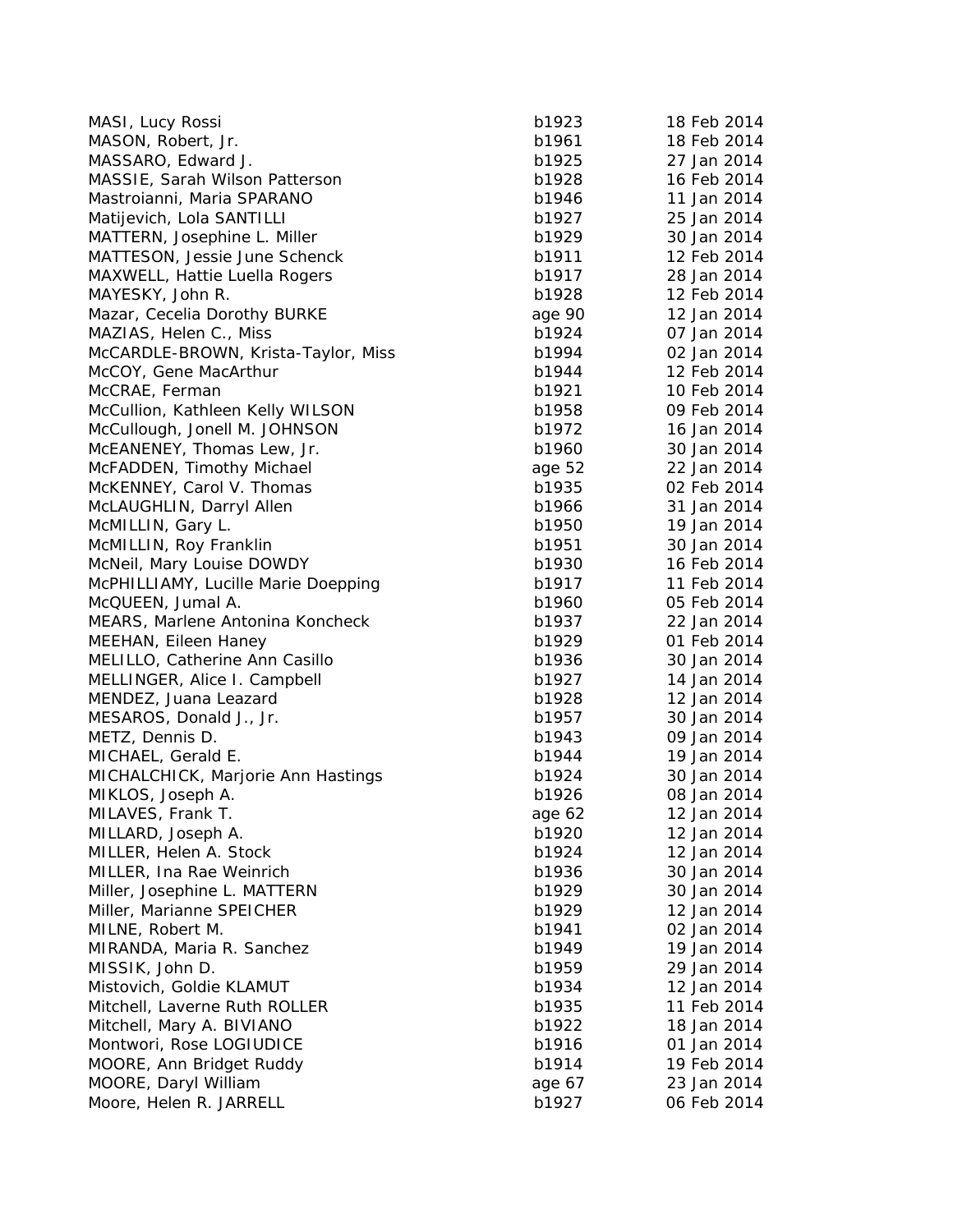MOORE, Jeanette E. Beach b1917 02 Feb 2014 Moore, Norma ELGABRI b1 MOORE, Rosalie T. Kraljevic b1 Moore, Rosemary EMER Morabito, Carmel HAGEAL b1 MORELLI, Anthony J. b1941 16 Jan 2014 16 Jan 2014 16 Jan 2014 16 Jan 2014 16 Jan 2014 16 Jan 2014 16 Jan 2014 16 Jan 2014 16 Jan 2014 16 Jan 2014 16 Jan 2014 16 Jan 2014 16 Jan 2014 16 Jan 2014 16 Jan 2014 16 Jan 2014 16 J Morey, Mar garet B. DUBOS b1929 30 Jan 2014 MORRALL, Mark R. b1960 12 Feb 2014 12 Feb 2014 MORRISON, Francine, Miss b1 Morrison, Maryann J. VENDITTI b1 MOSKO, Raymond C. b1930 16 and 2014 16 Jan 2014 16 Jan 2014 16 Jan 2014 16 Jan 2014 16 Jan 2014 16 Jan 2014 16 Jan 2014 16 Jan 2014 16 Jan 2014 16 Jan 2014 16 Jan 2014 16 Jan 2014 16 Jan 2014 16 Jan 2014 16 Jan 2014 16 Jan MOSKO, Raymond C. b1930 17 Jan 2014 17 Jan 2014 17 Jan 2014 17 Jan 2014 17 Jan 2014 17 Jan 2014 17 Jan 2014 17 Jan 2014 17 Jan 2014 17 Jan 2014 17 Jan 2014 17 Jan 2014 17 Jan 2014 17 Jan 2014 17 Jan 2014 17 Jan 2014 17 Jan MUHAMMAD, Robert Oma MULDOWNEY, John Thomas b1 Munia, Ellen PROVENCHER b1 MUROSKO, Ruth Marjean Deiwert b1 MURPHY, Thomas Edward b1 Murray, Patricia Ann KEMPER b1 Musselman, Joyce E. WILUSH b1 MUTH, Michael J. b1957 08 Jan 2014 08 Jan 2014 08 Jan 2014 08 Jan 2014 08 Jan 2014 08 Jan 2014 08 Jan 2014 08 Jan 2014 08 Jan 2014 08 Jan 2014 08 Jan 2014 08 Jan 2014 08 Jan 2014 08 Jan 2014 08 Jan 2014 08 Jan 2014 08 Jan Muzenjack, Mary Louise AGLE NAGY, Joseph L., Sr. b1937 11 Jan 2014 11 Jan 2014 11 Jan 2014 11 Jan 2014 12: B1 NARD, Mary C. Bobe Nassar, Marie NASSIE NASSIEF, Marie Nassa Navarro, Patricia A. KIMOCK b1 NEAL, Albert, Jr. b1931 06 Feb 2014 06 Feb 2014 06 Feb 2014 07 Feb 2014 07 Feb 2014 07 Feb 2014 07 Feb 2014 07 Feb 2014 07 Feb 2014 07 Feb 2014 07 Feb 2014 07 Feb 2014 07 Feb 2014 07 Feb 2014 07 Feb 2014 07 Feb 2014 07 Feb NEIHEISEL, Philip J. b1 NEILL, Arthur Donald, Sr. b1933 b1933 b1933 b1933 b1933 b1933 b1933 b1933 b1933 b1933 b1933 b1933 b1 NEMET, Jeffrey David b1 Newell, Lillian J. BERDIE b1 Newton, Billie Ruth HOLBROOK b1 NICASTRO, Louis Marney b1 NICHOLSON, Michael b1 NIGHSWANDER, Brice T. b1922 15 and 2014 NOCERA, Edith Lucille Gabriel b1 Noufer, Helen V. RUSHEN b1 NOVOSEL, Mark Eu Ocarz, Janice Carol THOMPSON b1 O'CONNOR, Paul Myron, Sr. b1934 07 Danis 2014 07 Danis 2014 07 Danis 2014 07 Danis 2014 07 Danis 2014 07 Danis O'DONNELL, Thomas P., II O gden, Freeda W. FREDERICKS b1926 19 Feb 2014 O'Neil, Mar garet LOZANO b1948 19 Jan 2014 ONESTAK, Mike (AKA ONYSZCZAK) b1 ONYSZCZAK, Mike (AKA ONESTAK) b1 ORECHONEG, Venetta M. Salmons b1 Owens, Dorothy E. Curry SOLES b1 OWENS, Henry Leon, Jr. b1952 12 and 2014 PACK, Anna H. Krempasky b1 PAIGE, Marguerite Magline, Miss and the control of the b1924 to the 19 Jan 2014 PAINE, Robert L. b1 Palmieri, Evelyn M. HERYCYK b1

| . Beach            | b1917 | 02 Feb 2014 |
|--------------------|-------|-------------|
| ABRI               | b1942 | 05 Feb 2014 |
| Kraljevic          | b1946 | 15 Jan 2014 |
| MERY               | b1928 | 27 Jan 2014 |
| AGEAL              | b1927 | 23 Jan 2014 |
| J.                 | b1941 | 16 Jan 2014 |
| <b>DUBOS</b>       | b1929 | 30 Jan 2014 |
|                    | b1960 | 12 Feb 2014 |
| าe, Miss           | b1945 | 13 Jan 2014 |
| J. VENDITTI        | b1943 | 19 Feb 2014 |
| С.                 | b1930 | 16 Jan 2014 |
| С.                 | b1930 | 17 Jan 2014 |
| t Omar             | b1948 | 30 Jan 2014 |
| Thomas             | b1939 | 11 Jan 2014 |
| <b>NCHER</b>       | b1934 | 14 Feb 2014 |
| arjean Deiwert     | b1930 | 23 Jan 2014 |
| dward              | b1950 | 02 Jan 2014 |
| n KEMPER           | b1936 | 02 Feb 2014 |
|                    | b1946 | 28 Jan 2014 |
| E. WILUSH          |       |             |
|                    | b1957 | 08 Jan 2014 |
| puise AGLER        | b1932 | 09 Feb 2014 |
| r.                 | b1937 | 11 Jan 2014 |
| er                 | b1914 | 16 Jan 2014 |
| SIEF               | b1922 | 07 Feb 2014 |
| ssar               | b1922 | 07 Feb 2014 |
| KIMOCK             | b1944 | 01 Jan 2014 |
|                    | b1931 | 06 Feb 2014 |
|                    | b1942 | 18 Feb 2014 |
| Id, Sr.            | b1933 | 05 Jan 2014 |
| ∕id                | b1953 | 02 Feb 2014 |
| RDIE               | b1927 | 05 Feb 2014 |
| <b>HOLBROOK</b>    | b1932 | 06 Feb 2014 |
| larney             | b1922 | 15 Jan 2014 |
| el                 | b1916 | 16 Jan 2014 |
| ice T.             | b1922 | 15 Jan 2014 |
| ille Gabriel       | b1921 | 13 Feb 2014 |
| JSHEN              | b1927 | 15 Feb 2014 |
| gene               | b1927 | 25 Jan 2014 |
| <b>THOMPSON</b>    | b1950 | 21 Jan 2014 |
| yron, Sr.          | b1934 | 07 Jan 2014 |
| as P., III         | b1931 | 23 Jan 2014 |
| <b>FREDERICKS</b>  | b1926 | 19 Feb 2014 |
| 2ANO               | b1948 | 19 Jan 2014 |
|                    |       | 01 Jan 2014 |
| (A ONYSZCZAK)      | b1922 |             |
| (AKA ONESTAK)      | b1922 | 01 Jan 2014 |
| tta M. Salmons     | b1925 | 08 Jan 2014 |
| <b>Curry SOLES</b> | b1918 | 02 Jan 2014 |
| n, Jr.             | b1952 | 11 Jan 2014 |
| mpasky             | b1914 | 24 Jan 2014 |
| Magline, Miss      | b1924 | 19 Jan 2014 |
|                    | b1943 | 04 Feb 2014 |
| <b>HERYCYK</b>     | b1924 | 07 Jan 2014 |
|                    |       |             |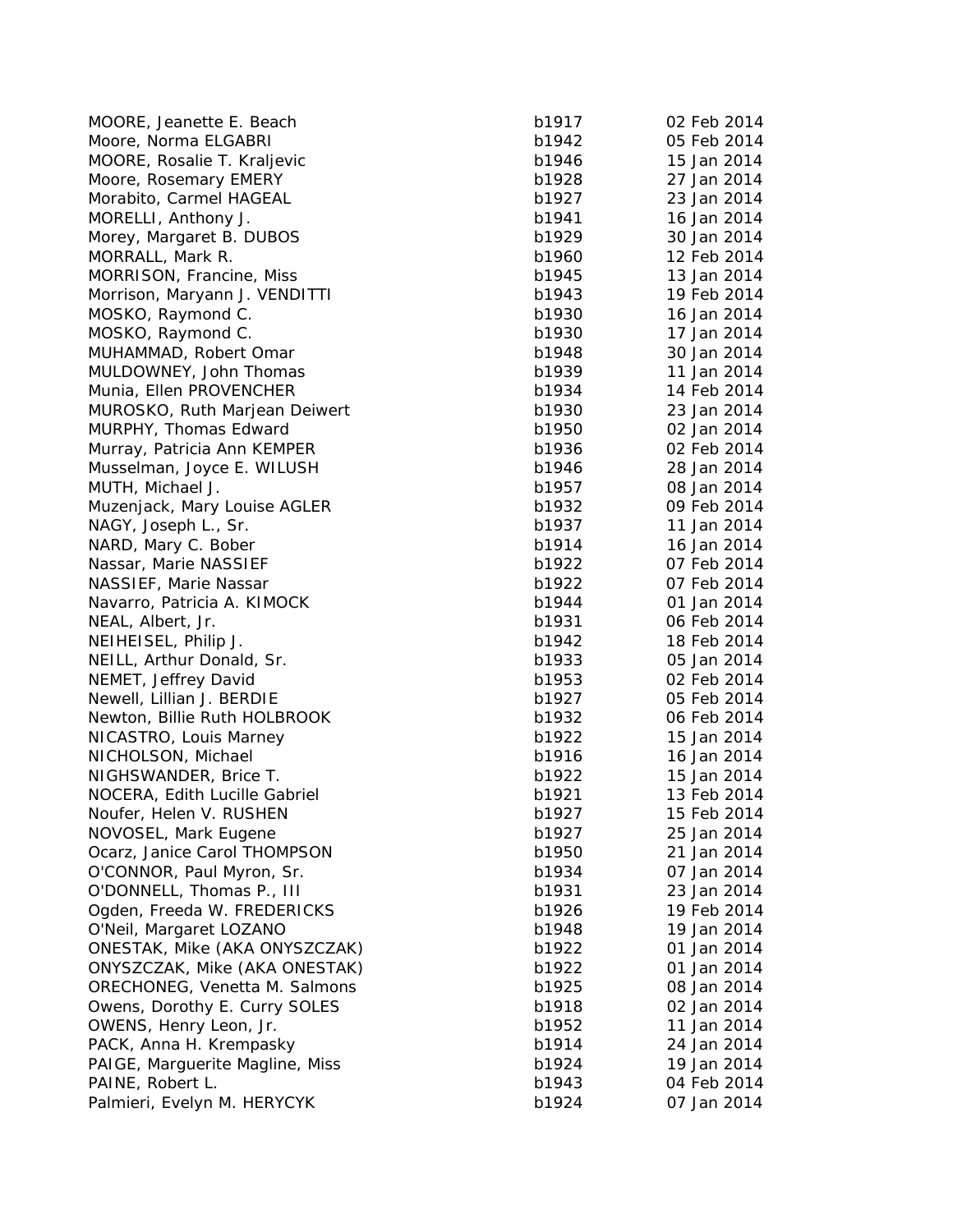| Palonder, Margaret Helena HOFFMAN | b1918  | 05 Jan 2014 |
|-----------------------------------|--------|-------------|
| PALUMBO, Carmen                   | b1946  | 09 Jan 2014 |
| PARKER, Lashea Clarice, Miss      | b1987  | 08 Jan 2014 |
| Parry, Katherine L. VATH          | age 77 | 29 Jan 2014 |
| PARSONS, Kathleen F. Harmon       | b1926  | 17 Jan 2014 |
| PARTEE, Charles L.                | b1940  | 01 Jan 2014 |
| Pascarella, Theresa Mary BAAL     | age 87 | 17 Jan 2014 |
| PATRICK, Leonora Zora Furlan      | b1915  | 22 Jan 2014 |
| PATTERSON, Marie Cornwell         | b1927  | 22 Jan 2014 |
| Patterson, Sarah Wilson MASSIE    | b1928  | 16 Feb 2014 |
| Paul, Vinzina M. SANTONE          | b1917  | 30 Jan 2014 |
| PAULICIVIC, Barbara Havaich       | b1920  | 02 Feb 2014 |
| PAVLECHKO, Frank                  | age 89 | 26 Jan 2014 |
| PAWLAK, J. Lloyd                  | b1935  | 30 Jan 2014 |
| Peachock, Florence TIRABASSI      | b1935  | 01 Jan 2014 |
| PECHKUROW, Agnes Theresa Gaydos   | b1922  | 11 Feb 2014 |
| PERKINS, Emmitt T., Jr.           | b1938  | 14 Feb 2014 |
| PERRY, George Houston             | b1940  | 18 Jan 2014 |
| PERUZZI, Dennis J.                | b1947  | 26 Jan 2014 |
| PERVETICH, Antun A.               | b1926  | 28 Jan 2014 |
| PESA, Helen Martino               | b1922  | 21 Jan 2014 |
| PETERSON, Elizabeth Woolen        | b1933  | 08 Feb 2014 |
| PETTIGREW, William L.             | b1938  | 05 Jan 2014 |
| Pezzullo, Maria T. PIZZULO        | b1943  | 11 Feb 2014 |
| PFAU, Eileen Helen Mains          | b1919  | 02 Feb 2014 |
| PHILLIPS, Edward J., Jr.          | b1927  | 12 Jan 2014 |
| PHILLIPS, Jean A. Johnson         | b1939  | 03 Jan 2014 |
| Phillips, Joann L. CSEPEGGI       | b1935  | 12 Feb 2014 |
| Phillips, Lena B. CARSON          | age 97 | 16 Feb 2014 |
| PIERGIOVANNI, Terri Detwiler      | age 54 | 13 Feb 2014 |
| PIERSON, James Patrick            | b1950  | 20 Jan 2014 |
| PIOTROWSKI, Zbigniew              | age 61 | 09 Feb 2014 |
| PITTMAN, John A.                  | b1933  | 09 Feb 2014 |
| PIZZULO, Maria T. Pezzullo        | b1943  | 11 Feb 2014 |
| PLATER, Derrick Dean              | b1967  | 05 Feb 2014 |
| Polish, Christina MARINELLI       | age 36 | 21 Jan 2014 |
| Polito, Rose DiTecco GALLAGHER    | b1927  | 30 Jan 2014 |
| POMPILI, Eugene D.                | b1924  | 18 Feb 2014 |
| Ponick, Velma G. D'RUMMO          | b1929  | 31 Jan 2014 |
| POOLE, Vincent Lee                | b1962  | 09 Jan 2014 |
| POSZUT, Stanley J.                | b1934  | 22 Jan 2014 |
| Potock, Alice SPONDIKE            | b1927  | 28 Jan 2014 |
| PRICE, John David, Sr.            | b1917  | 12 Jan 2014 |
| PRIMM, James Lamar                |        | 14 Feb 2014 |
| Prosser, Mary Jane SCOTT          | b1922  | 14 Jan 2014 |
| PROVENCHER, Ellen Munia           | b1934  | 14 Feb 2014 |
| Prunella, Georgianne DORUNDA      | b1941  | 22 Jan 2014 |
| PRUSAK, Rosemary Sheremen         | b1928  | 05 Jan 2014 |
| Pusateri, Patricia Ann LAYSHOCK   | age 76 | 05 Feb 2014 |
| PUSHCAR, Gary M.                  | b1951  | 15 Feb 2014 |
| Pusztai, Pearl SANDOR             | b1934  | 10 Feb 2014 |
| QUEENER, Janet Barnes             | b1932  | 02 Jan 2014 |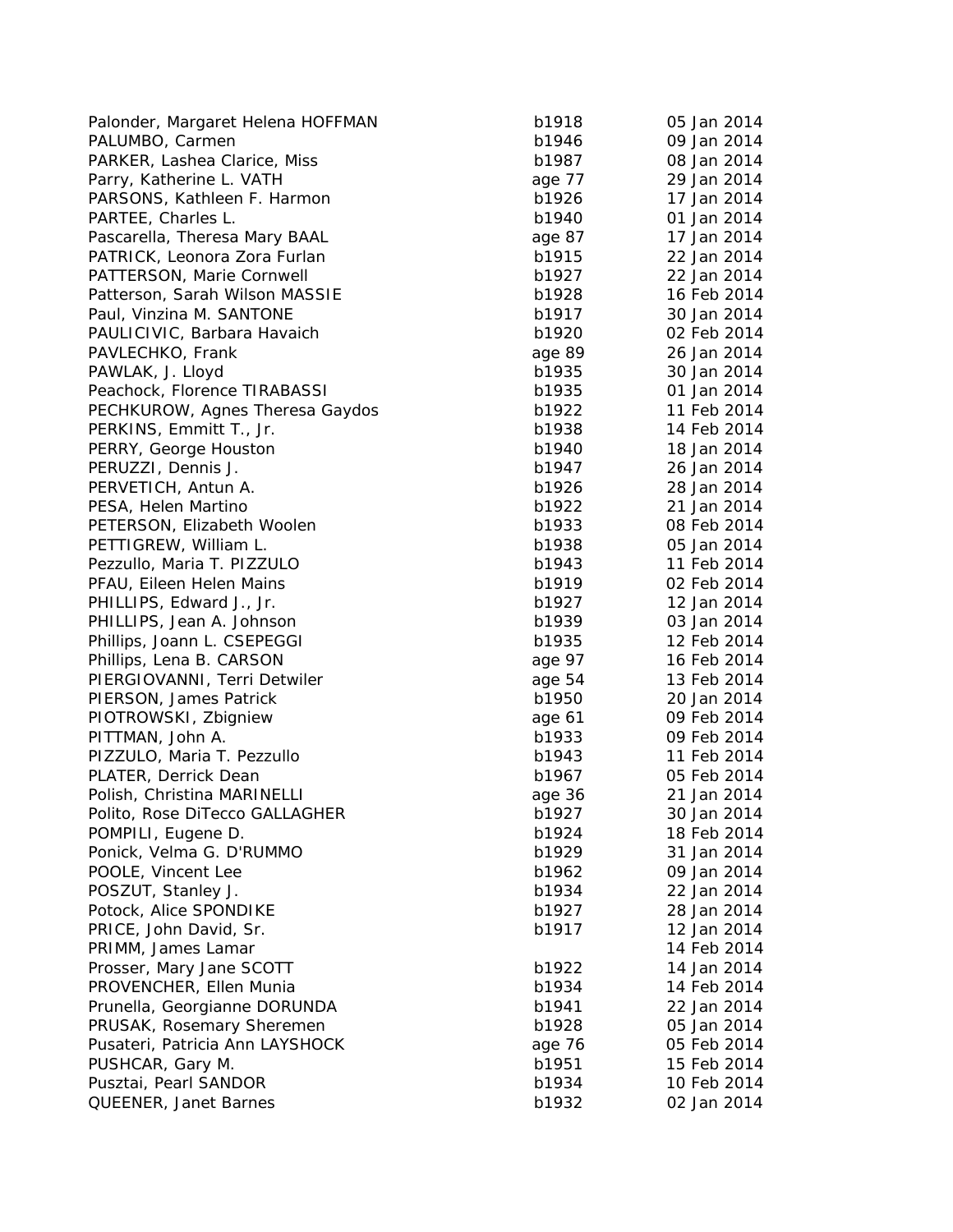Rakocy, Theresa A. SMRECANSKY b1928 RASCHILLA, Mary A. Caldrone b1913 b1913 b1913 b1913 b1913 b1913 b1913 b1913 b1913 b1913 b1913 b1913 b1913 b191 RAVOTTI, Gary P. b1950 01 Jan 2014 01 Jan 2014 01 Jan 2014 01 Jan 2014 01 Jan 2014 01 Jan 2014 01 Jan 2014 01 Jan 2014 01 Jan 2014 01 Jan 2014 01 Jan 2014 01 Jan 2014 01 Jan 2014 01 Jan 2014 01 Jan 2014 01 Jan 2014 01 Jan RAYMOND, Barbara A. Johnston 30 1939 30 1939 30 b1939 30 Jan 2014 30 Jan 2014 30 Jan 2014 30 Jan 2014 30 Jan 20 Reed, Jeanie Marie BUCHANAN REICHER, Kim Allen (Mrs. Bruce) RELLA, Paul F., Sr. b1938 27 Jan 2014 27 Jan 2014 27 Jan 2014 27 Jan 2014 27 Jan 2014 27 Jan 2014 27 Jan 2014 2 Remkus, Victoria A. HILAND b1935 b1935 b1935 b1935 b1935 b1935 b1935 b1935 b1935 b RENTON, Matthew Thomas b1978 16 Jan 2014 16 Jan 2014 16 Jan 2014 16 Jan 2014 16 Jan 2014 16 Jan 2014 16 Jan 20 REYNOLDS, Louise Barnes b1914 14 Jan 2014 14 Jan 2014 14 Jan 2014 14 Jan 2014 14 Jan 2014 14 Jan 2014 14 Jan 20 Rice, Ella Welther HIXSON b1916 b1916 b1916 b1916 b1916 b1916 b1916 b1916 b1916 b RICHARDS, Duane B. b1949 31 Jan 2014 31 Jan 2014 31 Jan 2014 31 Jan 2014 31 Jan 2014 31 Jan 2014 31 Jan 2014 31 Jan 2014 31 Jan 2014 31 Jan 2014 31 Jan 2014 31 Jan 2014 31 Jan 2014 31 Jan 2014 31 Jan 2014 31 Jan 2014 31 Ja RICHARDS, Edna Longmore b1919 08 b1919 b1919 b1919 b1919 b1919 b1919 b1919 b1919 b1919 b1919 b1919 b RICHARDS, Rose Gogesh b1919 01 Jan 2014 01 Jan 2014 01 Jan 2014 01 Jan 2014 01 Jan 2014 01 Jan 2014 01 Jan 201 Ricker, Pauline E. LIVERMORE b1914 b1914 b1914 b1914 b1914 b1914 b1914 b1914 b1914 b1914 b1914 b1914 b1914 b19 Riggs, Martha V. ROGERS b1936 12 Jan 2014 RILEY, Mary Elizabeth, Miss b1931 09 Jan 2014 Roberts, Leila HANNI b1926 24 Jan 2014 24 Jan 2014 24 Jan 2014 24 Jan 2014 25 Jan 2014 25 Jan 2014 25 Jan 2014 ROGERS, Gloria Jean, Miss b1945 13 Feb 2014 13 Feb 2014 13 Feb 2014 13 Feb 2014 13 Feb 2014 13 Feb 2014 13 Feb Rogers, Hattie Luella MAXWELL b1917 b1917 b1917 b1917 b1917 b1917 b1917 b1917 b1917 b1917 b1917 b191 ROGERS, Martha V. Riggs b1936 12 Jan 2014 12 Jan 2014 12 Jan 2014 12 Jan 2014 12 Jan 2014 12 Jan 2014 12 Jan 20 ROHAN, Karen S. Despetorich b1957 23 Jan 2014 23 Jan 2014 23 Jan 2014 23 Jan 2014 23 Jan 2014 23 Jan 2014 23 Jan 2014 23 Jan 2014 23 Jan 2014 23 Jan 2014 23 Jan 2014 23 Jan 2014 23 Jan 2014 23 Jan 2014 23 Jan 2014 23 Jan 2 Rohona, Mary E. DELEY b1927 13 b1937 13 b1927 13 b1937 13 b1937 13 b1937 13 b1937 13 b1937 13 b1937 13 b1937 1 ROHRMAN, Mary E. Burkey b1931 69 Feb 2014 ROLLER, Laverne Ruth Mitchell b1935 11 Feb 2014 ROSS, Albert, Sr. b1927 or b1927 or b1927 or b1927 or b1927 or b1927 or b1927 or b1927 or b1927 or b1927 or b19 Rossi, Lucy MASI b1933 1923 18 Feb 2014 18 Feb 2014 18 Feb 2014 18 Feb 2014 18 Feb 2014 18 Feb 2014 18 Feb 20 ROSTAN, Donald Louis b1956 19 Jan 2014 ROSTIER, Ann Catullo b1929 20 Jan 2014 ROULAKIS, Stefanos b1927 b1937 b1937 b1937 b1937 b1937 b1937 b1937 b1937 b1937 b1937 b1937 b1937 b1937 b1937 b ROUSE, Phillip A. b1962 22 Jan 2014 22 Jan 2014 22 Jan 2014 22 Jan 2014 22 Jan 2014 22 Jan 2014 22 Jan 2014 22 ROWE, Jessie A. Carr b1920 04 Jan 2014 04 Jan 2014 04 Jan 2014 04 Jan 2014 04 Jan 2014 04 Jan 2014 04 Jan 2014 04 Jan 2014 04 Jan 2014 04 Jan 2014 04 Jan 2014 04 Jan 2014 04 Jan 2014 04 Jan 2014 04 Jan 2014 04 Jan 2014 04 Ruane, Kathleen Marie DUNDEE b1960 b1960 b1960 b1960 b1960 b1960 b1960 b1960 b1960 b1960 b1960 b1960 b1960 b19 Ruddy, Ann Bridget MOORE b1914 19 Feb 2014 Rudzik, Charlotte Jo Ward HUMPHREY b1945 b1945 b1945 b1945 b1945 b1945 b1945 b1945 b1945 b1945 b1945 b1945 b19 RUFF, Cynthia Hill b1959 of the United States of the United States of the United States of the United States o Rupe, Ruby J. Ellis SMITH b1921 1922 1931 1932 1931 1932 1931 1932 1931 1932 1931 1932 1931 1932 1933 1934 19 RUSHEN, Helen V. Noufer b1927 15 Feb 2014 15 Feb 2014 RUSHTON, Barbara A. Fugate b1934 14 Feb 2014 14 Feb 2014 14 Feb 2014 14 Feb 2014 14 Feb 2014 14 Feb 2014 14 Fe RUZ, Ted F. b1933 18 Feb 2014 18 Feb 2014 18 Feb 2014 18 Feb 2014 18 Feb 2014 18 Feb 2014 18 Feb 2014 18 Feb 20 SADLER, Emmett H. b1931 17 Jan 2014 17 Jan 2014 17 Jan 2014 17 Jan 2014 17 Jan 2014 17 Jan 2014 17 Jan 2014 17 Jan 2014 17 Jan 2014 17 Jan 2014 17 Jan 2014 17 Jan 2014 17 Jan 2014 17 Jan 2014 17 Jan 2014 17 Jan 2014 17 Jan Salary, Charlotte HARVEY b1927 23 b1937 23 b1937 23 b1937 23 b1937 23 b1937 23 b1937 23 b1937 23 b1937 23 b193 Saldan, Jeanne SHOLTIS b1933 b1933 b1933 b1933 b1933 b1933 b1933 b1933 b1933 b1933 b1933 b1933 b1933 b1933 b19 Salmons, Venetta M. ORECHONEG **b** b SAMPSON, Wayne Sanders b1964 of the b1964 of the b1964 of the b1964 of the b1964 of the b1964 of the b1964 of the b1964 of the b1964 of the b1964 of the b1964 of the b1964 of the b1964 of the b1964 of the b1964 of the b196 SAMUELS, Mary Kathryn Coyle b1920 17 Jan 2014 17 Jan 2014 17 Jan 2014 17 Jan 2014 17 Jan 2014 17 Jan 2014 17 Jan 2014 17 Jan 2014 17 Jan 2014 17 Jan 2014 17 Jan 2014 17 Jan 2014 17 Jan 2014 17 Jan 2014 17 Jan 2014 17 Jan 2 Sanchez, Aurea Esther CLAS b1933 31 b1933 b1933 b1933 b1933 b1933 b1933 b1933 b1933 b1933 b1933 b1933 b1933 b1 SANCHEZ, Donald D. b1945 25 Jan 2014 25 Jan 2014 25 Jan 2014 25 Jan 2014 25 Jan 2014 25 Jan 2014 25 Jan 2014 25 Sanchez, Maria R. MIRANDA **b**<sup>1</sup> SANDOR, Pearl Pusztai b1934 10 Feb 2014 10 Feb 2014 10 Feb 2014 10 Feb 2014 10 Feb 2014 10 Feb 2014 10 Feb 20 SANDULLO, Joseph P. b1930 19 Jan 2014 SANDY, Ronald Lee b1947 b1947 b1947 b1947 b1947 b1947 b1947 b1947 b1947 b1947 b1947 b1947 b1947 b1947 b1947 b1947 b1947 b1947 b1947 b1947 b1947 b1947 b1947 b1947 b1947 b1947 b1947 b1947 b1947 b1947 b1947 b1947 b1947 b1947

| 1928 | 09 Jan 2014                |
|------|----------------------------|
| 1913 | 02 Feb 2014                |
| 1950 | 01 Jan 2014                |
| 1939 | 30 Jan 2014                |
| 1964 | 13 Feb 2014                |
|      | 02 Feb 2014                |
| 1938 | 27 Jan 2014                |
| 1925 | 14 Jan 2014                |
| 1978 | 16 Jan 2014                |
| 1914 | 14 Jan 2014                |
| 1916 | 10 Jan 2014                |
| 1949 | 31 Jan 2014                |
| 1919 | 08 Jan 2014                |
| 1919 | 01 Jan 2014                |
| 1914 | 05 Jan 2014                |
| 1936 | 12 Jan 2014                |
| 1931 | 09 Jan 2014                |
| 1926 | 24 Jan 2014                |
| 1945 | 13 Feb 2014                |
| 1917 | 28 Jan 2014                |
| 1936 | 12 Jan 2014                |
| 1957 | 23 Jan 2014                |
| 1927 | 13 Jan 2014                |
| 1931 | 09 Feb 2014                |
| 1935 | 11 Feb 2014                |
| 1927 | 07 Jan 2014                |
| 1923 |                            |
| 1956 | 18 Feb 2014                |
| 1929 | 19 Jan 2014<br>20 Jan 2014 |
|      |                            |
| 1927 | 03 Jan 2014                |
| 1962 | 22 Jan 2014                |
| 1920 | 04 Jan 2014                |
| 1960 | 19 Jan 2014                |
| 1914 | 19 Feb 2014                |
| 1945 | 12 Jan 2014                |
| 1959 | 05 Jan 2014                |
| 1921 | 19 Feb 2014                |
| 1927 | 15 Feb 2014                |
| 1934 | 14 Feb 2014                |
| 1933 | 18 Feb 2014                |
| 1931 | 17 Jan 2014                |
| 1927 | 23 Jan 2014                |
| 1923 | 15 Jan 2014                |
| 1925 | 08 Jan 2014                |
| 1964 | 07 Feb 2014                |
| 1920 | 17 Jan 2014                |
| 1933 | 31 Jan 2014                |
| 1945 | 25 Jan 2014                |
| 1949 | 19 Jan 2014                |
| 1934 | 10 Feb 2014                |
| 1930 | 19 Jan 2014                |
| 1947 | 08 Jan 2014                |
|      |                            |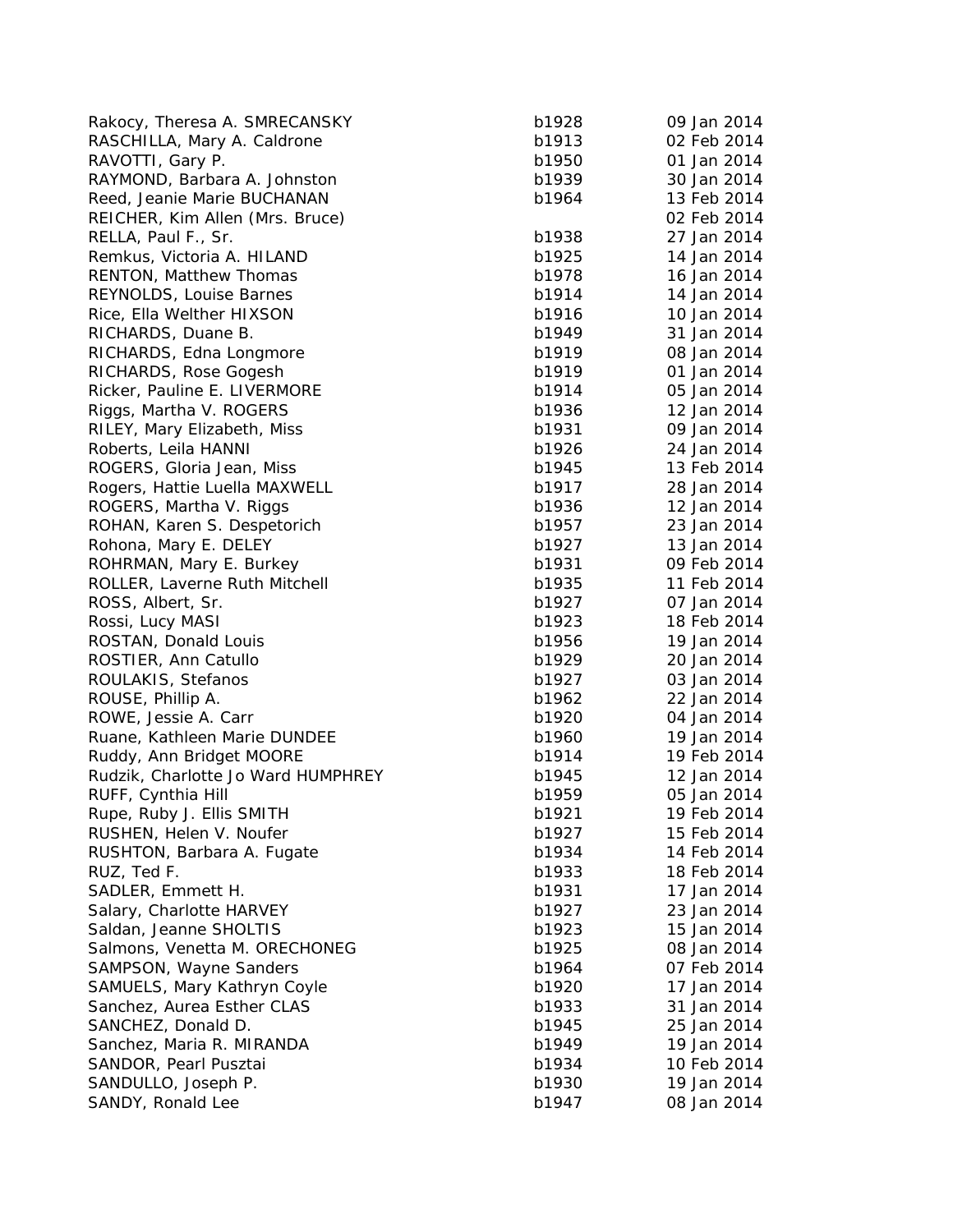| SANTIAGO, Radames, Jr.               | b1956  | 21 Jan 2014 |
|--------------------------------------|--------|-------------|
| SANTILLI, Lola Matijevich            | b1927  | 25 Jan 2014 |
| SANTISI, Anthony Augustine           | b1925  | 10 Feb 2014 |
| SANTONE, Vinzina M. Paul             | b1917  | 30 Jan 2014 |
| SANTUCCI, Nicholas C.                | b1939  | 16 Feb 2014 |
| Scalise, Sarah R. CALDERONE          | b1929  | 29 Jan 2014 |
| Schenck, Jessie June MATTESON        | b1911  | 12 Feb 2014 |
| SCHIEFFER, Donna Jean Sill           | b1933  | 09 Jan 2014 |
| Schlosser, Beverly J. HARRISON       | age 73 | 01 Jan 2014 |
| SCHLOSSER, Rudolph R.                | b1927  | 30 Jan 2014 |
| SCHMIDT, Andrew C.                   | b1915  | 17 Feb 2014 |
| SCOTT, Catherine Angeline DePasquale | b1926  | 05 Jan 2014 |
| SCOTT, Mary Jane Prosser             | b1922  | 14 Jan 2014 |
| SEBBIO, Frank P.                     |        | 21 Jan 2014 |
| Sedlock, Ann Louise GYOMBER          | b1918  | 05 Feb 2014 |
| See, Barbara A. TACY                 | b1934  | 18 Jan 2014 |
| SEGRETI, Albert M., Sr.              | b1916  | 02 Feb 2014 |
| Sennyk, Mary Louise HARCHAR          | b1924  | 26 Jan 2014 |
| SEVACHKO, Annabelle Defendiefer      | b1925  | 09 Feb 2014 |
| Sevenich, Therese M. TERLESKY        | b1939  | 18 Feb 2014 |
| SHAFFER, Lillian E. Shuler           | b1918  | 11 Feb 2014 |
| SHAMROCK, Thomas Michael             | b1925  | 14 Feb 2014 |
| SHANER, Sandra A. Tomory             | b1949  | 28 Jan 2014 |
| SHAVER, Melissa L. Maine             | b1969  | 02 Feb 2014 |
| Shellenberger, Elizabeth Ann TAYLOR  | b1948  | 14 Feb 2014 |
| Sheremen, Rosemary PRUSAK            | b1928  | 05 Jan 2014 |
| SHERIDAN, Robert H.                  | b1930  | 12 Jan 2014 |
| Sherock, Angie BARRECA               | b1928  | 12 Jan 2014 |
| Shimrock, Antoinette KOZLOFF         | b1917  | 30 Jan 2014 |
| SHIRLEY, Irene E. Gifford            | b1929  | 31 Jan 2014 |
| SHOLTIS, Jeanne Saldan               | b1923  | 15 Jan 2014 |
| Shuler, Lillian E. SHAFFER           | b1918  | 11 Feb 2014 |
| Shuster, Darlene Rae LEITER          | b1926  | 09 Feb 2014 |
| SICKLE, Gary A.                      | b1938  | 11 Feb 2014 |
| Sill, Donna Jean SCHIEFFER           | b1933  | 09 Jan 2014 |
| Simir, Caroline KLENOVICH            | b1913  | 22 Jan 2014 |
| SIMONOFF, Leon G.                    | b1932  | 06 Feb 2014 |
| SKEBO, Mary Ellis                    | b1924  | 16 Jan 2014 |
| Skowron, Katherine A. ZELLERS        | b1926  | 13 Jan 2014 |
| SKROBUT, William R.                  | b1958  | 26 Jan 2014 |
| SLEDGE, Diana Beaulah, Miss          | b1957  | 17 Jan 2014 |
| SLEPSKI, Annabell L. Thompson        | b1943  | 05 Jan 2014 |
| Smith, Anita Lynne ARNOLD            | b1955  | 12 Feb 2014 |
| Smith, Irene V. CLARDY               | b1922  | 16 Jan 2014 |
| SMITH, James W.                      | b1926  | 19 Feb 2014 |
|                                      |        |             |
| SMITH, Levy                          | b1921  | 06 Feb 2014 |
| SMITH, Mary Ann Dobrescu             | b1926  | 19 Feb 2014 |
| Smith, Rose Marie GRIFFITHS          | b1932  | 22 Jan 2014 |
| SMITH, Ruby J. Ellis Rupe            | b1921  | 19 Feb 2014 |
| SMITH, Victor A.                     | b1945  | 10 Jan 2014 |
| SMOLINSKY, Patricia A., Miss         | b1949  | 19 Feb 2014 |
| SMOLKOVICH, Mary Brady               | b1950  | 02 Feb 2014 |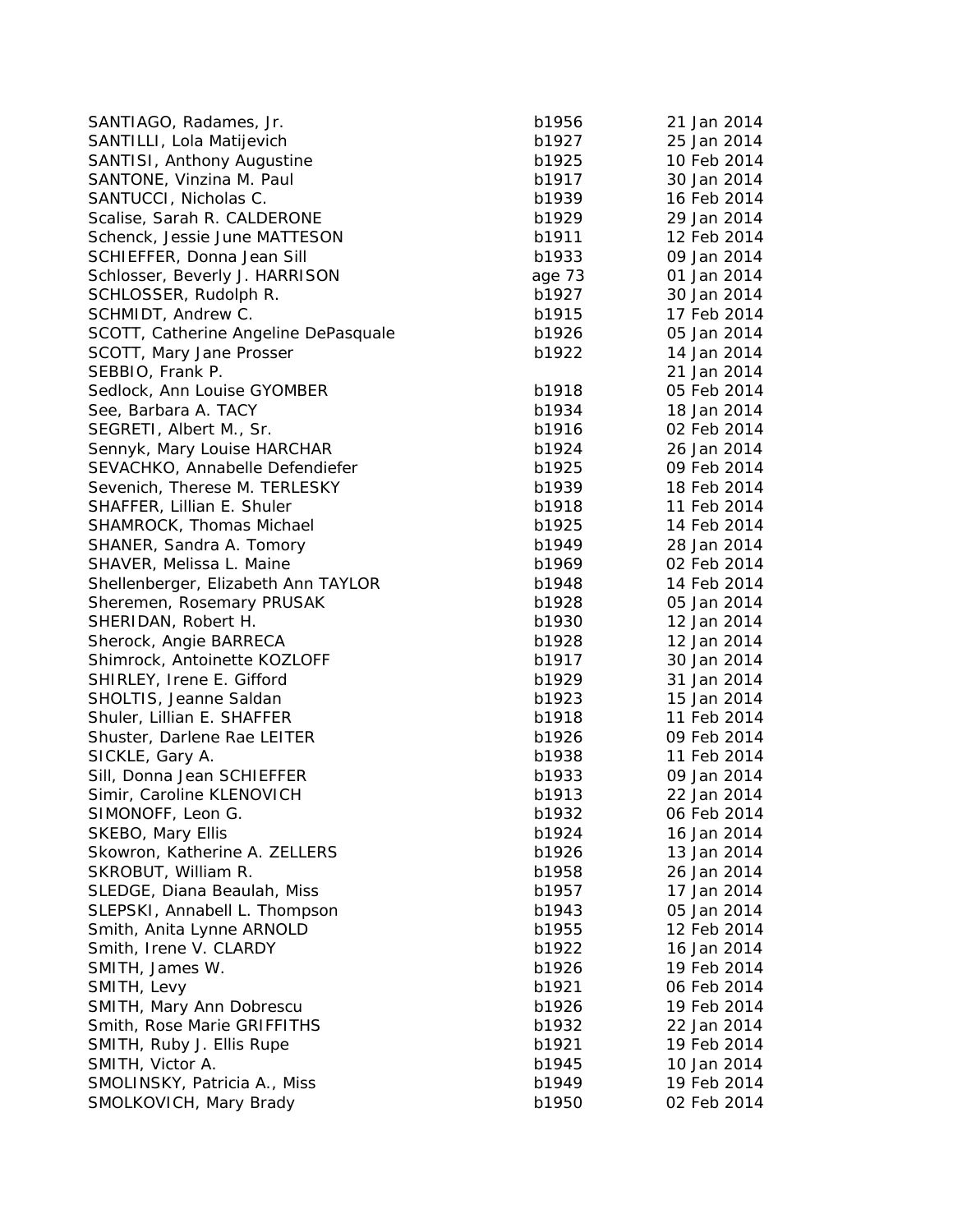| SMRECANSKY, Theresa A. Rakocy         | b1928  | 09 Jan 2014 |
|---------------------------------------|--------|-------------|
| SMUKE, Richard L.                     | b1933  | 23 Jan 2014 |
| Snowden, Ruth Alberta Weaver THOMPSON | b1936  | 22 Jan 2014 |
| Snyder, Charlotte L. TOMSICH          | b1930  | 05 Jan 2014 |
| SNYDER, Peter J., Jr.                 | b1927  | 14 Feb 2014 |
| SOLES, Dorothy E. Curry Owens         | b1918  | 02 Jan 2014 |
| Soos, Mildred HOLECKO                 | b1919  | 14 Jan 2014 |
| SORBES, William H.                    | b1931  | 08 Jan 2014 |
| SPARANO, Maria Mastroianni            | b1946  | 11 Jan 2014 |
| SPEICHER, Marianne Miller             | b1929  | 12 Jan 2014 |
| SPENCER, William Lisle                | b1922  | 12 Jan 2014 |
| SPONDIKE, Alice Potock                | b1927  | 28 Jan 2014 |
| STANTON, Betty A.                     | age 87 | 10 Feb 2014 |
| Stanton, Wilda Marie MARTIN           | b1925  | 01 Jan 2014 |
| Stasiak, Joann E. BARROWS             | b1954  | 01 Jan 2014 |
| STATTI, Brian E.                      | b1981  | 26 Jan 2014 |
| Steeves, Jeanne E. WELLS              | b1926  | 18 Jan 2014 |
| STEIN, Belinda Gay Thomas             | b1949  | 26 Jan 2014 |
| STEPHENSON, Robert L.                 | b1928  | 09 Feb 2014 |
| STEVENS, Martha J. Unklesbay          | b1941  | 04 Jan 2014 |
| Stevens, Nora Ellen GROSS             | b1932  | 19 Jan 2014 |
| Stewart, Naomi JOHNSON                | b1920  | 07 Feb 2014 |
| STIVER, George A.                     | b1930  | 19 Feb 2014 |
| Stock, Helen A. MILLER                | b1924  | 12 Jan 2014 |
| STORY, Willie Belle Dodson            | b1914  | 12 Feb 2014 |
| Succheralli, Iolunda BONINI           | b1924  | 08 Feb 2014 |
| SULLIVAN, J. Daniel                   | b1943  | 19 Jan 2014 |
| Swartz, Eleanor P. BARRICK            | b1920  | 15 Feb 2014 |
| Sweeney, Lora May JAMES               | b1933  | 14 Jan 2014 |
| SWEENEY, William C.                   | age 90 | 13 Jan 2014 |
| SWIERZ, Frank Joseph                  | b1939  | 19 Feb 2014 |
| SWINEHART, Helen I. Brown             | b1921  | 11 Jan 2014 |
| SWITA, Walter                         | b1922  | 16 Feb 2014 |
| SZABO, Richard Martin                 | b1957  | 12 Feb 2014 |
| TACY, Barbara A. See                  | b1934  | 18 Jan 2014 |
| TANKOVICH, Rose E. Varga              | b1933  | 16 Feb 2014 |
| TAVOLARIO, Muriel Helen Clarke        | b1939  | 25 Jan 2014 |
| Taylor, Anna Lee ALDERS               | b1927  | 02 Feb 2014 |
| TAYLOR, Elizabeth Ann Shellenberger   | b1948  | 14 Feb 2014 |
| Taylor, Ella M. Harris JOHNSON        | b1918  | 02 Feb 2014 |
| Taylor, Marian Baney DIXON            | b1925  | 19 Feb 2014 |
| TAYLOR, William B.                    | b1969  | 14 Jan 2014 |
| Tebay, Doris CLARK                    | b1928  | 03 Jan 2014 |
| TENSLEY, Ellen A., Miss               | b1932  | 29 Jan 2014 |
| TERLESKY, Therese M. Sevenich         | b1939  | 18 Feb 2014 |
| TERRY, Iris Mae Hogan                 | b1923  | 13 Feb 2014 |
| Testa, Dorothy Laroe KELLER           | b1928  | 15 Feb 2014 |
| THEIS, Edward Richard                 | b1923  | 16 Feb 2014 |
| Thomas, Belinda Gay STEIN             | b1949  | 26 Jan 2014 |
| Thomas, Betty J. CONTI                | b1929  | 10 Jan 2014 |
| Thomas, Carol V. McKENNEY             | b1935  | 02 Feb 2014 |
| Thomas, Judith A. HEAVEN              | b1944  | 24 Jan 2014 |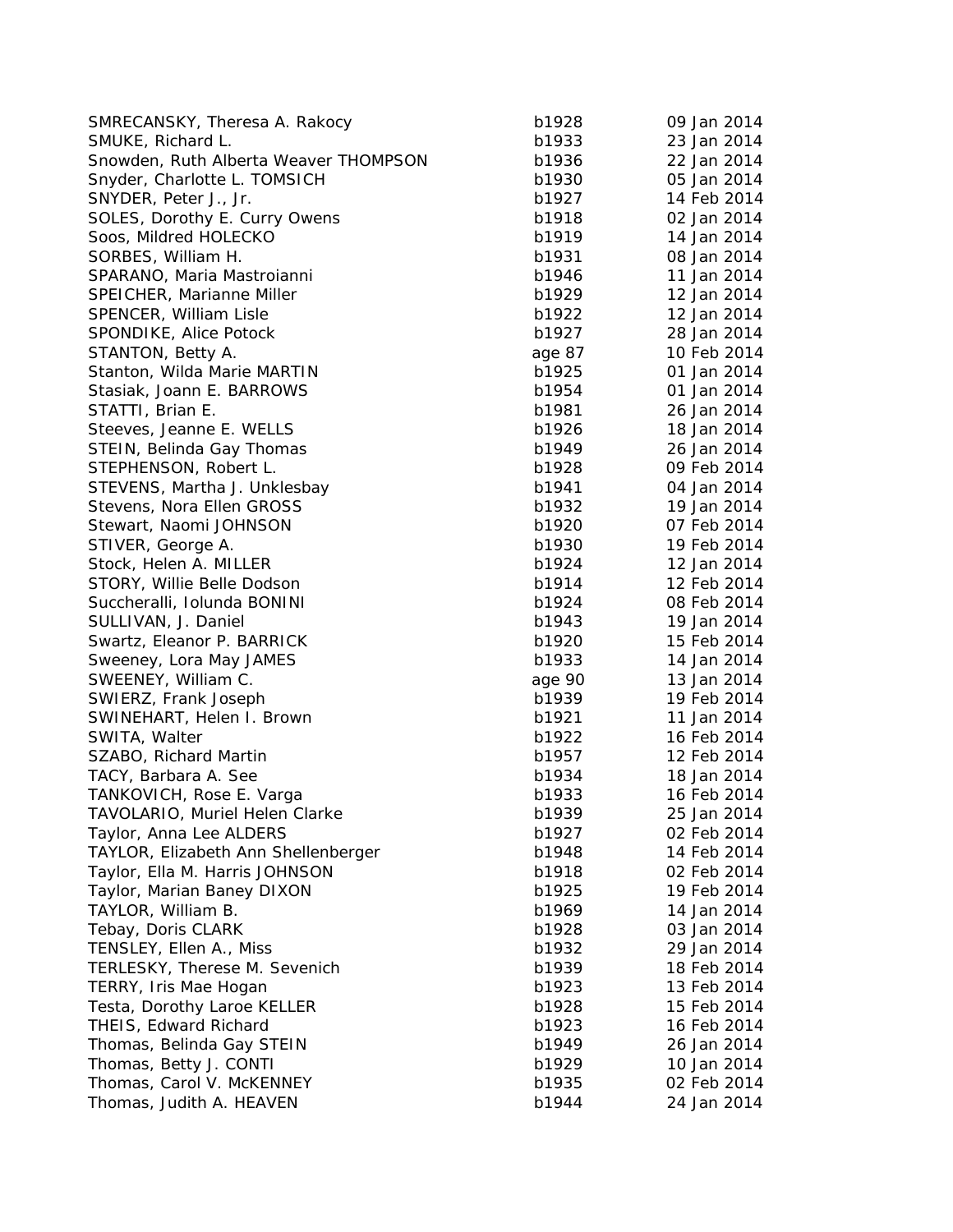| Thomas, Shirley Ann ABBOTT                   | b1950  | 24 Jan 2014 |
|----------------------------------------------|--------|-------------|
| Thompson, Annabell L. SLEPSKI                | b1943  | 05 Jan 2014 |
| THOMPSON, Janice Carol Ocarz                 | b1950  | 21 Jan 2014 |
| <b>THOMPSON, Ruth Alberta Weaver Snowden</b> | b1936  | 22 Jan 2014 |
| THOMPSON, Thomas Ray                         | b1947  | 08 Jan 2014 |
| TIRABASSI, Florence Peachock                 | b1935  | 01 Jan 2014 |
| <b>TKACH, Katherine, Miss</b>                |        | 09 Feb 2014 |
| Tkalec, Frances Marie VADJUNEC               | b1918  | 24 Jan 2014 |
| Tochman, Irene Jane COLE                     | b1924  | 04 Feb 2014 |
| TOCK, Richard L.                             | b1937  | 12 Jan 2014 |
| TOLEDO, Edgar                                | b1978  | 17 Jan 2014 |
| Tomory, Sandra A. SHANER                     | b1949  | 28 Jan 2014 |
| TOMSICH, Charlotte L. Snyder                 | b1930  | 05 Jan 2014 |
| TOPOLESKI, Leslie Marie                      | b1991  | 07 Feb 2014 |
| <b>TORBRON, Helen Bellas</b>                 | b1948  | 29 Jan 2014 |
| TRAFICANT, Salvatore                         | age 75 | 05 Feb 2014 |
| Trammell, Jacqueline ADAMS                   | b1941  | 16 Jan 2014 |
| TRIMBLE, Frank                               | b1941  | 22 Jan 2014 |
| TUROSE, Jean Vaia                            | age 91 | 30 Jan 2014 |
| UHRIN, Agnes R. Yurko                        | b1924  | 12 Jan 2014 |
| UNDERWOOD, Alan H.                           | b1948  | 12 Jan 2014 |
| Unklesbay, Martha J. STEVENS                 | b1941  | 04 Jan 2014 |
| VADJUNEC, Frances Marie Tkalec               | b1918  | 24 Jan 2014 |
| Vaia, Jean TUROSE                            | age 91 | 30 Jan 2014 |
| Vallonio, Laura Ann CENE                     | b1945  | 01 Feb 2014 |
| VanDYKE, Jack                                | age 62 | 22 Jan 2014 |
| VANISH, Andrew J.                            | b1945  | 12 Jan 2014 |
| VANPELT, Luella Mae Falb                     | b1941  | 05 Feb 2014 |
| Varga, Rose E. TANKOVICH                     | b1933  | 16 Feb 2014 |
| VATH, Katherine L. Parry                     | age 77 | 29 Jan 2014 |
| VENDITTI, Maryann J. Morrison                | b1943  | 19 Feb 2014 |
| Venturi, Elizabeth MARINO                    | b1928  | 15 Jan 2014 |
| VERDINEK, Frank, Jr.                         | b1924  | 11 Feb 2014 |
| VIVALO, Joseph F., Jr.                       | b1960  | 08 Feb 2014 |
| WAGGAMAN, Ralph                              | b1917  | 23 Jan 2014 |
| WAGNER, Yvonne D. Watkins                    | b1948  | 05 Feb 2014 |
| Wagus, Thelma V. CAGGIANO                    | b1926  | 15 Feb 2014 |
| WALEGA, Raymond A.                           | b1936  | 06 Feb 2014 |
| WALKER, Charles L.                           | b1941  | 05 Feb 2014 |
| WALKER, Johnny T.                            | b1953  | 12 Feb 2014 |
| WALKER, Sara J. Alexander                    | b1924  | 19 Jan 2014 |
| WALLER, Glennis M. Garrett                   | b1922  | 11 Feb 2014 |
| Walsh, Eileen HOLADAY                        | b1919  | 19 Jan 2014 |
| WALTERS, Albert R.                           | b1926  | 17 Feb 2014 |
|                                              |        | 12 Jan 2014 |
| Ward, Charlotte Jo Rudzik HUMPHREY           | b1945  | 29 Jan 2014 |
| WARREN, James Carl                           | b1950  |             |
| Watkins, Yvonne D. WAGNER                    | b1948  | 05 Feb 2014 |
| WATSON, Patricia Laverne, Miss               | b1945  | 06 Feb 2014 |
| WATSON, Robert Fuller                        | b1929  | 14 Jan 2014 |
| WEAVER, May Leetch                           | b1919  | 26 Jan 2014 |
| Weaver, Ruth Alberta Snowden THOMPSON        | b1936  | 22 Jan 2014 |
| Webber, Evelyn Joan BYRD                     | b1926  | 17 Feb 2014 |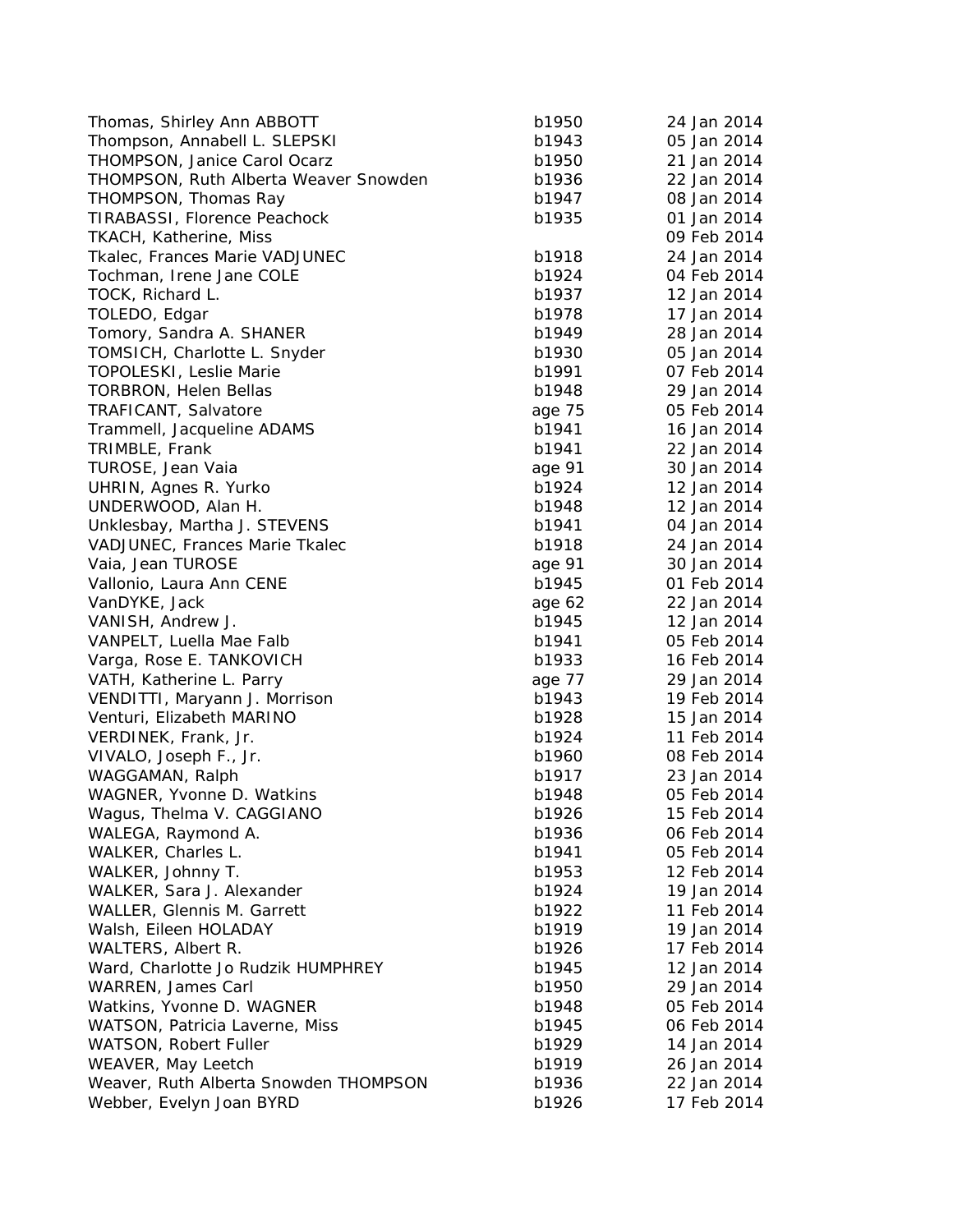| Weinrich, Ina Rae MILLER         | b1936  | 30 Jan 2014 |
|----------------------------------|--------|-------------|
| WELLINGTON, Barbara Jean Bargar  | age 79 | 09 Feb 2014 |
| WELLS, Jeanne E. Steeves         | b1926  | 18 Jan 2014 |
| WELSH, Jeffrey Lee               | b1955  | 07 Feb 2014 |
| Welther, Ella Rice HIXSON        | b1916  | 10 Jan 2014 |
| WEST, Robert J., Jr.             | age 55 | 08 Jan 2014 |
| WESTFALL, Richard R.             | b1952  | 12 Feb 2014 |
| WHETSON, Lawrence L.             | b1927  | 27 Jan 2014 |
| WHITACRE, Ursa J., Mr.           | b1933  | 16 Feb 2014 |
| WHITE, Daniel R.                 | b1950  | 26 Jan 2014 |
| WILLIAMS, Helen E. Campbell      | b1927  | 12 Feb 2014 |
| Wilson, Graceanne FENNELL        | b1938  | 19 Jan 2014 |
| WILSON, Kathleen Kelly McCullion | b1958  | 09 Feb 2014 |
| WILSON, Kenneth R.               | b1922  | 19 Feb 2014 |
| WILSON, Paul James               | b1934  | 25 Jan 2014 |
| Wilson, Sarah Patterson MASSIE   | b1928  | 16 Feb 2014 |
| WILUSH, Joyce E. Musselman       | b1946  | 28 Jan 2014 |
| WINGROVE, Marylou Farina         | b1926  | 03 Feb 2014 |
| WITTENAUER, David C.             | b1950  | 03 Feb 2014 |
| WOLF, Howard Russell, II         | b1938  | 18 Feb 2014 |
| WOMER, David Edward              | b1940  | 22 Jan 2014 |
| Wood, Amanda H. LEEDY            | b1969  | 07 Jan 2014 |
| Wood, Debra S. CARNES            | b1951  | 04 Jan 2014 |
| <b>WOOFTER, Gerald Brent</b>     | b1926  | 13 Feb 2014 |
| Woolen, Elizabeth PETERSON       | b1933  | 08 Feb 2014 |
| WRIGHT, James B.                 | b1934  | 06 Feb 2014 |
| Wyer, Ora CARTER                 | b1924  | 06 Jan 2014 |
| YAGER, Caitlin Ann, Miss         | b1994  | 09 Jan 2014 |
| YANEK, Steve J.                  | b1930  | 12 Jan 2014 |
| YASLIK, Betty M. DiCiocco        | b1924  | 02 Jan 2014 |
| YASLIK, Richard A.               | b1949  | 31 Jan 2014 |
| YEAGER, Dolores Mae Lanterman    | b1932  | 29 Jan 2014 |
| YURCHYK, William Charles         | b1924  | 26 Jan 2014 |
| YURJEVICH, Nick, Jr.             | b1961  | 18 Jan 2014 |
| Yurko, Agnes R. UHRIN            | b1924  | 12 Jan 2014 |
| ZACKASEE, Scott E.               | b1964  | 02 Jan 2014 |
| ZALESKI, Phyllis K., Miss        | b1948  | 26 Jan 2014 |
| ZAMBELLI, James                  | b1953  | 08 Jan 2014 |
| ZEDAKER, Robert Irwin, Jr.       | b1942  | 10 Jan 2014 |
| Zelenika, Sandra L. GORE         | b1946  | 11 Feb 2014 |
| ZELLERS, Katherine A. Skowron    | b1926  | 13 Jan 2014 |
| ZONFA, Sam A.                    | b1934  | 08 Jan 2014 |
| ZULICK, Martin D.                | b1936  | 06 Feb 2014 |
| ZUTI, Ronald IP.                 | age 70 | 12 Jan 2014 |
|                                  |        |             |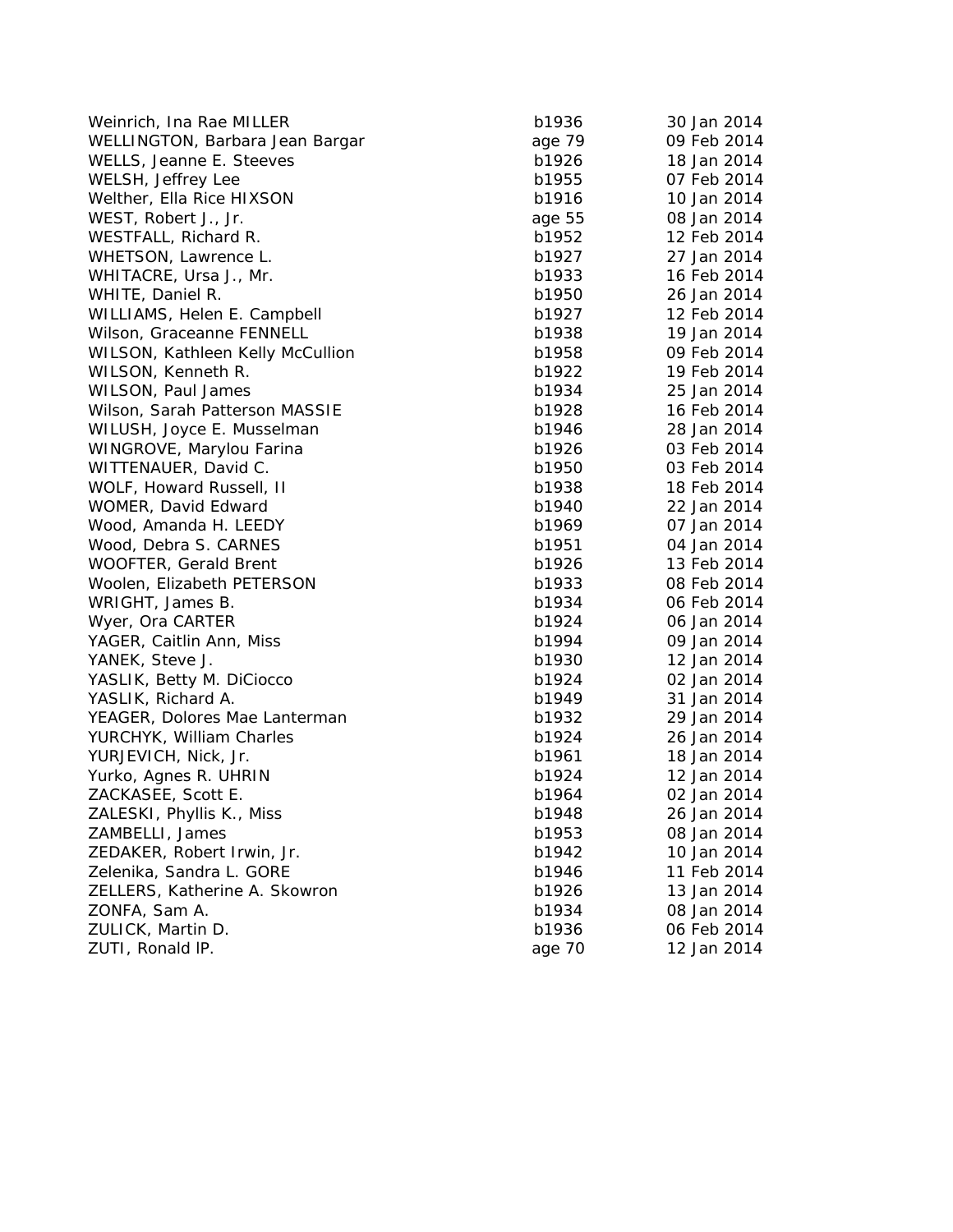| A7:                      | 5                                               |
|--------------------------|-------------------------------------------------|
| A7:                      | $\ddot{\cdot}$<br>s                             |
| A6:                      | 5                                               |
|                          |                                                 |
| : A6<br>: A10<br>: A7    |                                                 |
|                          |                                                 |
| A8:                      | 3<br>5<br>5<br>3                                |
| 10:                      | 3                                               |
| 3:<br>$\mathsf{A}1$      | 5                                               |
| A12:                     | $\mathbf{1}$                                    |
| A8:                      | 3                                               |
| A15:                     | $\mathbf{1}$                                    |
| A11:                     |                                                 |
| A8:<br>A9:<br>A7:        |                                                 |
|                          |                                                 |
|                          |                                                 |
| A9:                      |                                                 |
| A8:                      |                                                 |
| A8:                      |                                                 |
| <br>A8:                  |                                                 |
|                          |                                                 |
| Ao.<br>A8:<br>A8:        | 5531335551                                      |
| A8:                      | 1                                               |
| A7:                      |                                                 |
|                          | 3<br>3                                          |
| A8:                      |                                                 |
| A7:                      | $\mathbf{1}$                                    |
| A7:                      | 3                                               |
| A8:<br>A8:               | 5                                               |
|                          | 5                                               |
| A6:                      |                                                 |
| A8:                      |                                                 |
|                          |                                                 |
|                          |                                                 |
| --<br>:A13<br>A12<br>A12 |                                                 |
| A7:<br>A8:               | $\begin{array}{c} 1 \\ 5 \\ 1 \\ 3 \end{array}$ |
|                          |                                                 |
| .<br>A9:                 |                                                 |
| A13:                     | 1                                               |
| A13:                     | 5                                               |
| A8:                      | 3                                               |
| A9:                      | 5                                               |
| A8:                      | 1                                               |
| A11:                     | 5                                               |
| A11:                     | 5                                               |
| A7:                      | 5                                               |
| A8:                      | 1                                               |
| A7:                      | 5                                               |
| A6:                      | 3                                               |
| 15:                      | 1                                               |
| A7:                      | 1                                               |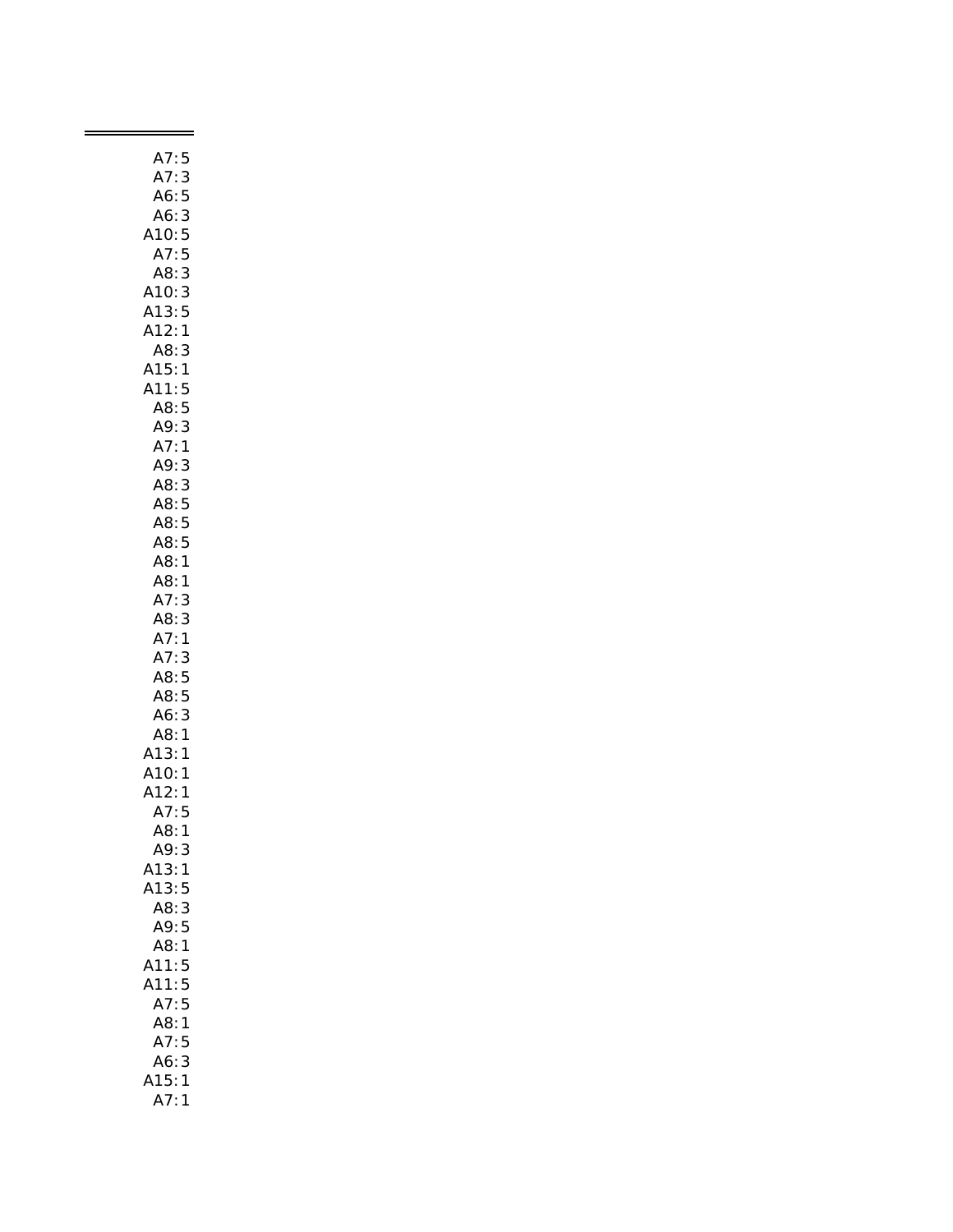| A7:                     | 1            |
|-------------------------|--------------|
| A6:                     | 3            |
| 10:                     | $\mathbf{1}$ |
| A7:                     | 5            |
| A8:                     | 3            |
| A10:                    | 3            |
| A8:3                    |              |
| A8:1                    |              |
| A7:5                    |              |
| A8:                     | 3            |
| A8:3                    |              |
| A7:1                    |              |
| A11:1                   |              |
| A9:3                    |              |
| A13:1                   |              |
| A8:1                    |              |
| A9:                     | 1            |
|                         |              |
| A9: 1<br>A7: 5          |              |
| . / : 5<br>A9 : 1<br>A7 |              |
|                         |              |
| A8:                     | 3            |
| A14:3                   |              |
| A8:1                    |              |
| A8:5                    |              |
| A7:                     | 3            |
| A8:1                    |              |
| A8:5                    |              |
| A7:5                    |              |
| A13:5                   |              |
| A8:3                    |              |
| A7:                     | 3            |
| A9:5                    |              |
| A7:5                    |              |
| 14:1                    |              |
| A7:                     | 5            |
| .<br>A8:                | 1            |
| A6:                     | 1            |
| A11:                    | 1            |
| A8:                     | 3            |
| A11:                    | $\mathbf{1}$ |
| A7:                     | 5            |
| A9: 1                   |              |
| A9:                     | 3            |
| A6:1                    |              |
| A7:                     | 1            |
| A7:5                    |              |
| A8:5                    |              |
| 12:5<br>Δ               |              |
| A9:                     | 3            |
| A7:                     | 3            |
| A6:                     | 5            |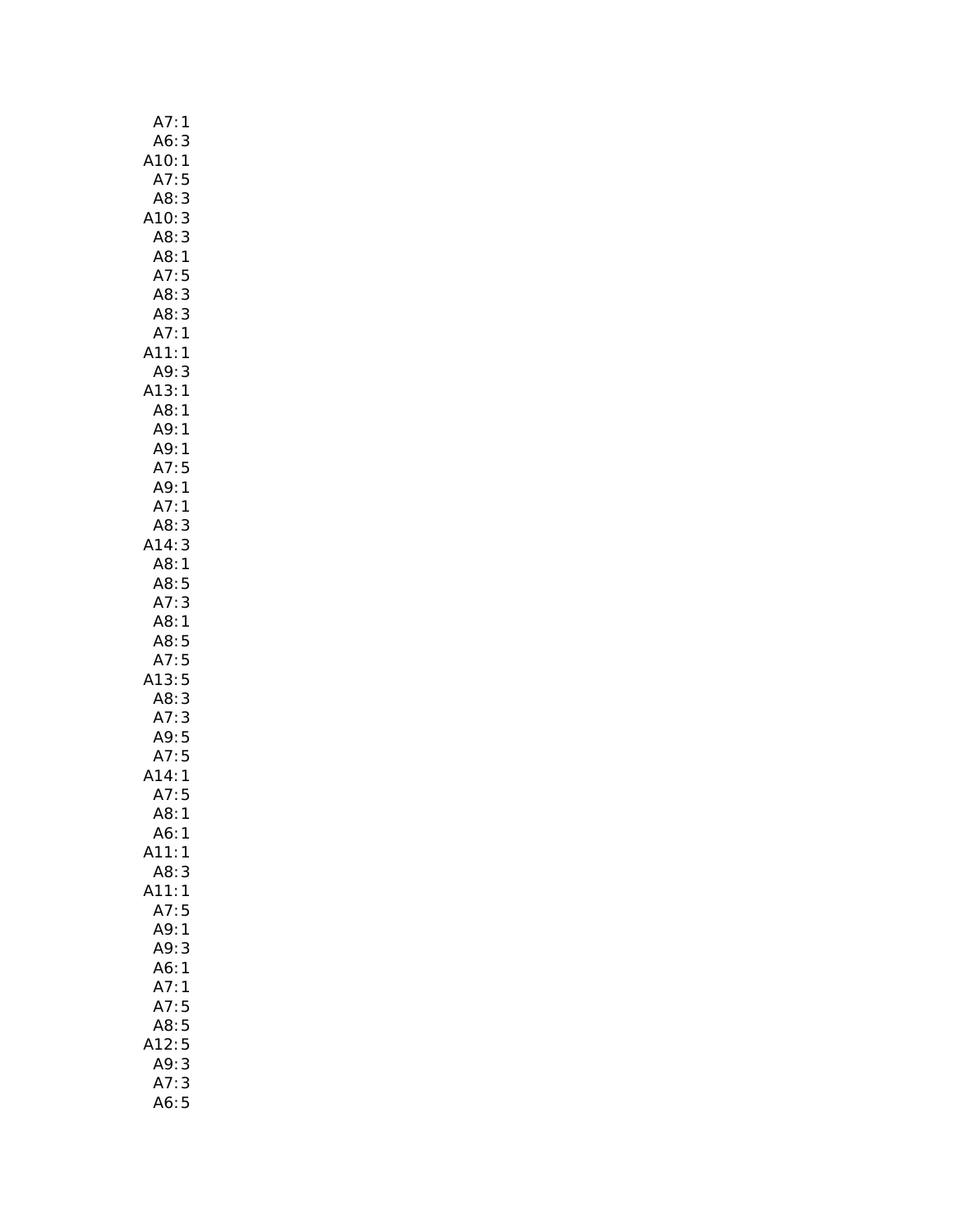| A10:<br>3               |
|-------------------------|
| A8:5                    |
| A11:<br>5               |
| A9:<br>$\mathbf{1}$     |
| A7:<br>5                |
| A9:<br>3                |
| A6:1                    |
| A7:5                    |
| A10:<br>3               |
| 1<br>A9:                |
| $\frac{1}{3}$<br>A8:    |
| A9:                     |
| ر<br>3<br>1<br>A15:     |
| A8:                     |
| A9:<br>$\mathbf{1}$     |
| A9:3                    |
|                         |
| A7:5<br>A9:1<br>^7      |
| A7:5                    |
| 3<br>A8:                |
| A9:1<br>A14:1           |
| A13:1                   |
| A8:5                    |
| A8:1                    |
| A8:<br>3                |
| A6:<br>3                |
| (13)<br>5               |
| A8:<br>5                |
| A6:                     |
| $\frac{5}{5}$<br>A6:    |
| 3<br>A8:                |
| A6:                     |
| 5<br>5<br>5<br>5<br>A9: |
| A7:                     |
| A8:<br>3                |
| A8:<br>3                |
| A14:3                   |
| A7:3                    |
| A7:5                    |
| A10:5                   |
| A8:<br>3                |
| A10:<br>5               |
| A11:<br>3               |
| 5<br>A8:                |
| A9:<br>5                |
| A7:<br>1                |
| A7:<br>3                |
| A11:<br>3               |
| A8:<br>3<br>A8:1        |
| A8:1                    |
|                         |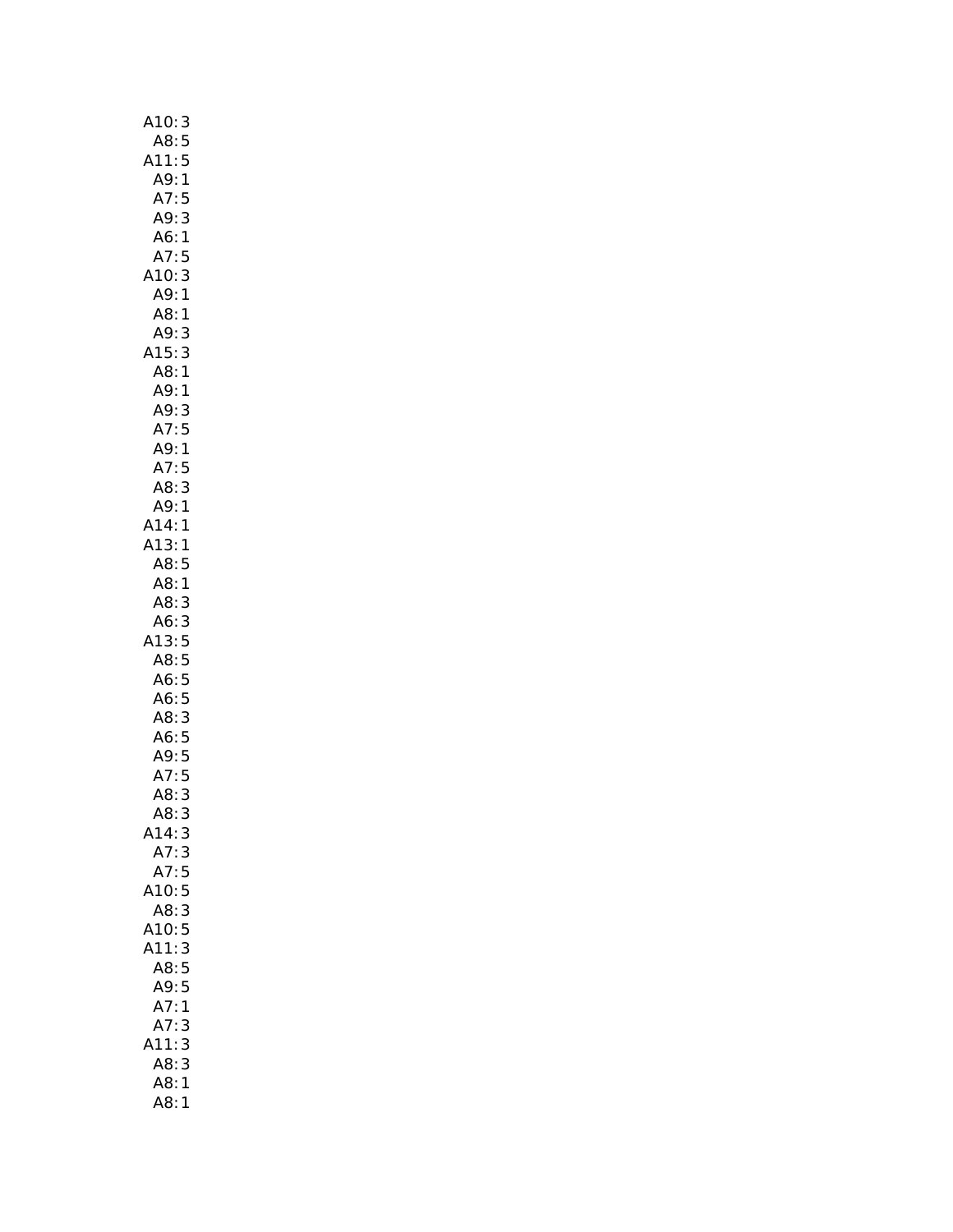| A9:5                  |                                            |
|-----------------------|--------------------------------------------|
| A7:                   | 1                                          |
| A8:3                  |                                            |
| A7:                   | $\mathbf{1}$                               |
| A7:1                  |                                            |
| A8:1                  |                                            |
| A7:5                  |                                            |
| A9:5                  |                                            |
| A8:3                  |                                            |
| A8:5                  |                                            |
| A8:5                  |                                            |
| A7:5<br>A9:1          |                                            |
|                       |                                            |
| A7:                   | 3                                          |
| A10:5                 |                                            |
|                       |                                            |
| A7:<br>:A7<br>A13     | $\begin{array}{c} 3 \\ 3 \\ 5 \end{array}$ |
|                       |                                            |
| A8:1<br>A10:3<br>A8:1 |                                            |
|                       | 3                                          |
|                       |                                            |
| A8:3                  |                                            |
| A7:5<br>A8:3          |                                            |
| A10:3                 |                                            |
| A6:5                  |                                            |
| A9:1                  |                                            |
| A8:5                  |                                            |
| A8:                   | 3                                          |
|                       |                                            |
| 14:1،<br>A9:1         |                                            |
| A10:                  | 3                                          |
| A8:1                  |                                            |
| AS:<br>A8:5<br>A9:5   |                                            |
|                       |                                            |
| A10:                  | 3                                          |
| $\lambda$ 11:         | $\mathbf{1}$                               |
| A7:                   | 3                                          |
| 411:                  | 5                                          |
| A8:                   | 3                                          |
| A7:3                  |                                            |
| A6:5                  |                                            |
| A8:1                  |                                            |
| A7:                   | 5                                          |
| A6:                   | 3                                          |
| A8:                   | $\mathbf{1}$                               |
| A8:                   | 3                                          |
| A9:<br>A7:            | 1                                          |
|                       | 5                                          |
| 11:                   | 1                                          |
| A7:5                  |                                            |
| A8:                   | 3                                          |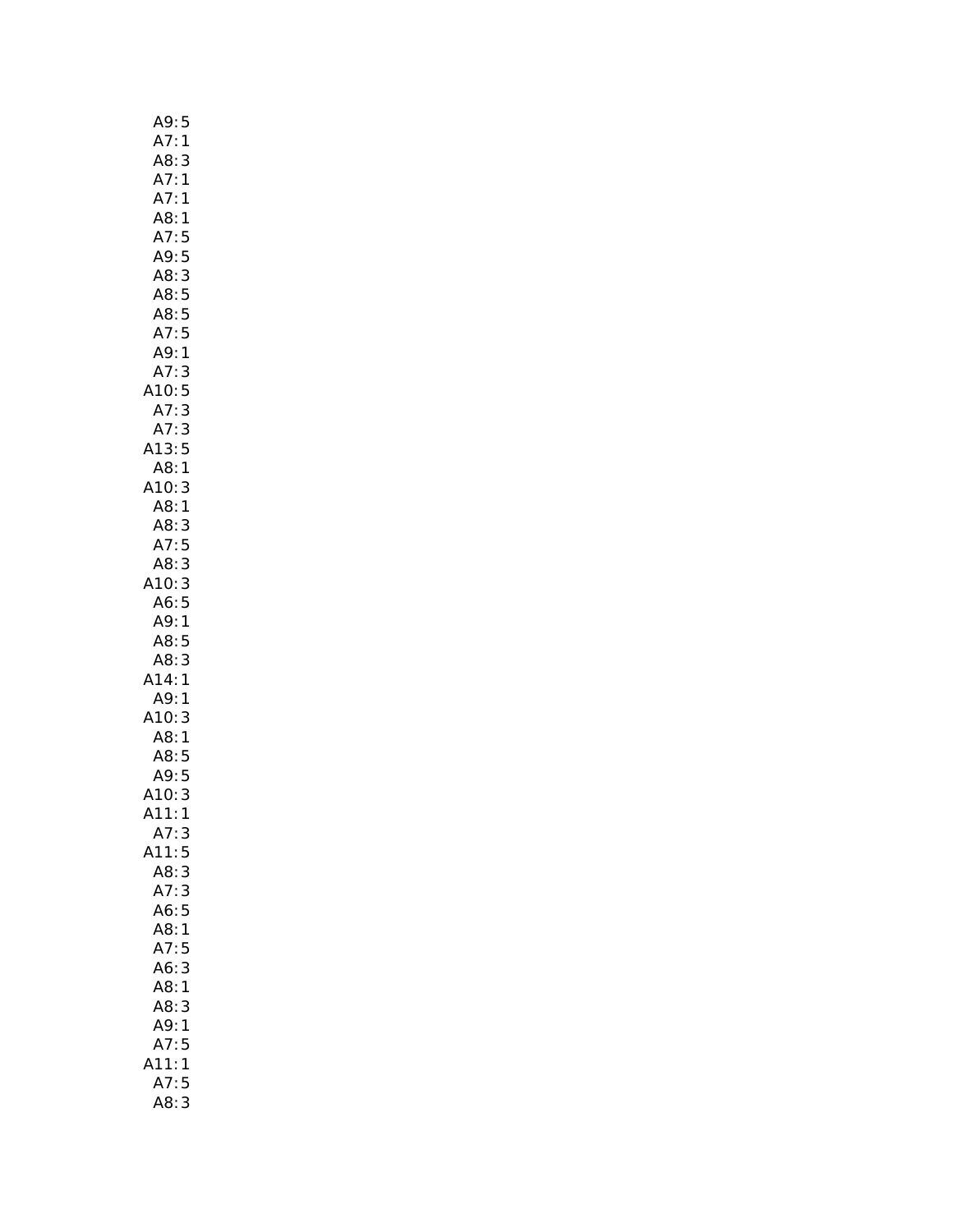| A10:5                                         |
|-----------------------------------------------|
| A9:3                                          |
| 5<br>A8:                                      |
| A8:5                                          |
| A13:5                                         |
| A10:1                                         |
| A8:<br>3                                      |
| A7:3                                          |
| A7:<br>3                                      |
| A9:1                                          |
| A8: 3<br>A10: 1                               |
|                                               |
| A8:<br>3                                      |
| A6:1                                          |
| A14:1<br>A11:1<br>A7:5                        |
|                                               |
|                                               |
| AB:3                                          |
| A8:3                                          |
| A8:3                                          |
| AB:3                                          |
| A9:5                                          |
| A7:1                                          |
| A7:<br>3<br>A6:1                              |
| A8:<br>3                                      |
| 10:<br>3                                      |
| A7:5                                          |
| A8:1                                          |
| A7:<br>3                                      |
|                                               |
| A10: 5<br>A6: 3<br>$A6$ :                     |
| A6:                                           |
| $\begin{array}{c} 3 \\ 1 \end{array}$<br>A11: |
| A9:5                                          |
| A10:5                                         |
| A11:<br>$\mathbf{1}$                          |
| A8:1                                          |
| A8:3                                          |
| A7:1                                          |
| A7:5                                          |
| A9:5                                          |
| A11:<br>3                                     |
| A10:<br>1                                     |
| A10:<br>1                                     |
| A8:<br>3                                      |
| A6:3                                          |
| 5<br>A11:                                     |
| A9:3                                          |
| A8:5                                          |
| A7:<br>$\mathbf{1}$                           |
| A7:<br>5                                      |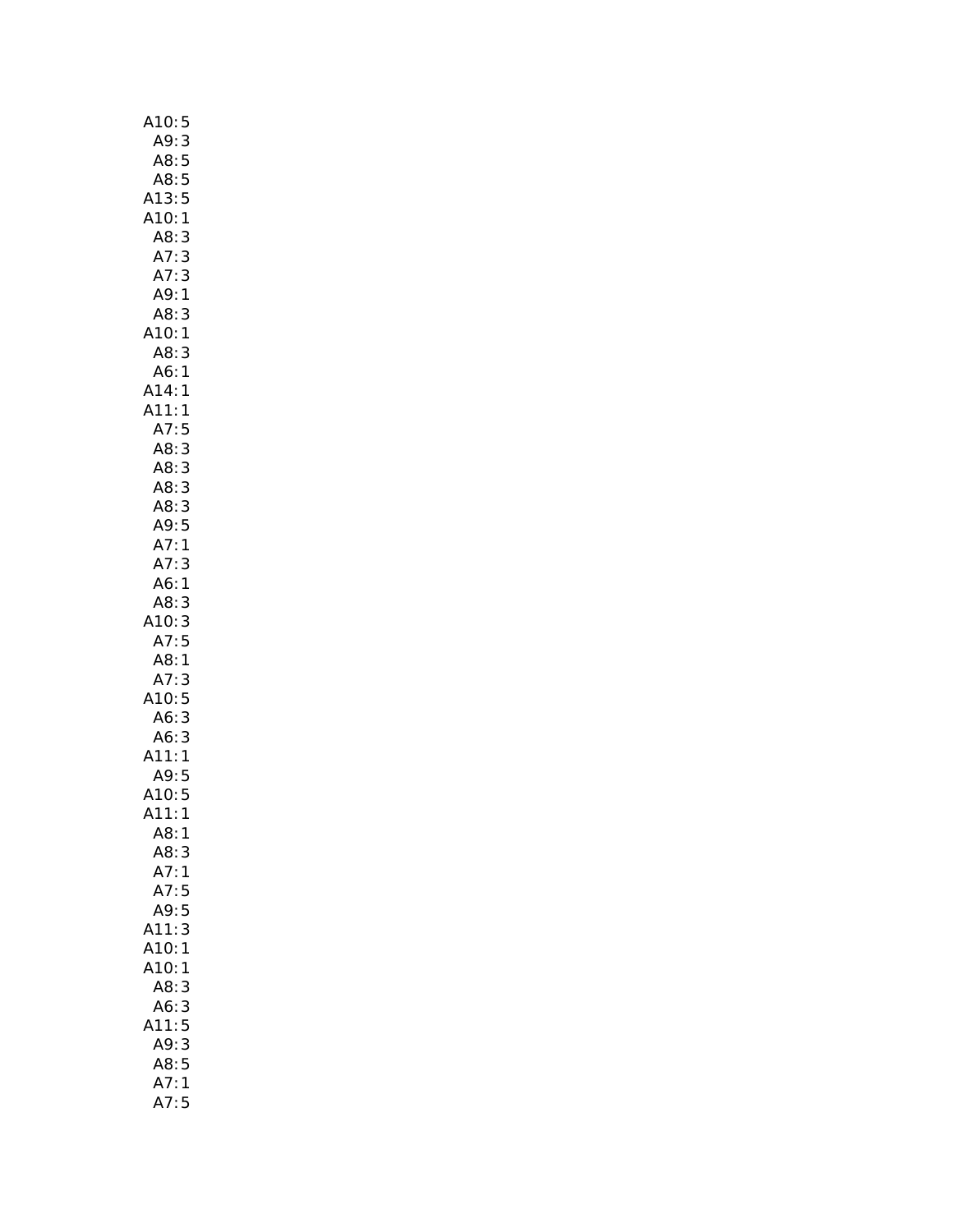| A7:5                             |
|----------------------------------|
| A13:5                            |
| A8:3                             |
| A9:5                             |
| A8:1                             |
| A9: 1                            |
| A10:5                            |
|                                  |
| $\mathbf{1}$<br>A7:              |
| A7:5                             |
| A8:5                             |
| A10:1                            |
| A7:5                             |
| A8:1                             |
| A8:<br>1                         |
| A6:<br>$\overline{5}$            |
| AU. J<br>A10:1<br>A10:5<br>A14:1 |
|                                  |
|                                  |
| A7:1                             |
|                                  |
| A8:3                             |
| A9:5                             |
| 3<br>A11:                        |
| 3<br>A8:                         |
| A6:1                             |
| A10:<br>3                        |
| A11:1                            |
| A7:<br>3                         |
| A11:5                            |
| A9:5                             |
| A7:<br>$\mathbf{1}$              |
| A8:5                             |
| A9:1                             |
|                                  |
| A12:<br>1                        |
| A8:1                             |
| A8:5                             |
| A7:5                             |
| A9:<br>1                         |
| A8:<br>5                         |
| A7:<br>5                         |
| A7:<br>3                         |
| A8:1                             |
| A12:<br>1                        |
| A7:<br>3                         |
| A8:<br>3                         |
|                                  |
| (11)<br>1                        |
| A9:<br>3                         |
| 410:5                            |
| A8:<br>3                         |
| A9:<br>$\mathbf{1}$              |
| A9:3                             |
| 10:5                             |
| A8:<br>$\mathbf{1}$              |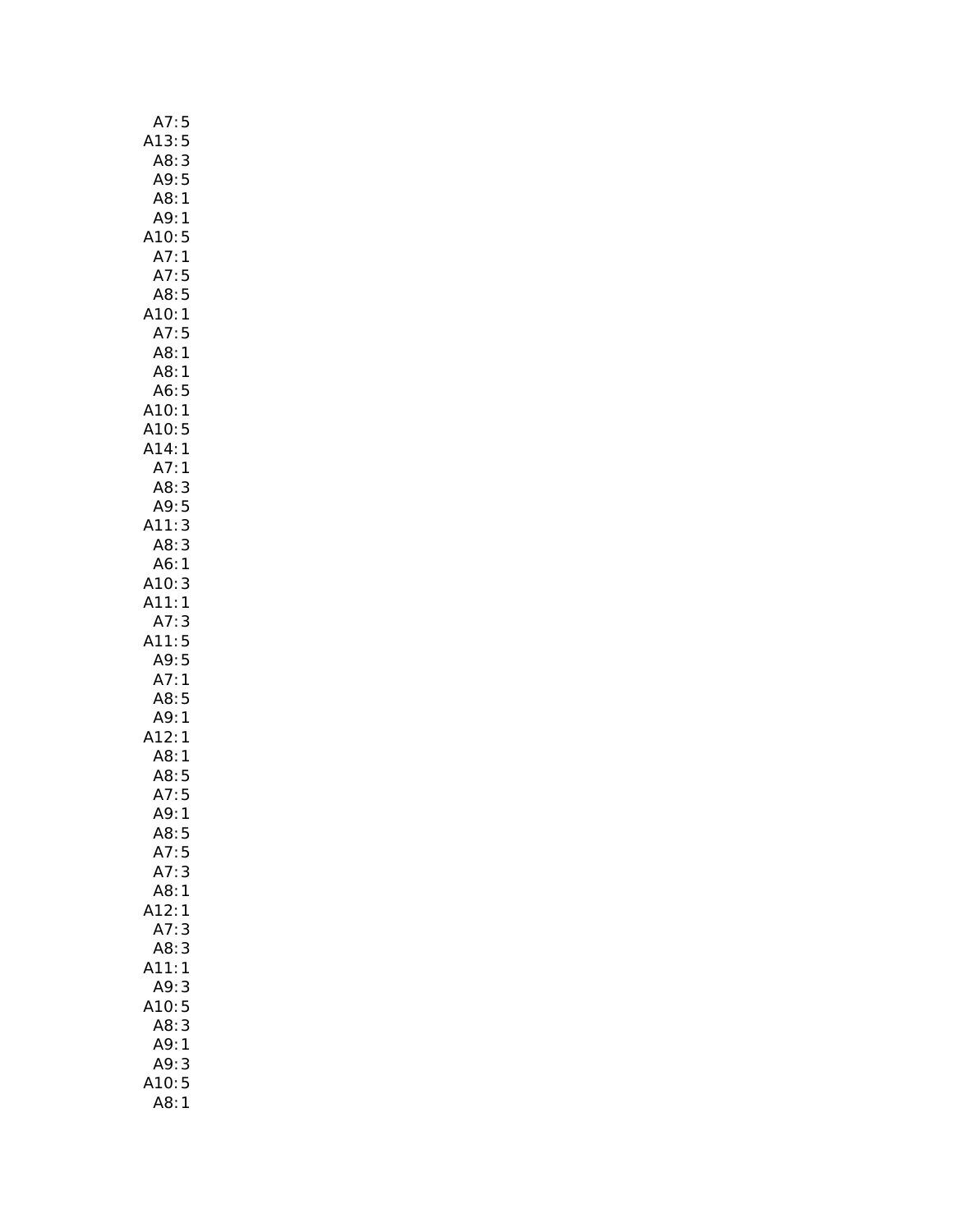| A9:<br>5                                 |  |
|------------------------------------------|--|
| 3<br>A9:                                 |  |
| A7:<br>3                                 |  |
| A12:<br>$\mathbf{1}$                     |  |
| A7:5                                     |  |
| A7:<br>5                                 |  |
| A14:<br>5                                |  |
| A12:3                                    |  |
| 3<br>A8:                                 |  |
| A13:                                     |  |
|                                          |  |
| 13:3<br>A7:5<br>A8:5                     |  |
| A9:1                                     |  |
| A7:<br>3                                 |  |
| A14:5                                    |  |
| A7:1                                     |  |
| A8:1                                     |  |
| A9:<br>A9:3<br>A10:5<br>A7:5<br>A8:5     |  |
|                                          |  |
|                                          |  |
|                                          |  |
| A7:3                                     |  |
| A6:1                                     |  |
| A7:1                                     |  |
| A8:<br>3                                 |  |
|                                          |  |
| A10:1                                    |  |
| A8:1                                     |  |
| A9:1                                     |  |
| A7:5                                     |  |
| A8:1                                     |  |
| A7:3                                     |  |
| A9:1                                     |  |
|                                          |  |
|                                          |  |
|                                          |  |
| $A10:1$<br>$A10:3$<br>$A13:5$<br>$A10:3$ |  |
| A9:1                                     |  |
| A8:3                                     |  |
| 5<br>A12:                                |  |
| A7:<br>5                                 |  |
| 413:3                                    |  |
| A8:5                                     |  |
| A7:<br>5                                 |  |
| A9:5                                     |  |
| A13:3                                    |  |
| A8:5                                     |  |
| A7:3                                     |  |
| A9:1                                     |  |
| A10:<br>3                                |  |
| A10:<br>1                                |  |
| A9:<br>1<br>A7:1                         |  |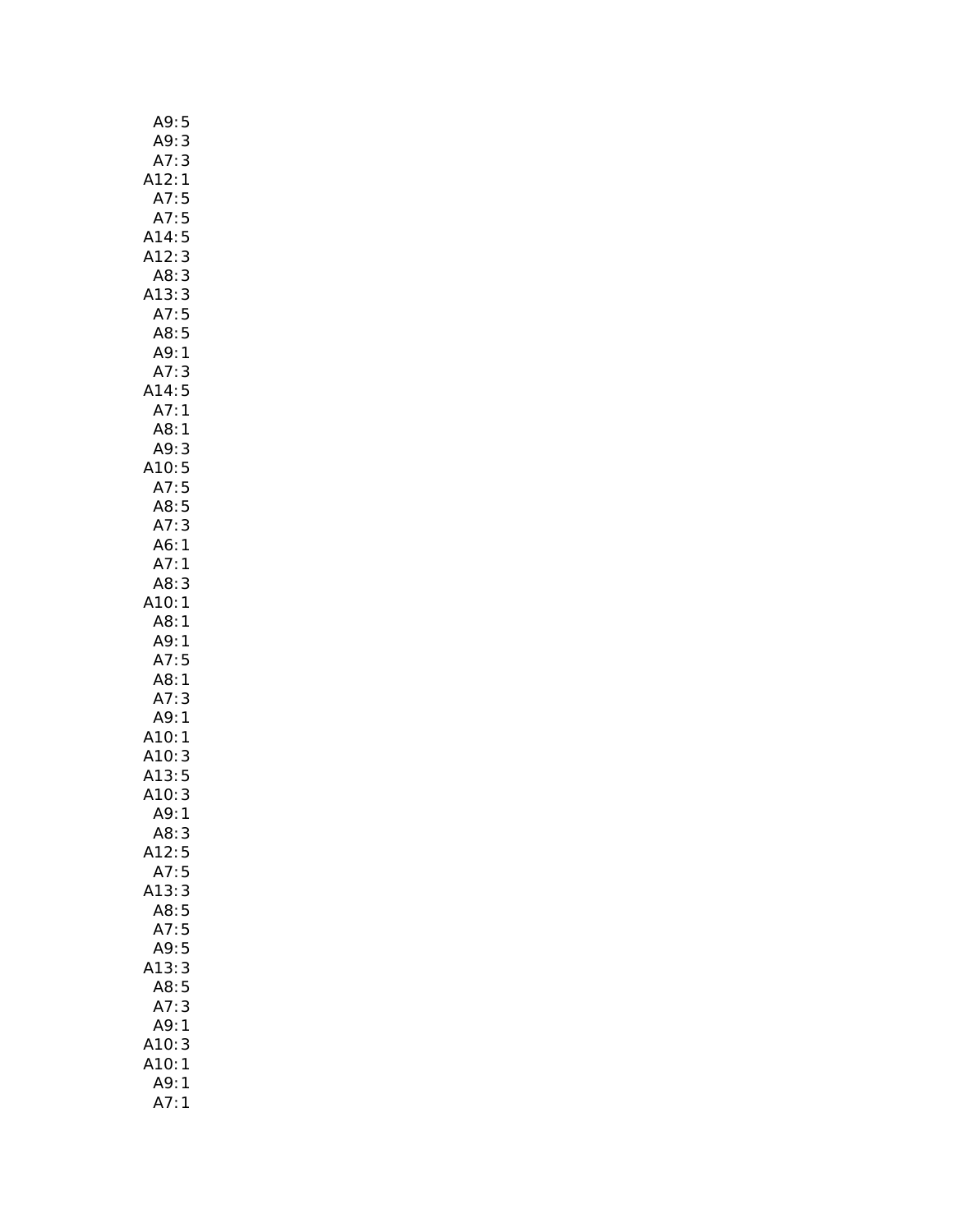| A7:5<br>A9:5                 |                   |
|------------------------------|-------------------|
| A8:                          | 5                 |
|                              | $\mathbf{1}$      |
| A11:<br>A14:<br>A12:         | 3                 |
|                              | 5                 |
| A7:                          | 3                 |
| A8:                          | 1                 |
| A14:                         | 3                 |
| A8:                          | 1                 |
| A7:                          | 1                 |
| A7:5                         |                   |
| A10:1                        |                   |
| A13:                         | 3                 |
| A6:                          | 5                 |
| A14:                         | 5                 |
| A7:                          | 3                 |
| A9:                          |                   |
| A8:                          |                   |
| A7:                          | $\frac{1}{3}$ 3 5 |
| A8:                          | 3                 |
| A8:                          | 3                 |
| A9:                          | 3                 |
| A10:                         | 5                 |
| A9:                          | 3                 |
| A11:                         | 3                 |
| A9:3                         |                   |
| A8:5                         |                   |
| A11:1                        |                   |
| A6:5                         |                   |
| A7:5<br>A7:3<br>A7:5<br>A9:5 |                   |
|                              |                   |
|                              |                   |
|                              |                   |
| A15:                         | 3                 |
| ⊥J<br>A8:1<br>^8:1           |                   |
| A8:                          |                   |
| A9:1                         |                   |
| A7:                          | 5                 |
| A7:                          | 1                 |
| .13:                         | 3                 |
| A7:1                         |                   |
| A10:5                        |                   |
| A7:5                         |                   |
| A7:5                         |                   |
| A9:                          | 3                 |
| A8:                          | 5                 |
| A8:                          | 3                 |
| 11:                          | 3                 |
| A8:3                         |                   |
| A7:1                         |                   |
| A7:                          | 5                 |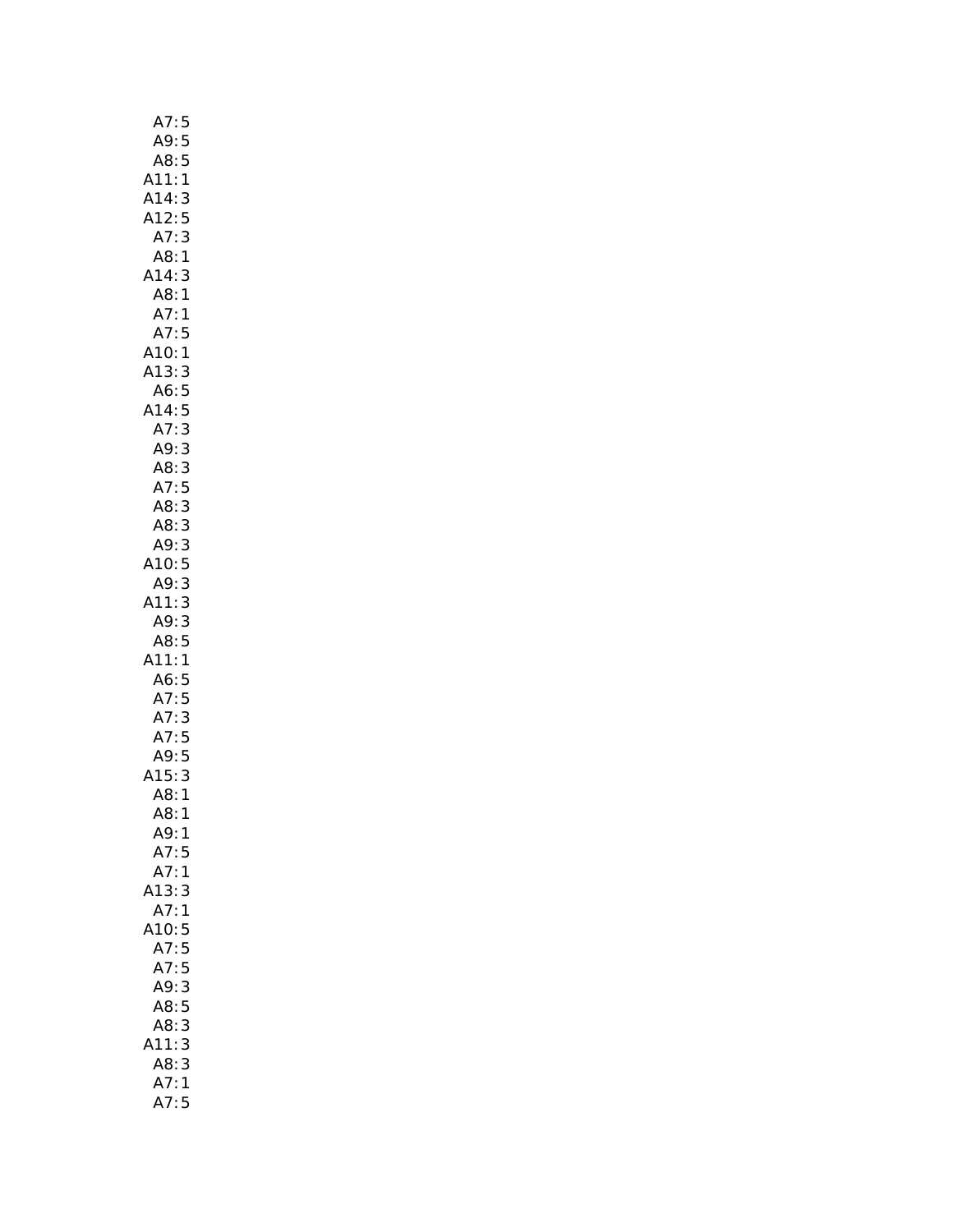| A6:5                                                          |
|---------------------------------------------------------------|
| A7:<br>3                                                      |
|                                                               |
| ں :<br>1 :A10<br>5 : - ^<br>- ^                               |
| / : 5<br>A7 : 5<br>14                                         |
|                                                               |
| A14:1                                                         |
| A8:1                                                          |
| A9:1                                                          |
|                                                               |
| A7:3                                                          |
| A9: 1                                                         |
| A9:5                                                          |
| A7:1                                                          |
| A10: 3                                                        |
| A7:5                                                          |
| A9:1                                                          |
| A9:1                                                          |
|                                                               |
|                                                               |
|                                                               |
|                                                               |
|                                                               |
| A9: 1<br>A7: 5<br>A12: 3<br>A7: 5<br>A3: 5<br>A12: 3<br>A0: 1 |
| A9:1                                                          |
|                                                               |
| A12:3                                                         |
| A7:3                                                          |
| A10:1                                                         |
| A8:1                                                          |
| A11:1                                                         |
| A6:3                                                          |
| A11:1                                                         |
|                                                               |
|                                                               |
|                                                               |
|                                                               |
| A11.3<br>A11:3<br>A12:1<br>A13:5<br>A9:3<br>A9:1              |
| A14:<br>1                                                     |
| A13:3                                                         |
| A9:3                                                          |
| A9:1                                                          |
| A7:<br>3                                                      |
| A13:1                                                         |
|                                                               |
| A10:1                                                         |
| A9:5                                                          |
| A8:3                                                          |
| A11:1                                                         |
| A7:5                                                          |
| A9:1                                                          |
| A7:<br>3                                                      |
| A7:5                                                          |
| 3<br>11:                                                      |
| A8:                                                           |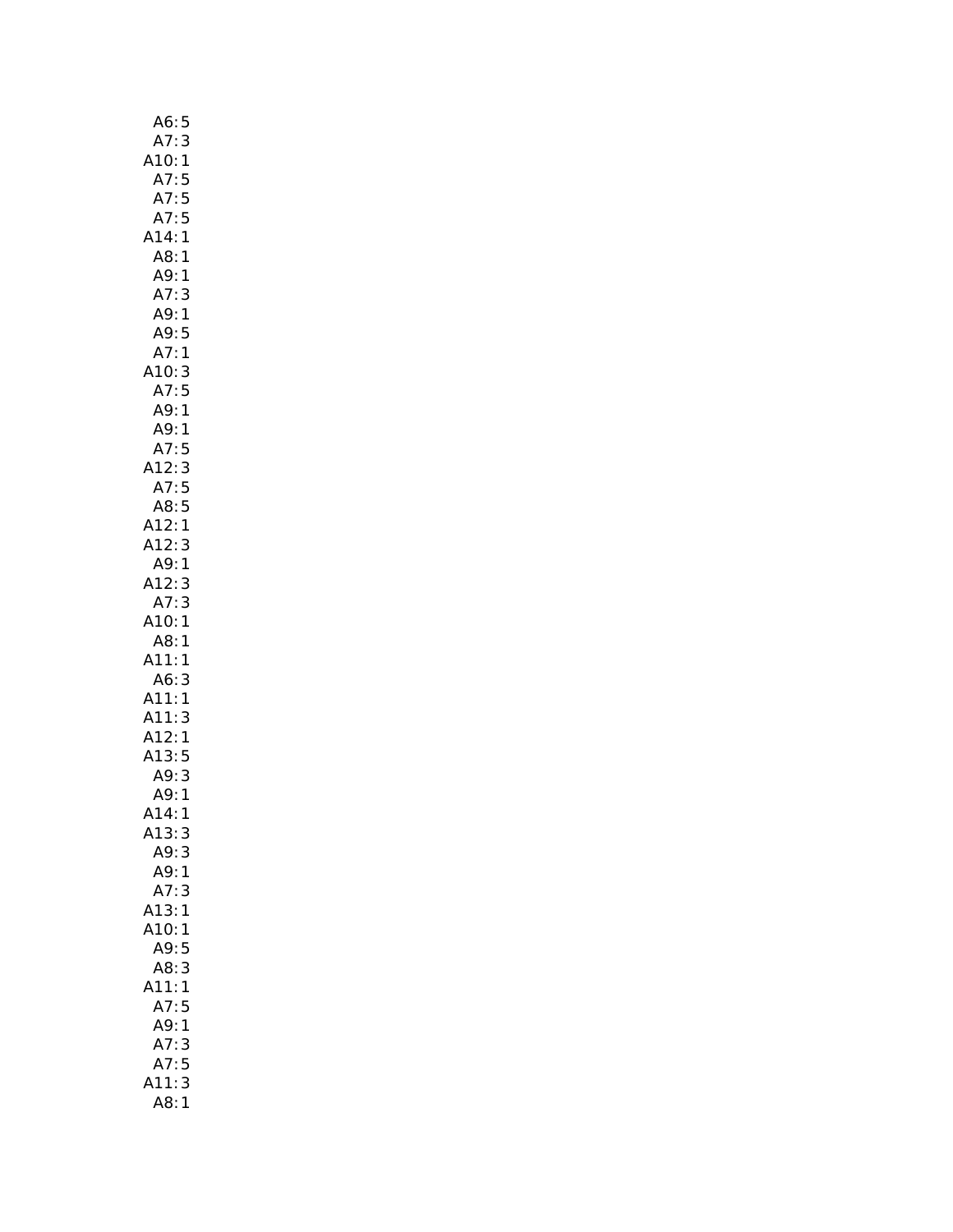| A8:<br>1               |
|------------------------|
| A7:<br>3               |
| A6:<br>1               |
| A14:<br>3              |
| A9:<br>1               |
| A8:<br>5               |
| 3<br>A8:               |
| A8:3                   |
| A8:5                   |
| A9:3                   |
| A8:5                   |
| A8:3                   |
| A7:1                   |
| A8:<br>1               |
| 3<br>A7:               |
| 3<br>3<br>A11:         |
|                        |
| A9:<br>A7:<br>^ 7<br>3 |
| A7:3                   |
| A14:5                  |
| A8:1                   |
| A11:5                  |
| A9: 3                  |
|                        |
| $13:5$<br>A7:5         |
| A8:5                   |
| A8:3                   |
| 3<br>A9:               |
| 3<br>A8:               |
| A8:1                   |
| A9:<br>1               |
| 1                      |
| A9:<br>A7:<br>3        |
| 3<br>11:               |
| A7:<br>3               |
| A8:1                   |
| A10:<br>1              |
| A11:<br>3              |
| A10: 3                 |
| A8:5                   |
| A8:3                   |
| A10:3                  |
| A7:5                   |
| A10:3                  |
| A10:<br>3              |
| A10:5                  |
| 3<br>A7:               |
| 3<br>A9:               |
| A8:<br>1               |
| 5<br>A7:               |
| A9:<br>3               |
| A8:<br>$\mathbf{1}$    |
|                        |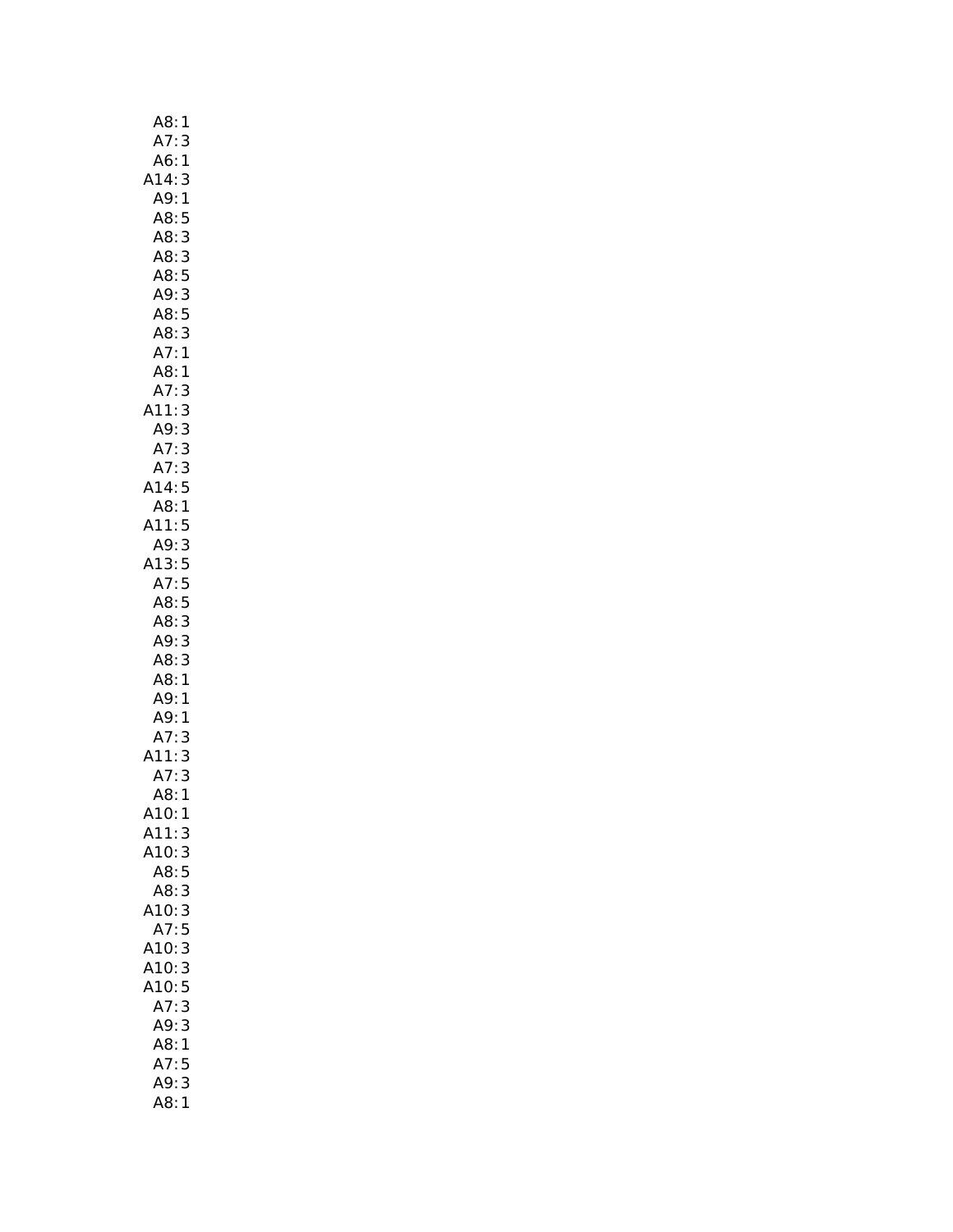| A15:<br>1                                                     |
|---------------------------------------------------------------|
| 3                                                             |
| :A8<br>:A10<br>1                                              |
| A6:<br>$\overline{\phantom{a}}$                               |
| A9:<br>3                                                      |
| A10:1                                                         |
|                                                               |
| A7:3<br>A8:5<br>A6:5<br>A6:5                                  |
|                                                               |
|                                                               |
| A9: 1<br>A7: 1                                                |
|                                                               |
| A8:<br>1                                                      |
| A8:<br>3                                                      |
| A8:<br>$\begin{array}{c} 5 \\ 3 \\ 1 \end{array}$             |
| A10:                                                          |
| A7:                                                           |
| A15:                                                          |
| $\frac{3}{5}$<br>A8:5<br>A6:3<br>A12:1                        |
|                                                               |
|                                                               |
| A8:<br>3<br>A9:1                                              |
| A7:<br>3                                                      |
| 3<br>A7:                                                      |
|                                                               |
| A7:5<br>A8:5<br>A7:5                                          |
|                                                               |
|                                                               |
| A9:<br>15:<br>$\begin{array}{c} 3 \\ 3 \\ 1 \\ 3 \end{array}$ |
| A8:                                                           |
| $A9$ :                                                        |
| A10:                                                          |
| A9:5                                                          |
| A11:                                                          |
| A11:3<br>A10:5                                                |
| A9:<br>3                                                      |
| A9:1                                                          |
| A8:<br>1                                                      |
| A8:<br>1                                                      |
| 10:<br>1                                                      |
| A7:5                                                          |
| 411:1                                                         |
| A7:<br>3                                                      |
| A7:<br>3                                                      |
| 1<br>A6:                                                      |
| A7:<br>3                                                      |
| A8:<br>1                                                      |
| 5<br>A7:                                                      |
|                                                               |
| 10:<br>3                                                      |
| A8:<br>3<br>A7:3                                              |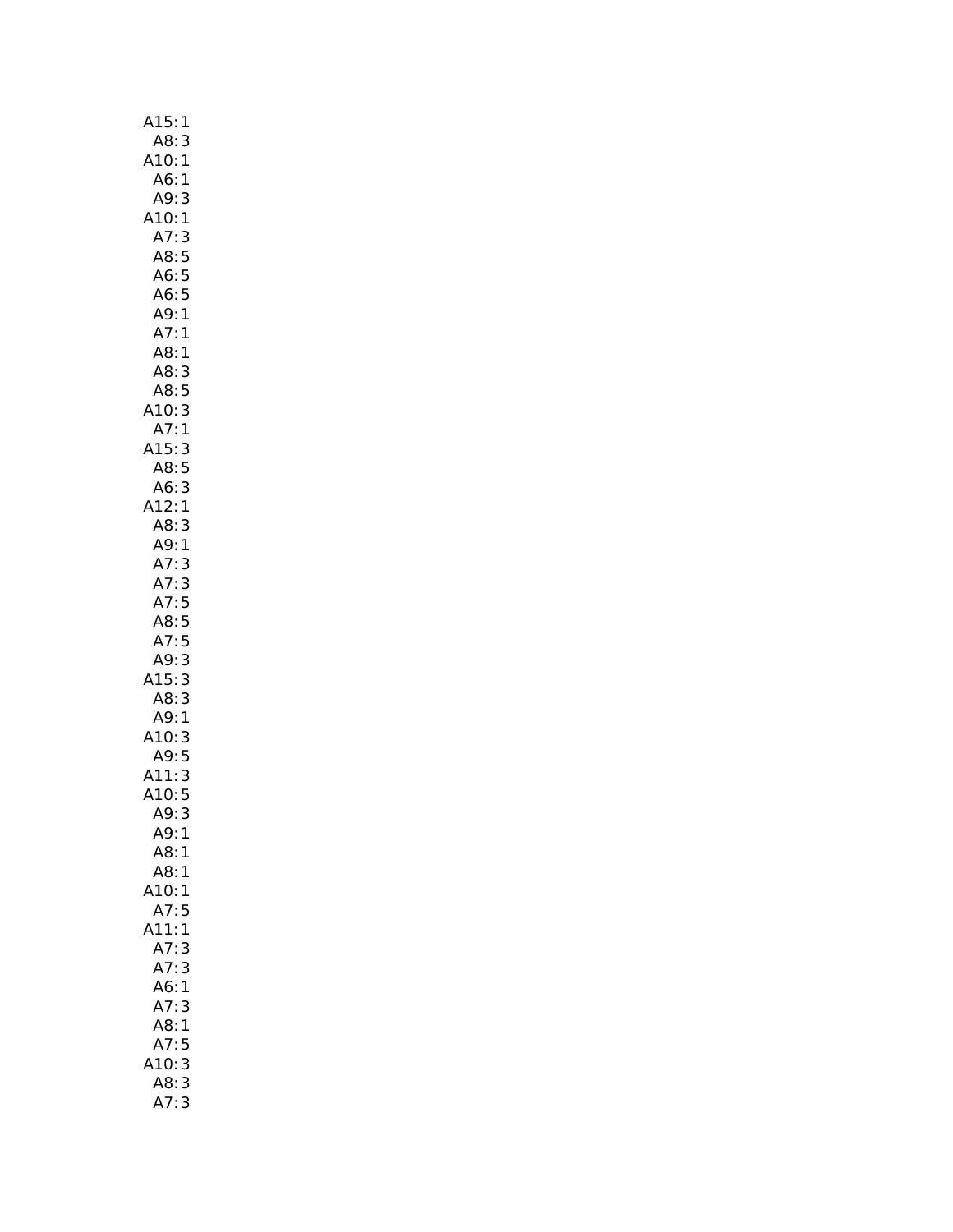| A10:<br>1                                |
|------------------------------------------|
| A8:1<br>A7:5                             |
|                                          |
| A9:5                                     |
| A7:5                                     |
| A7:<br>5                                 |
| A8:1                                     |
|                                          |
| A9: 1                                    |
| A7:1                                     |
| A14:3                                    |
| A8:1                                     |
| A14:5                                    |
| A12:3<br>A7:1                            |
|                                          |
| 3<br>A8:                                 |
| .<br>A8:1                                |
| A8:<br>1                                 |
| A9:                                      |
| A11:                                     |
|                                          |
|                                          |
| A9:3<br>.11:3<br>A8:3<br>A7:5            |
| A8:3                                     |
| A9:1                                     |
| A8:1                                     |
| A13:3                                    |
| A9: 3                                    |
| A7:3                                     |
|                                          |
| A8:5<br>A13:5                            |
| A13.3<br>A10:3<br>A6:3<br>A12:3<br>A12:5 |
|                                          |
|                                          |
|                                          |
|                                          |
| A8:1                                     |
| A8:5                                     |
| A7:3                                     |
| A7:5                                     |
| A8:<br>3                                 |
| A8:3                                     |
| A7:<br>3                                 |
| A7:3                                     |
| A8:1                                     |
|                                          |
| 11:1                                     |
| A8:5                                     |
| A8:5                                     |
| A8:5                                     |
| A8:5                                     |
| 10:<br>3                                 |
| A9:<br>1                                 |
| A9:<br>1                                 |
| A7:<br>1                                 |
| A7:<br>5                                 |
|                                          |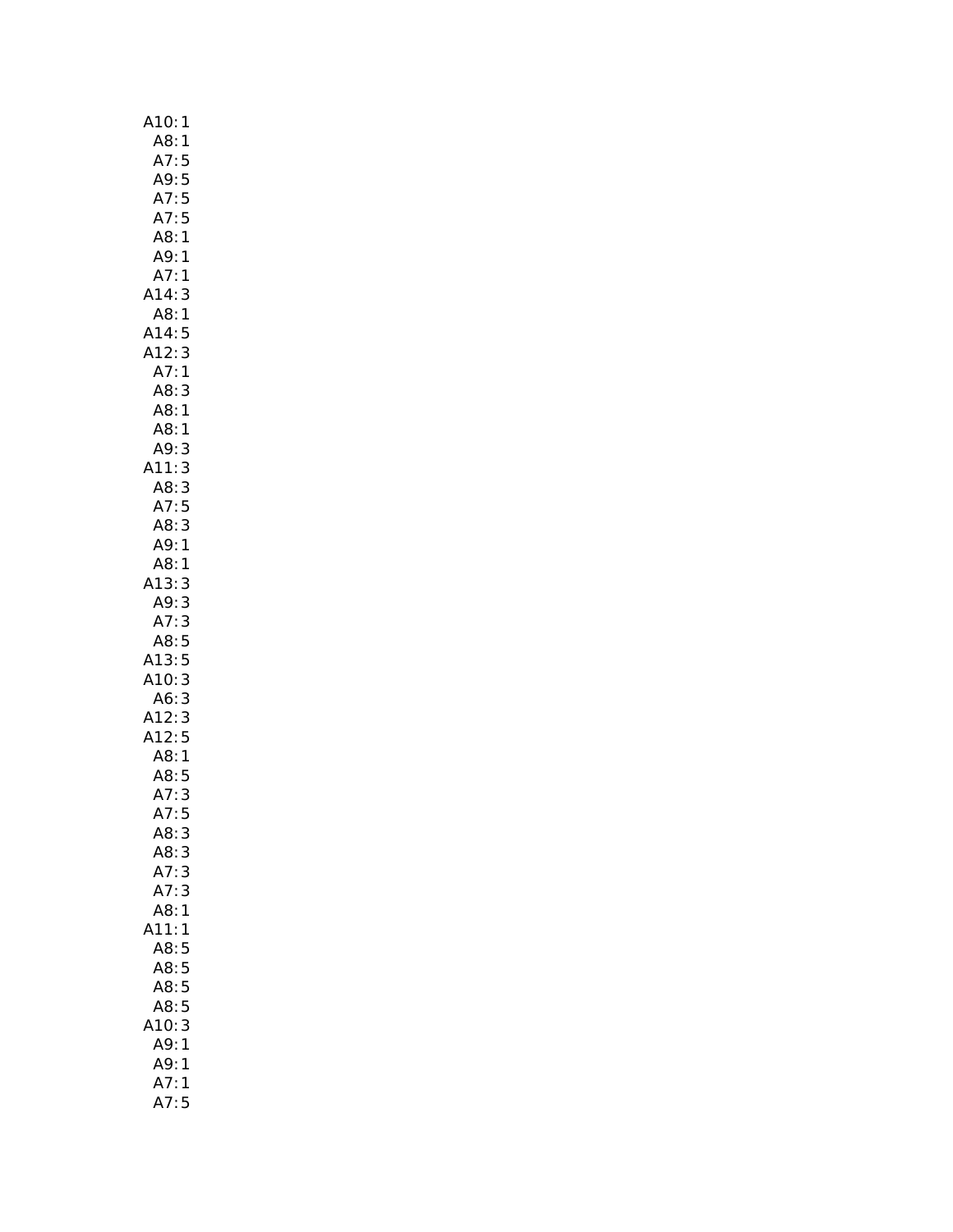| A8:<br>1                     |
|------------------------------|
| A15:<br>3                    |
| A7:<br>1                     |
| A8:<br>3                     |
| A10:<br>3                    |
| A13:<br>3                    |
| A6:<br>3                     |
| 3<br>A8:                     |
| 3<br>A10:                    |
| A8:1                         |
| A8:1                         |
| A8:5                         |
| A6:3                         |
| A7:1                         |
| A10:<br>1                    |
| A<br>A10:3<br>A7:5           |
|                              |
| A7:<br>A7:<br>$\overline{3}$ |
| A10:5                        |
| AB:<br>$\frac{5}{2}$         |
| A10:3                        |
| A9:5                         |
| A6:5                         |
| A11:<br>5                    |
| 3                            |
| A7:<br>A8:1                  |
|                              |
| A8:1                         |
| A12:<br>3                    |
| A6:5<br>A7:3                 |
|                              |
| A7:3                         |
| A8:<br>3                     |
| A10:<br>$\mathbf{1}$         |
| A7:<br>5                     |
| A9:1                         |
| A10:1                        |
| A7:<br>1                     |
| A9:<br>3                     |
| A8:<br>3                     |
| A7:<br>1                     |
| A7:<br>$\mathbf{1}$          |
| A9:<br>$\mathbf{1}$          |
| 10:<br>3                     |
| A6:<br>1                     |
| A8:<br>1                     |
| A8:<br>1                     |
| A8:<br>1                     |
| A8:<br>3                     |
| 10:<br>3                     |
| A7:<br>$\mathbf{1}$          |
| 412:<br>1                    |
| A7:<br>3                     |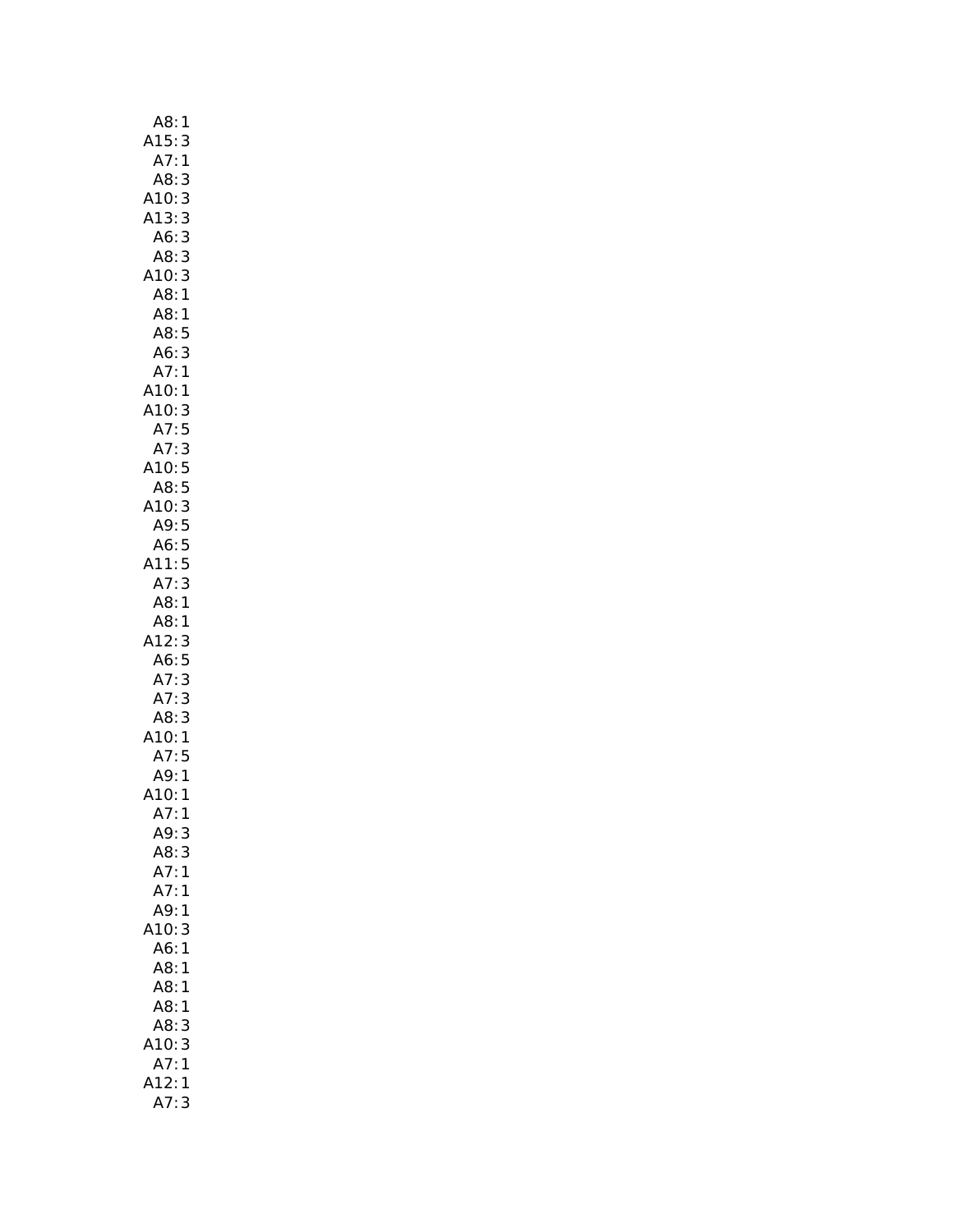| 1<br>A8:                                                                                                                                           |  |
|----------------------------------------------------------------------------------------------------------------------------------------------------|--|
| A8:5                                                                                                                                               |  |
| A7:<br>3                                                                                                                                           |  |
| A8:1                                                                                                                                               |  |
| A14:<br>$\mathbf{1}$                                                                                                                               |  |
| A9:3                                                                                                                                               |  |
| A8:<br>3                                                                                                                                           |  |
| A8:<br>$\mathbf{1}$                                                                                                                                |  |
| A7:<br>5                                                                                                                                           |  |
| A9:3                                                                                                                                               |  |
| A7:5                                                                                                                                               |  |
| A9:1                                                                                                                                               |  |
|                                                                                                                                                    |  |
|                                                                                                                                                    |  |
| A <sub>2</sub> : 5<br>A <sub>8: 5</sub><br>A <sub>9: 3</sub><br>A <sub>9: 3</sub><br>A <sub>9: 1</sub><br>A <sub>15: 1</sub><br>A <sub>11: 5</sub> |  |
|                                                                                                                                                    |  |
|                                                                                                                                                    |  |
|                                                                                                                                                    |  |
|                                                                                                                                                    |  |
| A8:1<br>A7:1                                                                                                                                       |  |
| A8:5                                                                                                                                               |  |
| A8:5                                                                                                                                               |  |
| A14:1                                                                                                                                              |  |
| A8:5                                                                                                                                               |  |
| A10:<br>3                                                                                                                                          |  |
| A11:<br>$\mathbf{1}$                                                                                                                               |  |
| A8:<br>3                                                                                                                                           |  |
|                                                                                                                                                    |  |
|                                                                                                                                                    |  |
|                                                                                                                                                    |  |
| A7: 3<br>A8: 3<br>A10: 3<br>A7: 1<br>A12: 1<br>A8: 3<br>A8: 1<br>A7: 5                                                                             |  |
|                                                                                                                                                    |  |
|                                                                                                                                                    |  |
|                                                                                                                                                    |  |
|                                                                                                                                                    |  |
| A8:<br>1                                                                                                                                           |  |
| A9:<br>5                                                                                                                                           |  |
| A6:<br>3                                                                                                                                           |  |
| 3<br>11:                                                                                                                                           |  |
| A8:1                                                                                                                                               |  |
| 410:3                                                                                                                                              |  |
| A8:5                                                                                                                                               |  |
| A9:5                                                                                                                                               |  |
| $\mathbf{1}$<br>A6:                                                                                                                                |  |
| A9:3                                                                                                                                               |  |
| A8:<br>1<br>A8:                                                                                                                                    |  |
| 5                                                                                                                                                  |  |
| A7:1                                                                                                                                               |  |
| A7:5<br>A7:3                                                                                                                                       |  |
| A14:1                                                                                                                                              |  |
|                                                                                                                                                    |  |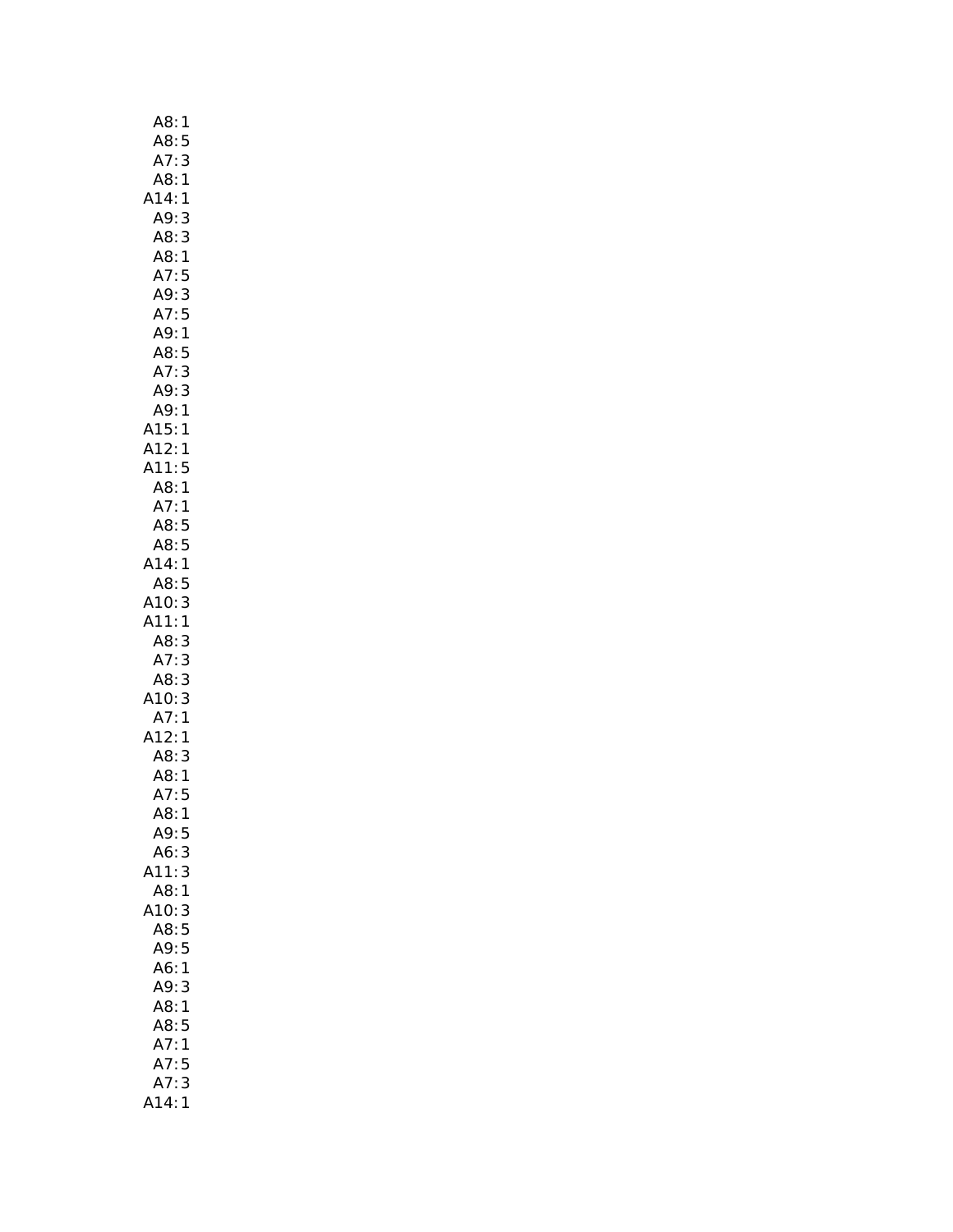| A8:<br>1                  |
|---------------------------|
| A10:<br>1                 |
| $A9$ :<br>1               |
| A10:<br>5                 |
| A8:<br>3                  |
| A7:<br>3                  |
| A8:3                      |
| A7:<br>5                  |
| A9: 1                     |
| A10:                      |
| 3                         |
| A10:1                     |
| A8: 1                     |
| A7:1                      |
| A7:<br>3                  |
| A8:<br>1                  |
| A11:<br>5                 |
| A9: 3<br>A11: 5<br>A11: 5 |
|                           |
|                           |
|                           |
| A8: 5<br>A12: 1           |
| A7:<br>5                  |
|                           |
| A6:3                      |
| A10:3                     |
| A9:1                      |
|                           |
| A8:5                      |
| A12:<br>3                 |
| A9:5                      |
|                           |
| A7:<br>3                  |
| A6:5                      |
| 3<br>A6:                  |
| A8:5                      |
| 3<br>A14:                 |
| A8:<br>$\mathbf{1}$       |
| A9:<br>1                  |
| A13:<br>3                 |
| A8:<br>3                  |
| A15:<br>$\mathbf{1}$      |
| A8:<br>5                  |
| 414:<br>5                 |
| A6:<br>3                  |
| A7:<br>$\mathbf{1}$       |
| A7:<br>1                  |
| A9:<br>5                  |
| A8:<br>$\mathbf{1}$       |
| 10:<br>3                  |
|                           |
| A9:<br>5                  |
| A14:<br>5                 |
| A11:<br>5                 |
| A7:<br>1                  |
| 5<br>A14:<br>A8:<br>1     |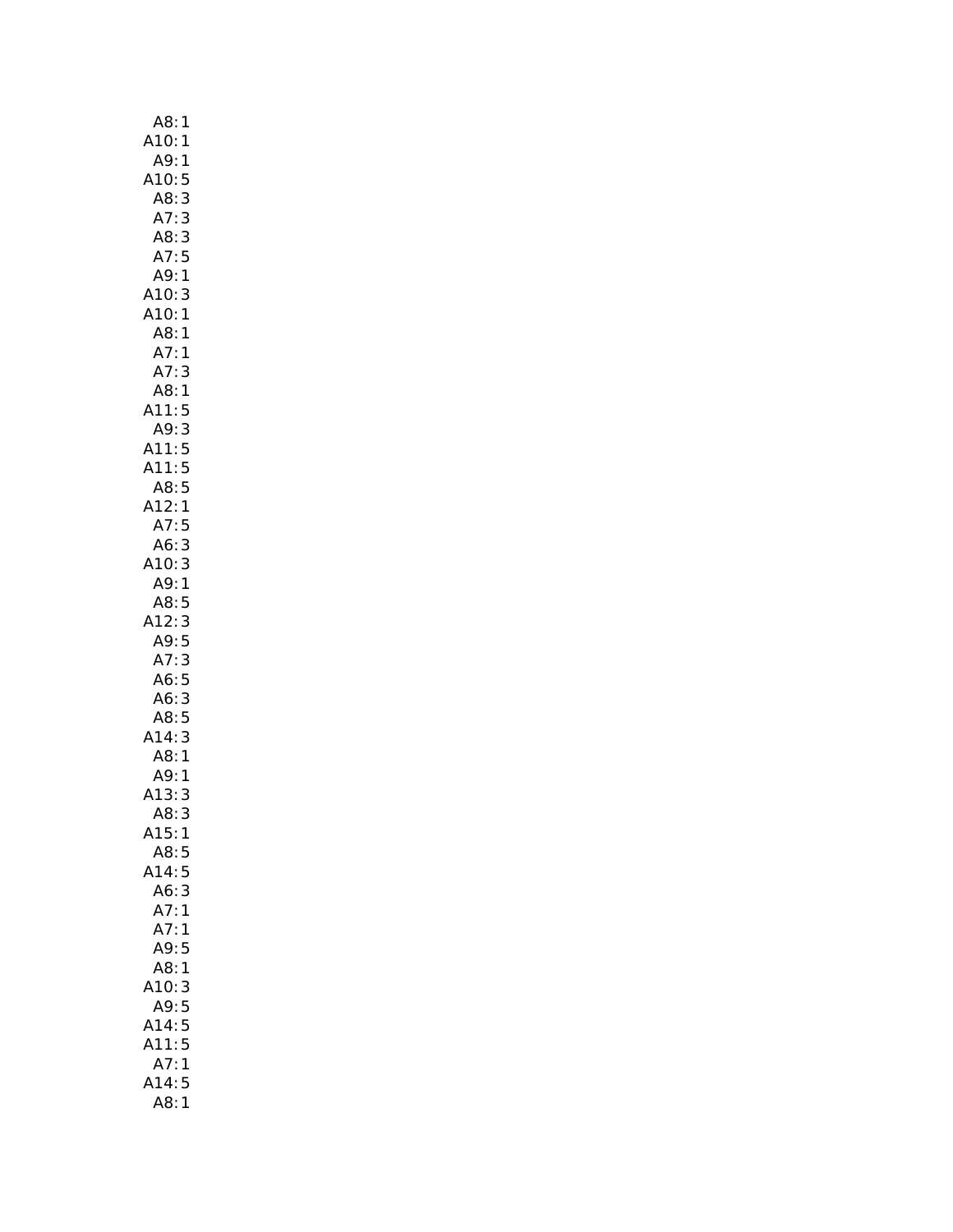| A7:5                  |
|-----------------------|
| A10:<br>3             |
| A8<br>$\mathbf{1}$    |
| A9:<br>1              |
| A6:<br>3              |
| A8:<br>3              |
| A12:3                 |
|                       |
| A7:3                  |
| A8:1                  |
| A10:5                 |
| A7:3                  |
| A8:5<br>A10:5<br>A7:5 |
|                       |
|                       |
| A10:3                 |
| A9:5                  |
| 3<br>1<br>A10:        |
| A8                    |
| A8:                   |
| 1                     |
| .<br>A9: 5            |
| A8:3<br>A8:5          |
|                       |
| A7:3                  |
| A8:1                  |
| A9:5                  |
| A7:1                  |
| A9:<br>3              |
| A8:1                  |
| 3<br>13:              |
|                       |
| A9: 5<br>A6: 5        |
|                       |
| A10:1                 |
| 3<br>A7:              |
| A8:<br>3              |
| 3<br>A9:              |
| A9:<br>3              |
| A9:<br>1              |
| A9:3                  |
| 5<br>A9:              |
| A8:3                  |
| 5<br>A11:             |
|                       |
| A7:<br>5              |
| 3<br>410:             |
| A7:<br>3              |
| A9:1                  |
| A10:1                 |
| A9:<br>3              |
| A8:5                  |
| A7:5                  |
| 3<br>12:              |
| A9:<br>$\mathbf{1}$   |
| A7:5                  |
|                       |